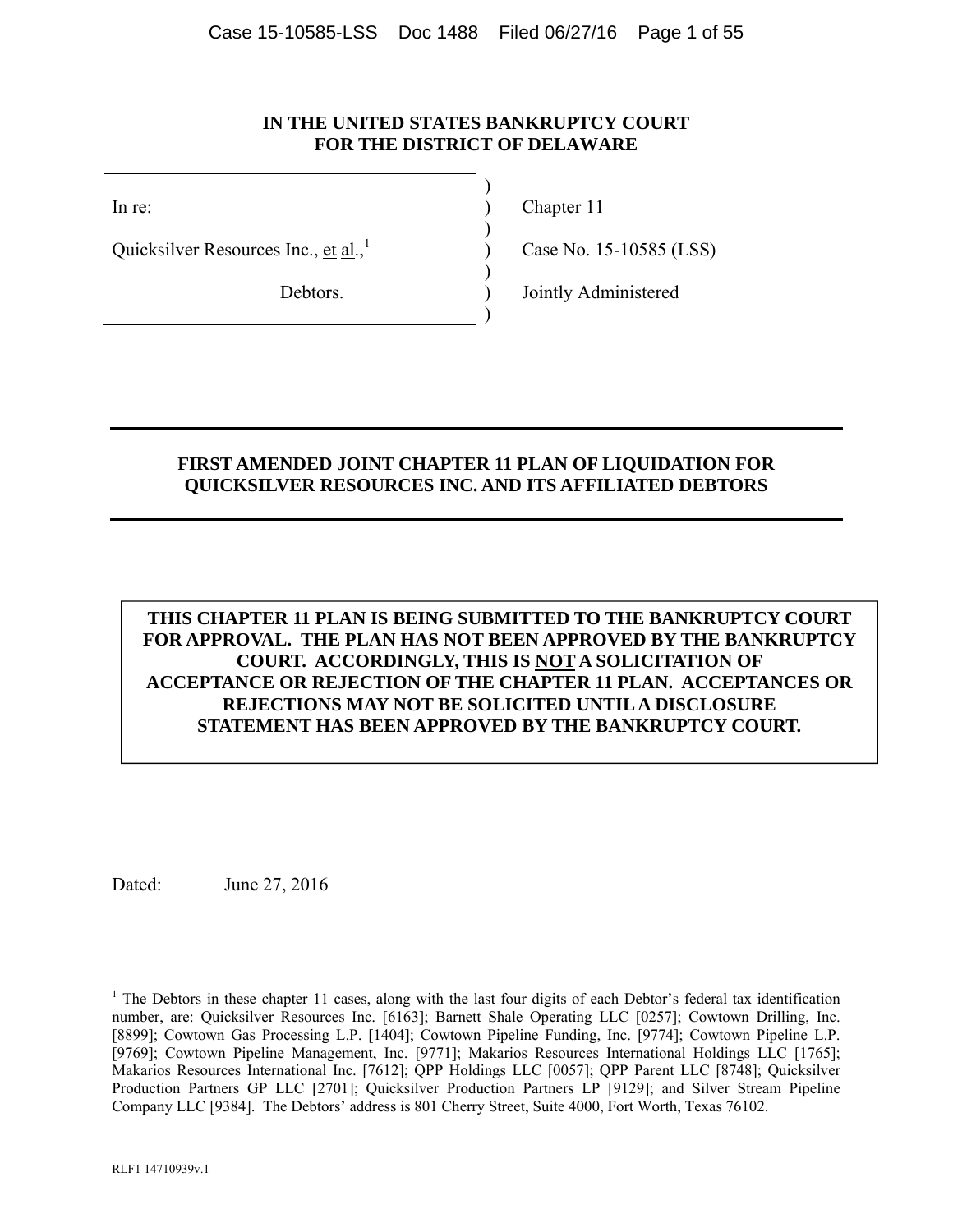# **TABLE OF CONTENTS**

# **Page**

| 1.1<br>1.2<br>1.3                      | Interpretation; Application of Definitions and Rules of Construction14                                                  |  |
|----------------------------------------|-------------------------------------------------------------------------------------------------------------------------|--|
|                                        |                                                                                                                         |  |
| 2.1<br>2.2<br>2.3<br>2.4<br>2.5        |                                                                                                                         |  |
|                                        | ARTICLE 3. CLASSIFICATION AND TREATMENT OF CLAIMS AND INTERESTS 17                                                      |  |
| 3.1<br>3.2<br>3.3                      |                                                                                                                         |  |
|                                        | ARTICLE 4. ACCEPTANCE OR REJECTION OF THE PLAN; EFFECT OF<br>REJECTION BY ONE OR MORE CLASSES OF CLAIMS OR INTERESTS 22 |  |
| 4.1<br>4.2<br>4.3<br>4.4<br>4.5<br>4.6 | Confirmation Pursuant to Bankruptcy Code Section 1129(b) or                                                             |  |
|                                        |                                                                                                                         |  |
| 5.1<br>5.2<br>5.3<br>5.4               |                                                                                                                         |  |
| 5.5<br>5.6<br>5.7                      |                                                                                                                         |  |
| 5.8<br>5.9<br>5.10                     |                                                                                                                         |  |
| 5.11<br>5.12                           | Effectuating Documents; Further Transactions; Exemption from Certain                                                    |  |
| 5.13<br>5.14                           |                                                                                                                         |  |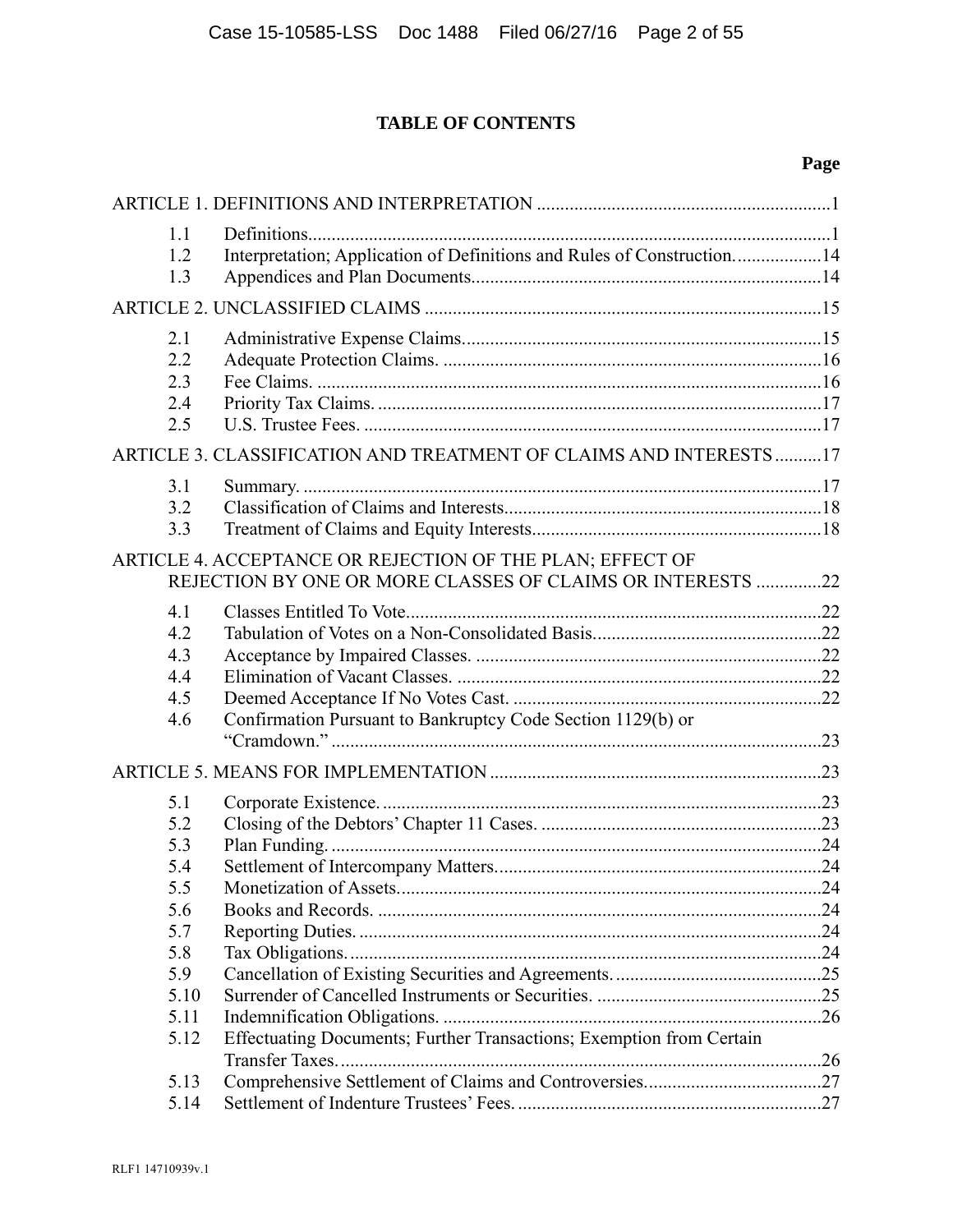| 6.1  |                                                                           |  |
|------|---------------------------------------------------------------------------|--|
| 6.2  |                                                                           |  |
| 6.3  |                                                                           |  |
|      |                                                                           |  |
| 7.1  |                                                                           |  |
| 7.2  | Distributions on Account of Claims Allowed as of the Effective Date. 29   |  |
| 7.3  |                                                                           |  |
| 7.4  |                                                                           |  |
| 7.5  |                                                                           |  |
| 7.6  |                                                                           |  |
|      | ARTICLE 8. EXECUTORY CONTRACTS AND UNEXPIRED LEASES33                     |  |
| 8.1  | Assumption of Executory Contracts and Unexpired Leases33                  |  |
| 8.2  |                                                                           |  |
| 8.3  | Claims Based on Rejection of Executory Contracts or Unexpired Leases34    |  |
| 8.4  | Cure of Defaults for Assumed Executory Contracts and Unexpired Leases. 34 |  |
|      |                                                                           |  |
| 9.1  |                                                                           |  |
| 9.2  |                                                                           |  |
| 9.3  |                                                                           |  |
| 9.4  |                                                                           |  |
| 9.5  |                                                                           |  |
| 9.6  |                                                                           |  |
| 9.7  |                                                                           |  |
| 9.8  |                                                                           |  |
| 9.9  |                                                                           |  |
| 9.10 |                                                                           |  |
| 9.11 |                                                                           |  |
| 9.12 |                                                                           |  |
|      | ARTICLE 10. CONDITIONS PRECEDENT TO CONSUMMATION OF THE PLAN 41           |  |
| 10.1 |                                                                           |  |
| 10.2 |                                                                           |  |
| 10.3 |                                                                           |  |
|      |                                                                           |  |
| 11.1 |                                                                           |  |
| 11.2 |                                                                           |  |
| 11.3 |                                                                           |  |
| 11.4 |                                                                           |  |
| 11.5 |                                                                           |  |
| 11.6 |                                                                           |  |
|      |                                                                           |  |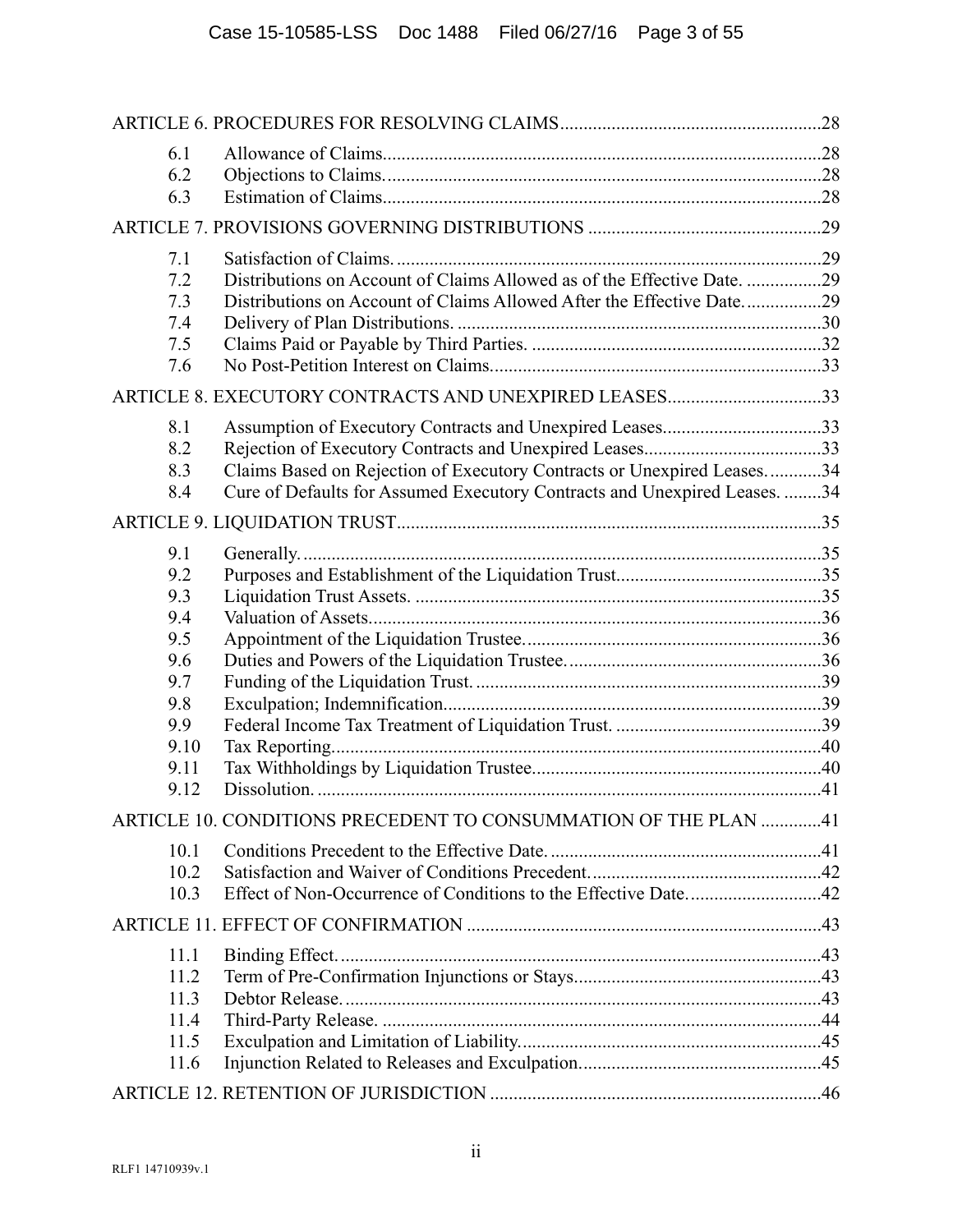| 131   |                                                                     |  |
|-------|---------------------------------------------------------------------|--|
| 132   |                                                                     |  |
| 133   |                                                                     |  |
| 13.4  | Allocation of Plan Distributions Between Principal and Interest. 49 |  |
| 13.5  |                                                                     |  |
| 13.6  |                                                                     |  |
| 13.7  |                                                                     |  |
| 13.8  |                                                                     |  |
| 139   |                                                                     |  |
|       |                                                                     |  |
| 13 11 |                                                                     |  |
|       |                                                                     |  |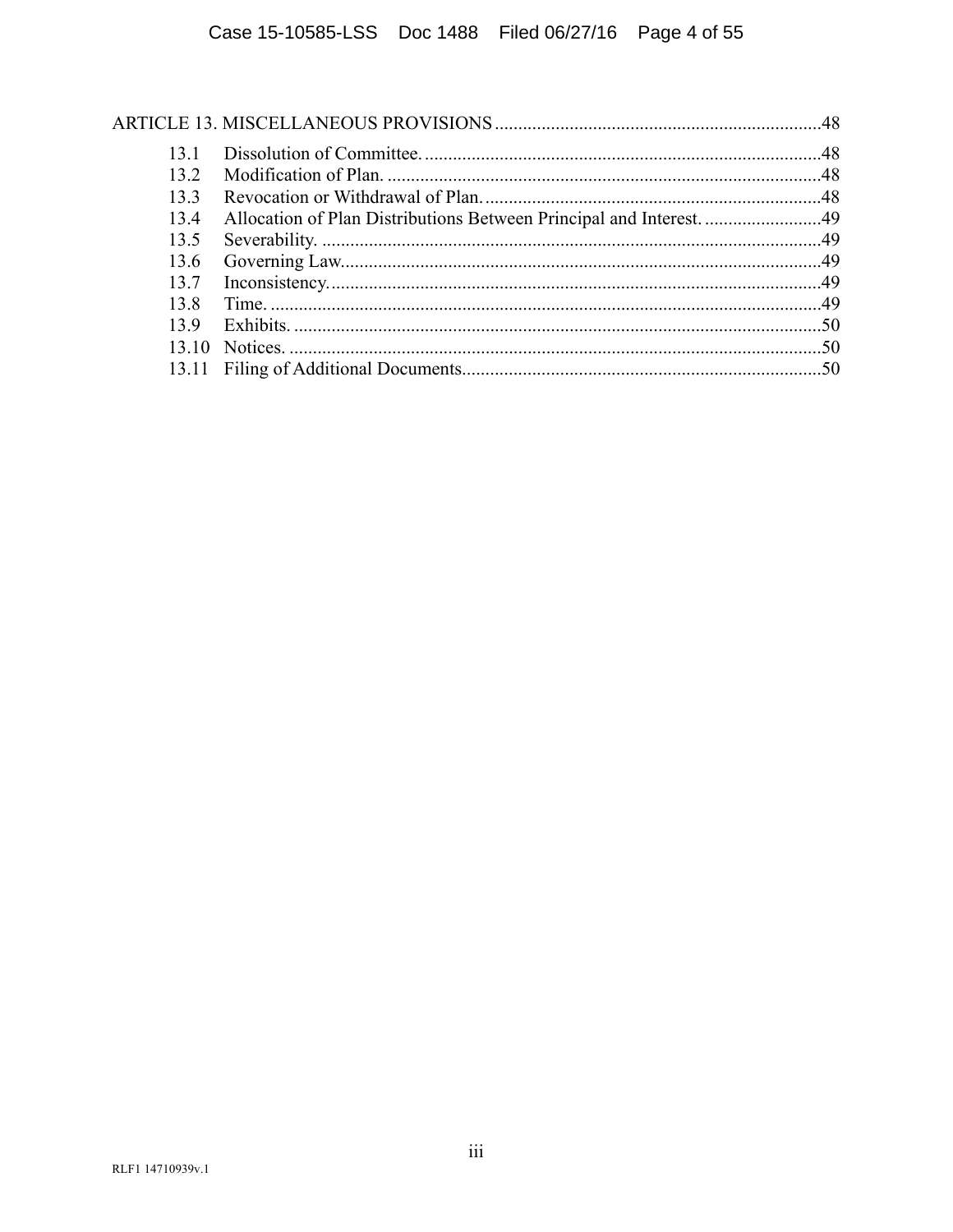# **INTRODUCTION**<sup>2</sup>

Quicksilver Resources Inc. and the other debtors and debtors in possession in the abovecaptioned cases propose the following first amended joint chapter 11 plan of liquidation. In reviewing the Plan, readers should refer to the Disclosure Statement, including the exhibits and supplements thereto, for a discussion of the Debtors' business history and operations, financial projections, risk factors, a summary and analysis of the Plan, and certain related matters including, among other things, certain tax matters, and the securities and other consideration to be issued and distributed under the Plan. Subject to certain restrictions and requirements set forth in Bankruptcy Code section 1127, Bankruptcy Rule 3019, and Sections 13.2 and 13.3 of the Plan, the Debtors reserve the right, in consultation with the Consultation Parties, to alter, amend, modify, revoke, or withdraw the Plan prior to its substantial consummation.

The only Persons that are entitled to vote on the Plan are holders of Allowed Claims in Class 4 and Class 5. Such Persons are encouraged to read the Plan and the Disclosure Statement and their respective exhibits and schedules in their entirety before voting to accept or reject the Plan. No materials other than the Disclosure Statement and the respective schedules, notices, and exhibits attached thereto and referenced therein have been authorized by the Bankruptcy Court for use in soliciting acceptances or rejections of the Plan.

## **ARTICLE 1.**

## **DEFINITIONS AND INTERPRETATION**

## **1.1 Definitions.**

The following terms shall have the meanings set forth below. Such meanings shall be equally applicable to both the singular and plural forms of such terms.

**1.1.1** "*503(b)(9) Claims*" means Claims that have been timely and properly filed prior to the Bar Date and that are granted administrative expense priority treatment pursuant to Bankruptcy Code section 503(b)(9).

**1.1.2** "*510 Claims*" means Claims against any of the Debtors that are subordinated pursuant to Bankruptcy Code section 510(b) or (c).

**1.1.3** "*2019 Senior Notes*" means those certain  $9\frac{1}{8}\%$  Senior Notes due 2019 issued pursuant to the 2019 Senior Notes Indenture.

**1.1.4** "*2019 Senior Notes Indenture*" means that certain Indenture, dated as of December 22, 2005, by and among QRI and U.S. Bank National Association as Successor Trustee, as amended and supplemented from time to time, including by the Twenty-Fifth Supplemental Indenture, dated as of March 16, 2015.

**1.1.5** "*2021 Senior Notes*" means those certain 11.000% Senior Notes due 2021 issued pursuant to the 2021 Senior Notes Indenture.

<sup>&</sup>lt;sup>2</sup> All capitalized terms used but not defined in this Introduction have the meanings set forth in article 1 in the Plan.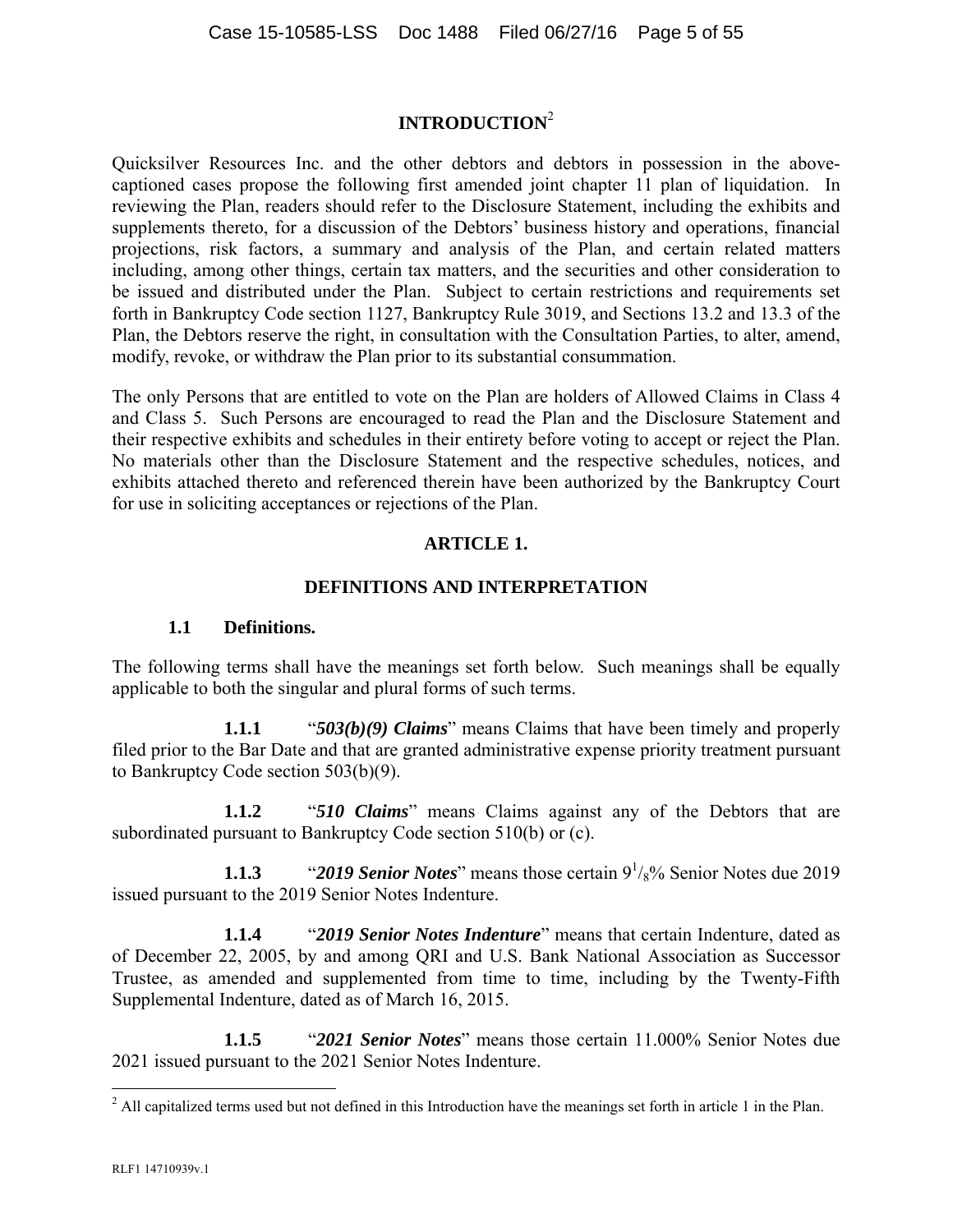**1.1.6** "*2021 Senior Notes Indenture*" means that certain Indenture, dated as of June 21, 2013, by and among QRI, the Subsidiary Guarantors from time to time party thereto, and the Delaware Trust Company as Successor Trustee, as amended, supplemented, restated, or modified from time to time.

**1.1.7** "*Ad Hoc Group of Second Lienholders* " means the ad hoc group of certain (i) holders of Second Lien Notes and (ii) lenders under the Second Lien Term Loan represented by Milbank, Tweed, Hadley & McCloy LLP and set forth in the *Third Supplemental Verified Statement Pursuant to Bankruptcy Rule 2019* filed with the Bankruptcy Court by the Ad Hoc Second Lien Noteholder Group January 6, 2016 [D.I. 1024] (as may be further amended, supplemented or modified from time to time).

**1.1.8** "*Adequate Protection Claims*" means Claims equal to any unpaid Cash payments required to be made pursuant to the Cash Collateral Order.

**1.1.9** "*Administrative Bar Date*" means the date that is forty-five (45) days after the Effective Date.

**1.1.10** "*Administrative Expense Claim*" means any right to payment constituting a cost or expense of administration of the Chapter 11 Cases of the kind specified in Bankruptcy Code section 503(b) and entitled to priority pursuant to Bankruptcy Code sections 328, 330, 363, 364(c)(1), 365, 503(b), 507(a)(2), or 507(b) (other than a Fee Claim or U.S. Trustee Fees) incurred during the period from the Petition Date to the Effective Date, including, without limitation: (a) any actual and necessary costs and expenses of preserving the Estates, any actual and necessary costs and expenses of operating the Debtors' business, and any indebtedness or obligations incurred or assumed by any of the Debtors during the Chapter 11 Cases; (b) 503(b)(9) Claims; and (c) any payment to be made under the Plan to cure a default under an assumed executory contract or unexpired lease.

**1.1.11** "*Agents*" means the First Lien Agent and the Second Lien Agent.

**1.1.12** "*Allowed Claim or Allowed \_\_\_\_\_\_\_\_\_\_ Claim*" (with respect to a specific type of Claim, if applicable) means (a) any Claim (or a portion thereof) against a Debtor as to which no action to dispute, deny, or otherwise limit recovery with respect thereto, or alter the priority thereof (including a claim objection), has been timely commenced within the applicable period of limitation fixed by the Plan or applicable law, or, if an action to dispute, deny, equitably subordinate, or otherwise limit recovery with respect thereto, or alter priority thereof, has been timely commenced, to the extent such Claim has been allowed (whether in whole or in part) by a Final Order of a court of competent jurisdiction with respect to the subject matter or (b) any Claim against a Debtor or portion thereof that is allowed (i) in any contract, instrument, or other agreement entered into in connection with the Plan, (ii) pursuant to the terms of the Plan, (iii) by Final Order of the Bankruptcy Court, or (iv) with respect to an Administrative Expense Claim (x) that was incurred by a Debtor in the ordinary course of business during the Chapter 11 Cases to the extent due and owing without defense, offset, recoupment, or counterclaim of any kind and (y) that is not otherwise disputed.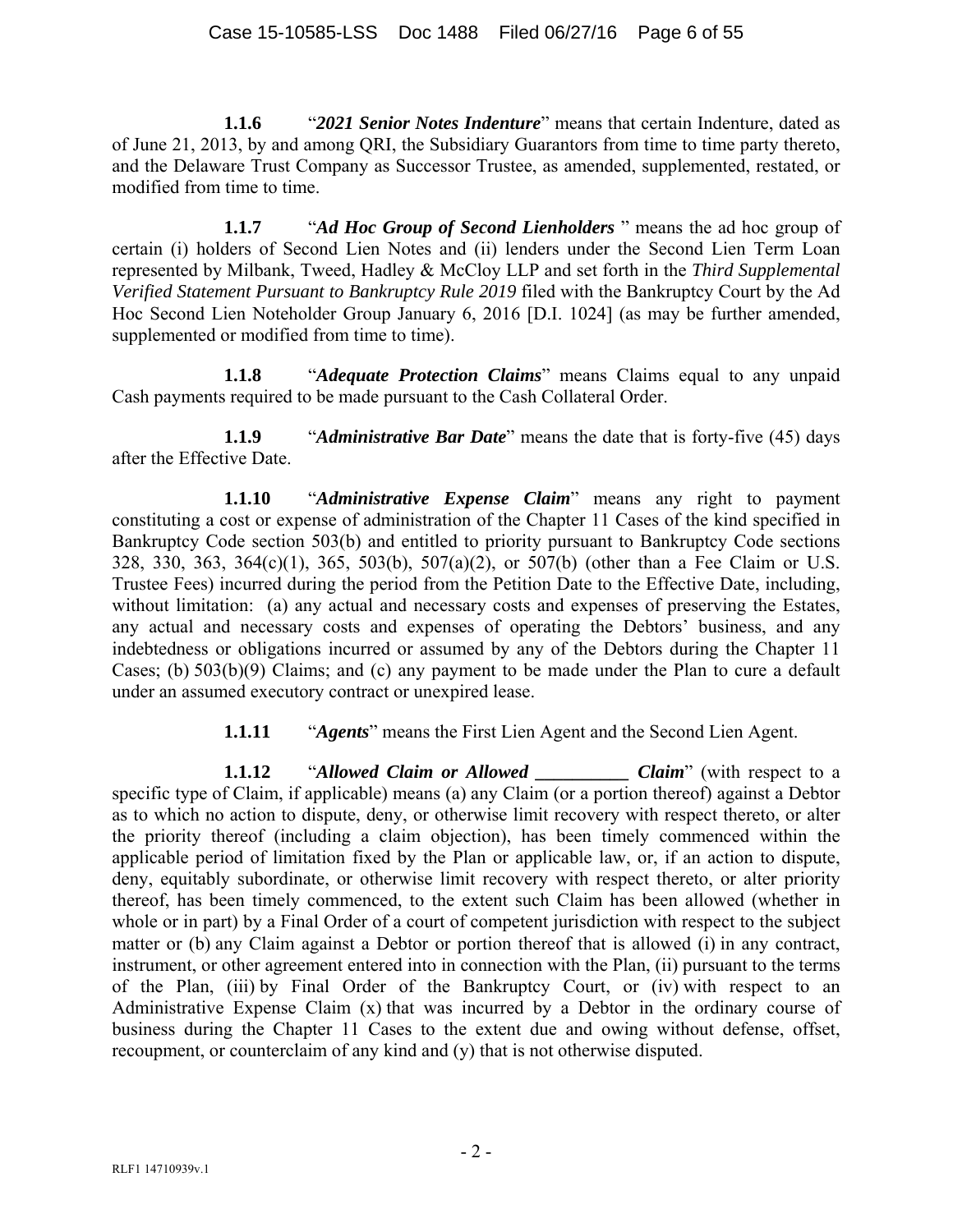**1.1.13** "*Bankruptcy Code*" means title 11 of the United States Code, as amended from time to time, as applicable to the Chapter 11 Cases.

**1.1.14** "*Bankruptcy Court*" means the United States Bankruptcy Court for the District of Delaware, or any other court exercising competent jurisdiction over the Chapter 11 Cases or any proceeding therein.

**1.1.15** "*Bankruptcy Rules*" means the Federal Rules of Bankruptcy Procedure, as promulgated by the United States Supreme Court under 28 U.S.C. § 2075, as amended from time to time, as applicable to the Chapter 11 Cases, and the Local Rules of Bankruptcy Practice and Procedure of the United States Bankruptcy Court for the District of Delaware.

**1.1.16** "*Bar Date*" means any deadline for filing proofs of Claim, as established by an order of the Bankruptcy Court, including the *Order Establishing Deadlines and Procedures for Filing Proofs of Claim and Approving the Form and Manner of Notice Thereof* [D.I. 417], or under the Plan.

**1.1.17** "*Business Day*" means any day other than a Saturday, Sunday, or a "legal holiday," as such term is defined in Bankruptcy Rule  $9006(a)(6)$ .

**1.1.18** "*Canadian Credit Facility*" means that certain Amended and Restated Canadian Credit Agreement, dated as of December 22, 2011, as amended, supplemented, restated, or modified to date.

**1.1.19** "*Canadian Note*" means that certain Amended and Restated Global Intercompany Note, dated October 7, 2011, by and among QRI, QRCI, Cowtown Pipeline Funding, Inc., Cowtown Pipeline Management, Inc., Cowtown Pipeline L.P., and Cowtown Gas Processing L.P., as supplemented by (x) that certain Letter Agreement by and between QRI and QRCI, evidencing an advance of \$243,620,034.64 in U.S. dollars made by QRI to QRCI on or about October 8, 2010; (y) that certain Letter Agreement by and between QRI and QRCI evidencing an advance of \$147,102,822.38 in U.S. dollars made by QRI to QRCI on or about May 1, 2013; and (z) that certain Letter Agreement by and between QRI and QRCI evidencing an advance of \$22,559,104.85 in U.S. dollars made by QRI to QRCI on or about March 11, 2014.

**1.1.20** "*Canadian Proceeds*" means any Cash received on account of (i) the Canadian Note, and (ii) the Debtors' equity interests in QRCI and its subsidiaries.

**1.1.21** "*Cash*" means the legal currency of the United States and equivalents thereof.

**1.1.22** "*Cash Collateral Order*" means the *Final Order Under 11 U.S.C. §§ 105, 361, 362, 363 and 507 and Bankruptcy Rules 2002, 4001 and 9014 (I) Authorizing Debtors To Use Cash Collateral and (II) Granting Adequate Protection to Prepetition Secured Parties* [D.I. 307] entered by the Bankruptcy Court on May 1, 2015, as modified, supplemented, amended, or extended.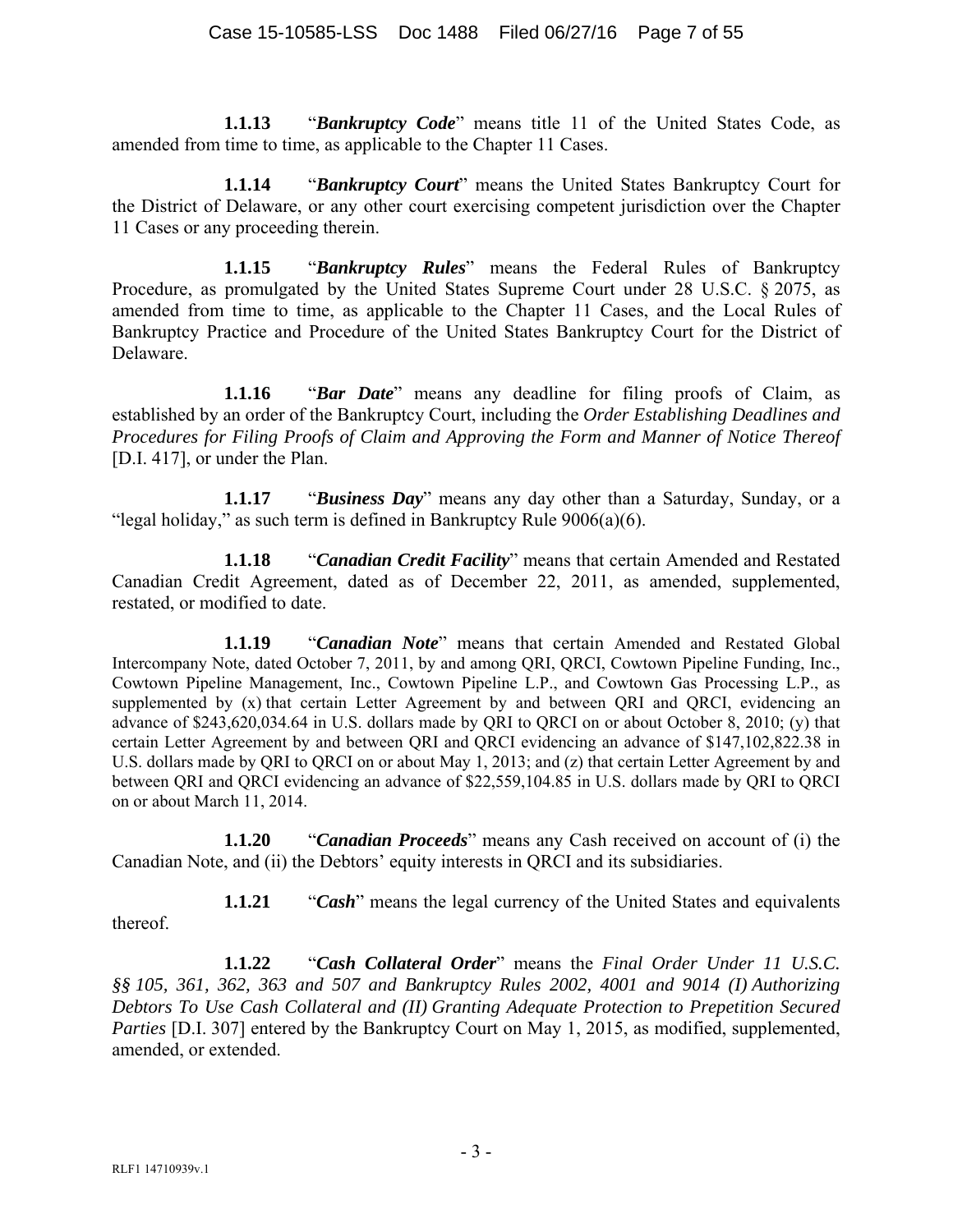**1.1.23** "*Causes of Action*" means any and all actions, causes of action (including causes of action under Bankruptcy Code sections 510, 544, 545, 546, 547, 548, 549, 550, and 553), suits, accounts, controversies, obligations, judgments, damages, demands, debts, rights, agreements, promises, rights to legal remedies, rights to equitable remedies, rights to payment, and Claims, whether known or unknown, reduced to judgment or not, liquidated or unliquidated, fixed, contingent, matured, unmatured, disputed, undisputed, secured or unsecured, and whether asserted or assertable directly or derivatively, whether arising before, on, or after the Petition Date, in contract or tort, arising in law, equity, or otherwise.

**1.1.24** "*Chapter 11 Cases*" means the cases that are being jointly administered under chapter 11 of the Bankruptcy Code commenced by the Debtors on the Petition Date in the Bankruptcy Court and captioned *In re Quicksilver Resources Inc*., *et al.*, Case No. 15-10585 (LSS).

**1.1.25** "*Charging Lien*" means any Lien or other priority in payment arising prior to the Effective Date to which each Indenture Trustee is entitled, pursuant to its respective Indenture, against Plan Distributions to be made to the holders of its respective Notes for payment of any of such Indenture Trustee's respective fees, costs, and expenses, which Lien or other priority in payment shall be deemed a separate right of such Indenture Trustee arising under the Plan.

**1.1.26** "*Claim*" shall have the meaning set forth in Bankruptcy Code section  $101(5)$ .

**1.1.27** "*Claims Agent*" means the Garden City Group, LLC, or any other entity approved by the Bankruptcy Court to act as the Debtors' claims and noticing agent pursuant to 28 U.S.C.  $\S$  156(c).

**1.1.28** "*Claims Register*" means the official register of Claims against the Debtors maintained by the Claims Agent.

**1.1.29** "*Class*" means each category of Claims and Interests established under article 3 of the Plan pursuant to Bankruptcy Code sections 1122 and 1123(a)(1).

**1.1.30** "*Collateral*" means any property or interest in property of the Estates of the Debtors subject to a Lien to secure the payment or performance of a Claim, which Lien is not subject to avoidance or otherwise invalid under the Bankruptcy Code or applicable nonbankruptcy law.

**1.1.31** "*Committee*" means the statutory committee of unsecured creditors appointed in the Chapter 11 Cases in accordance with Bankruptcy Code section 1102, which consists of (a) U.S. Bank National Association, (b) the Delaware Trust Company, (c) Wilmington Trust, National Association, (d) Ares Special Situations Fund IV, L.P.; and (e) Trunkline Gas Company LLC.

**1.1.32** "*Committee Parties*" means (i) the Committee, (ii) each of the Committee's members acting in their respective capacities as members thereof, and (iii) each of the foregoing parties' current officers, affiliates, partners, directors, employees, agents, members,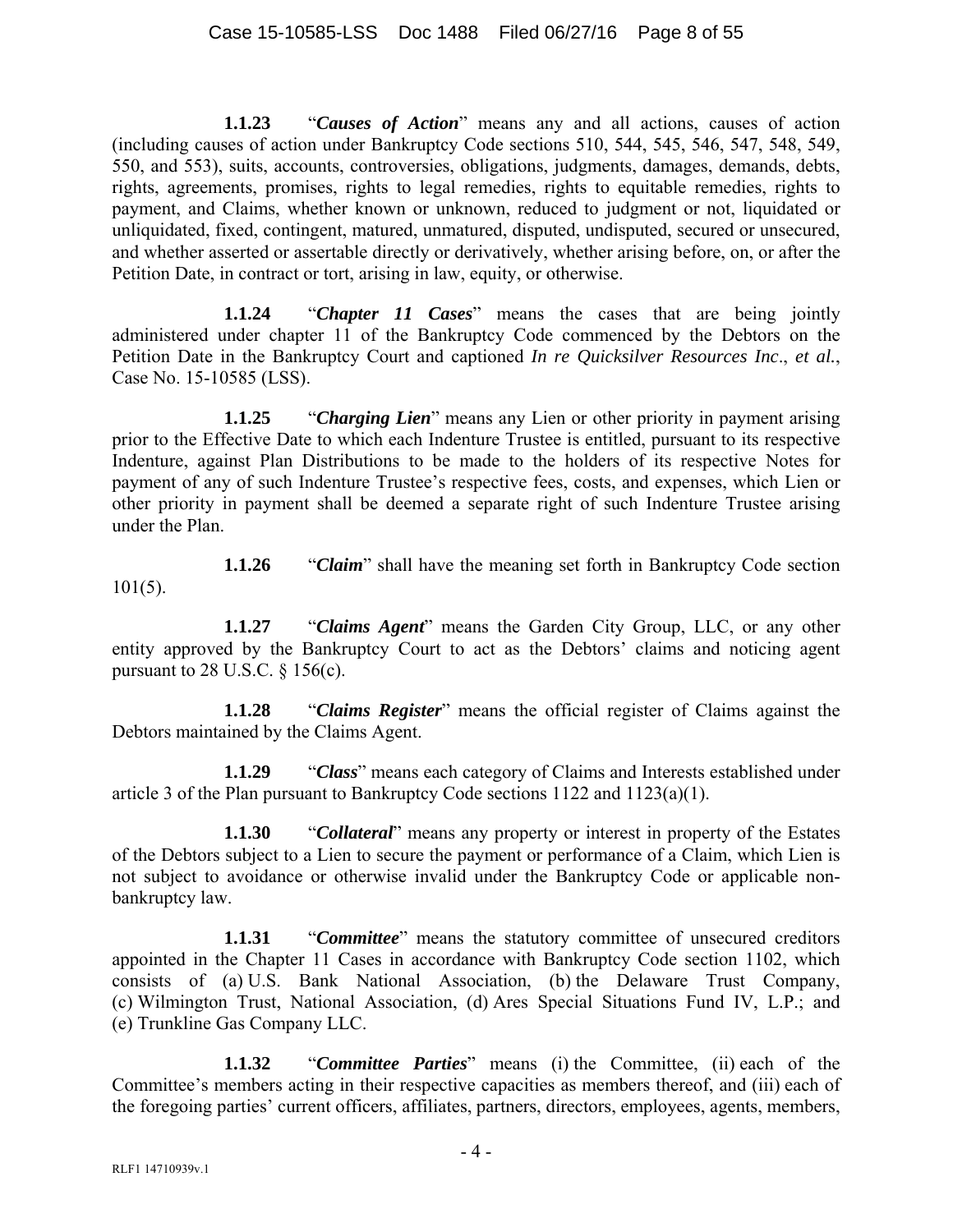representatives, advisors, and professionals (including any attorneys, consultants, financial advisors, investment bankers, and other professionals retained by the Committee or by any member thereof), together with their respective successors and assigns; *provided*, *however*, that such attorneys and professional advisors shall only include those that provided services in connection with the Chapter 11 Cases.

**1.1.33** "*Confirmation Date*" means the date upon which the Bankruptcy Court enters the Confirmation Order on the docket of the Debtors' Chapter 11 Cases.

**1.1.34** "*Confirmation Hearing*" means a hearing to be held by the Bankruptcy Court regarding confirmation of the Plan, as such hearing may be adjourned or continued from time to time.

**1.1.35** "*Confirmation Order*" means an order entered by the Bankruptcy Court, in form and substance reasonably acceptable to the Debtors and the Consultation Parties, confirming the Plan, including all exhibits, appendices, supplements, and related documents.

**1.1.36** "*Consultation Parties*" means the First Lien Agent, the Second Lien Agent, Ad Hoc Group of Second Lienholders, and the Committee.

**1.1.37** "*Debt Documents*" means, collectively, the First Lien Facility, the Second Lien Term Loan, the Second Lien Notes Indenture, the 2019 Senior Notes Indenture, the 2021 Senior Notes Indenture, and the Subordinated Notes Indenture.

**1.1.38** "*Debtor(s)*" means, individually or collectively, as the context requires: (a) Quicksilver Resources Inc.; (b) Barnett Shale Operating LLC; (c) Cowtown Drilling, Inc.; (d) Cowtown Gas Processing L.P.; (e) Cowtown Pipeline Funding, Inc.; (f) Cowtown Pipeline L.P.; (g) Cowtown Pipeline Management, Inc.; (h) Makarios Resources International Holdings LLC; (i) Makarios Resources International Inc.; (j) QPP Holdings LLC; (k) QPP Parent LLC; (l) Quicksilver Production Partners GP LLC; (m) Quicksilver Production Partners LP; and (n) Silver Stream Pipeline Company LLC.

**1.1.39** "*Debtor Release*" means the release given on behalf of the Debtors and their Estates to the Released Parties as set forth in Section 11.3 hereof.

**1.1.40** "*Disallowed*" means a finding of the Bankruptcy Court in a Final Order, or provision in the Plan providing, that a Disputed Claim shall not be an Allowed Claim.

**1.1.41** "*Disbursing Agent*" means the Liquidation Trustee or such entity or entities designated by the Liquidation Trustee, which entities may include, without limitation, the Liquidation Trustee, the Agents, and the Indenture Trustees (subject to an acceptable agreement with the Liquidation Trustee).

**1.1.42** "*Disclosure Statement*" means the disclosure statement in respect of the Plan and all exhibits, schedules, supplements, modifications, and amendments thereto.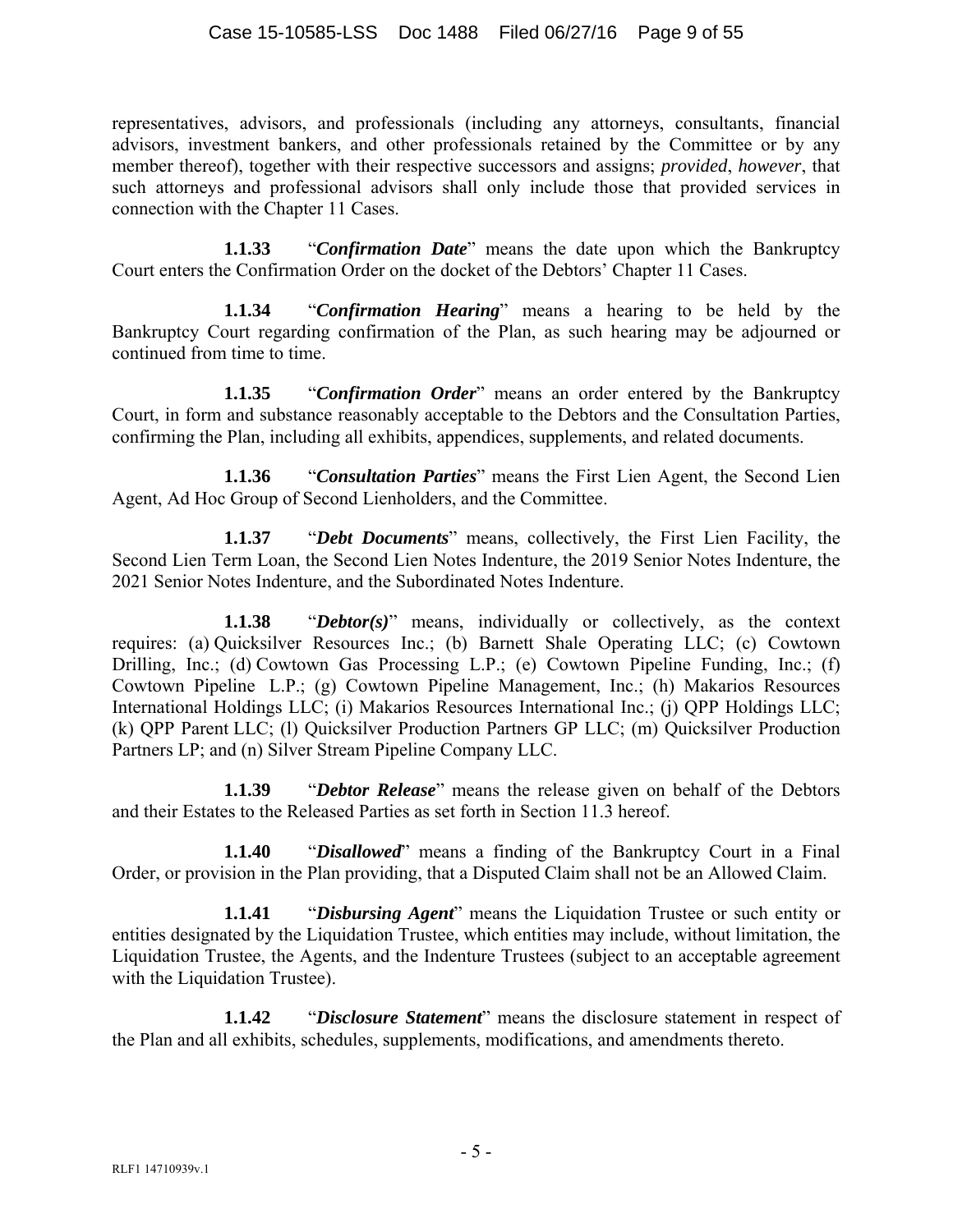**1.1.43** "*Disclosure Statement Order*" means an order of the Bankruptcy Court approving the Disclosure Statement as having adequate information in accordance with Bankruptcy Code section 1125.

**1.1.44** "*Disputed*" means, with respect to any Claim against a Debtor, including any portion thereof, any Claim (a) that is listed on the Schedules as contingent, unliquidated, or disputed, (b) as to which the Debtors or any other party in interest has interposed a timely objection or request for estimation in accordance with the Bankruptcy Code and Bankruptcy Rules or that is otherwise disputed by any Debtor or the Liquidation Trustee in accordance with applicable law, which objection, request for estimation, or dispute has not been determined by a Final Order, or (c) with respect to which a proof of claim was required to be filed by order of the Bankruptcy Court but as to which such proof of claim was not timely or properly filed.

**1.1.45** "*Distribution Date*" means the Initial Distribution Date or any of the Periodic Distribution Dates, as applicable.

**1.1.46** "*Distribution Record Date*" means, with respect to all Classes for which Plan Distributions are to be made, the third  $(3<sup>rd</sup>)$  Business Day after the Confirmation Date or such other later date as shall be established by the Bankruptcy Court in the Confirmation Order.

**1.1.47** "*Effective Date*" means the date specified by the Debtors in a notice filed with the Bankruptcy Court as the date on which the Plan shall take effect, which date shall be the first  $(1<sup>st</sup>)$  Business Day on which all of the conditions set forth in Section 10.1 of the Plan have been satisfied or waived and no stay of the Confirmation Order is in effect.

**1.1.48** "*Estate*" means each estate created in the Chapter 11 Cases pursuant to Bankruptcy Code section 541.

**1.1.49** "*Exculpated Claim*" means any Claim related to any act or omission in connection with, relating to, or arising out of the Debtors' post-petition restructuring efforts, the Chapter 11 Cases, formulation, preparation, dissemination, negotiation, filing, solicitation of acceptances, confirmation, approval, implementation, or administration of the Disclosure Statement, the Plan, the settlements and agreements contained in the Plan, the property to be distributed under the Plan or any contract, instrument, release, or other agreement or document created or entered into in connection with the Disclosure Statement or the Plan, the filing of the Debtors' Chapter 11 Cases, the pursuit of entry of a Confirmation Order, the distribution of property under the Plan, or any other related agreement; *provided, however,* that Exculpated Claims shall not include any act or omission that is determined in a Final Order to have constituted willful misconduct or gross negligence. For the avoidance of doubt, no Claim, Cause of Action, obligation, or liability expressly set forth in or preserved by the Plan constitutes an Exculpated Claim.

**1.1.50** "*Exculpated Party*" means, collectively, the Debtors, each of the Debtors' current and former officers and directors that served in such capacities between the Petition Date and the Effective Date, the Committee and each of the Committee's members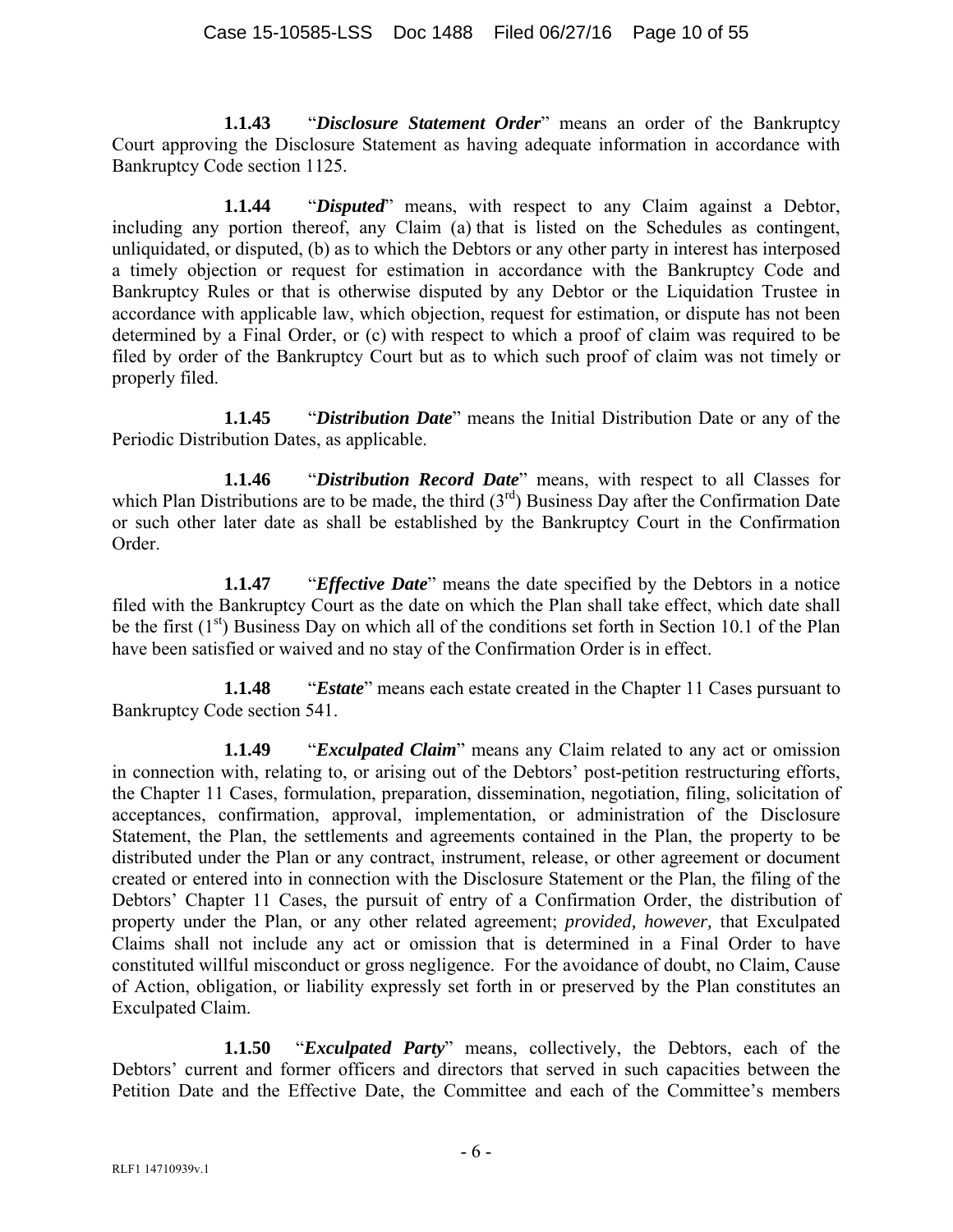acting in their respective capacities as members thereof, and the Professional Persons of each of the foregoing acting in their respective capacities as such that served in such capacities between the Petition Date and the Effective Date.

**1.1.51** "*Executory Contract*" means any contract to which any of the Debtors is a party that is subject to assumption or rejection under Bankruptcy Code sections 365 and 1123.

**1.1.52** "*Fee Claim*" means a Claim by a Professional Person for compensation, indemnification, or reimbursement of expenses pursuant to Bankruptcy Code sections 327, 328, 330, 331, 503(b), or 1103(a) in connection with the Chapter 11 Cases, including, without limitation, in connection with final fee applications of such Professional Persons.

**1.1.53** "*Final Order*" means an order, ruling, or judgment of the Bankruptcy Court (or other court of competent jurisdiction) entered on the docket in the Debtors' Chapter 11 Cases (or on the docket of such other court of competent jurisdiction), which has not been reversed, vacated, or stayed and as to which (a) the time to appeal, petition for certiorari, or move for a new trial, reargument, or rehearing has expired and as to which no appeal, petition for certiorari, or other proceeding for a new trial, reargument, or rehearing shall then be pending or (b) if an appeal, writ of certiorari, new trial, reargument, or rehearing thereof has been sought, such order or judgment of the Bankruptcy Court shall have been affirmed by the highest court to which such order was appealed, or certiorari shall have been denied, or a new trial, reargument, or rehearing shall have been denied or resulted in no modification of such order, and the time to take any further appeal, petition for certiorari, or move for a new trial, reargument, or rehearing shall have expired; *provided*, *however*, that no order or judgment shall fail to be a Final Order solely because of the possibility that a motion under Rule 60 of the Federal Rules of Civil Procedure has been or may be filed with respect to such order or judgment; *provided, further*, that the susceptibility of a Claim to a challenge under Bankruptcy Code section 502(j) shall not render a Final Order not a Final Order.

**1.1.54** "*First Lien Agent*" means JP Morgan Chase Bank, N.A., in its capacity as administrative agent, or any successor agent under the First Lien Facility.

**1.1.55** "*First Lien Facility*" means, collectively, the U.S. Credit Facility and the Canadian Credit Facility.

**1.1.56** "*First Lien Lender*" means each lender under the First Lien Facility.

**1.1.57** "*First Lien Claims*" means the Claims, inclusive of principal, fees and interest accrued through the Effective Date, of the First Lien Lenders arising under the First Lien Facility.

**1.1.58** "*General Unsecured Claim*" means any unsecured Claim against any Debtor, including (a) trade Claims, (b) unsecured Claims held by a non-Debtor affiliate of the Debtors against the Debtors, (c) Claims arising out of the rejection of Executory Contracts and Unexpired Leases by any Debtor, (d) Senior Notes Claims, and (e) Second Lien Deficiency Claims, but excluding any Subordinated Notes Claim or Intercompany Claim.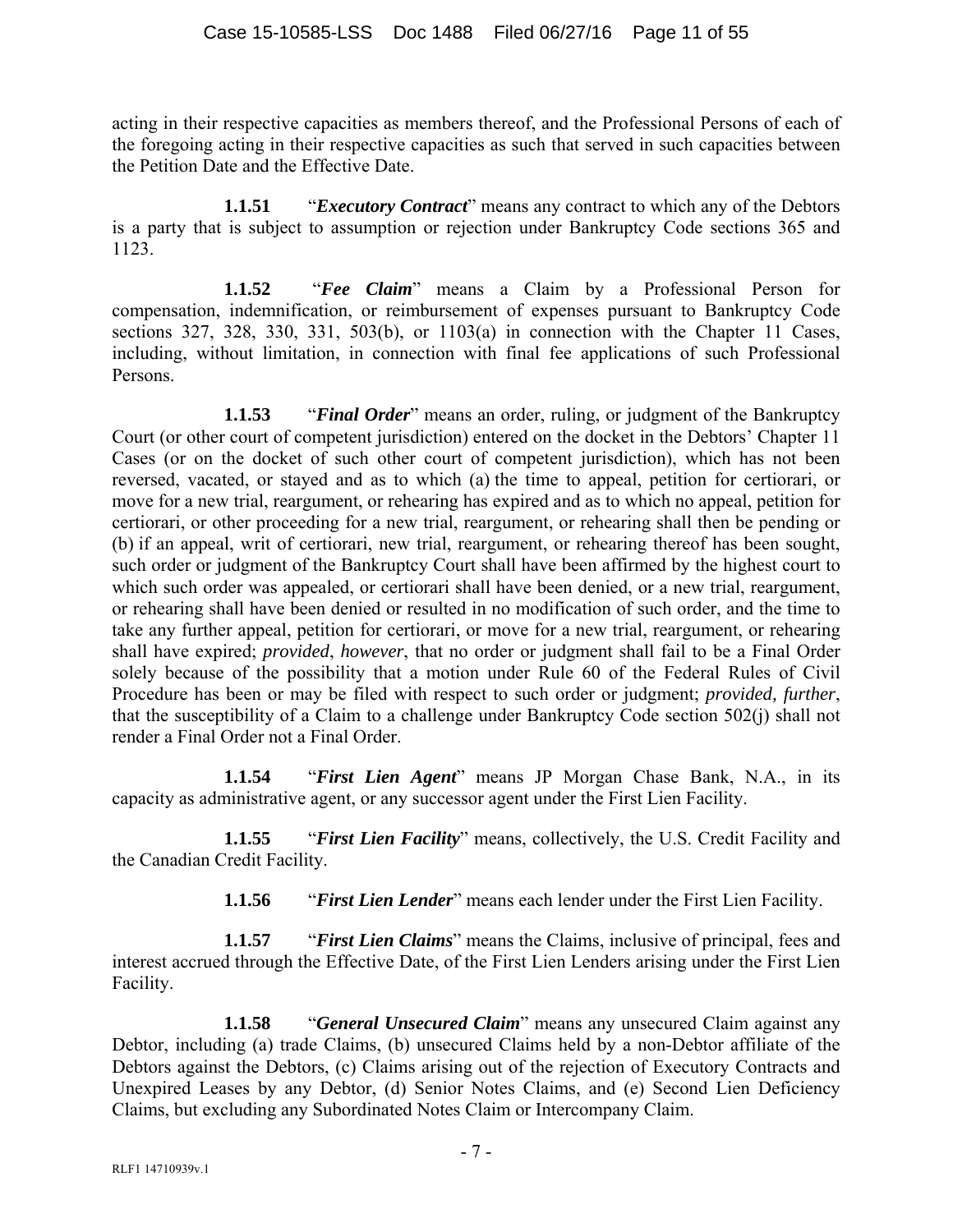**1.1.59** "*Impaired*" means impaired within the meaning of Bankruptcy Code section 1124.

**1.1.60** "*Indentures*" means the Second Lien Notes Indenture, the 2019 Senior Notes Indenture, the 2021 Senior Notes Indenture, and the Subordinated Notes Indenture.

**1.1.61** "*Indenture Trustees*" means, collectively, the Second Lien Indenture Trustee and the acting indenture trustees for the 2019 Senior Notes Indenture, the 2021 Senior Notes Indenture, and the Subordinated Notes Indenture, and any successor to any of the foregoing.

**1.1.62** "*Initial Distribution Date*" means the date occurring as soon as reasonably practicable after the Effective Date when Plan Distributions shall commence.

**1.1.63** "*Intercompany Claim*" means any Claim (including an Administrative Expense Claim), Cause of Action, or remedy asserted against a Debtor by another Debtor. For the avoidance of doubt, Intercompany Claim does not include any Claim asserted against a Debtor by a direct or indirect non-Debtor Subsidiary of any Debtor or by a Debtor against any direct or indirect non-Debtor Subsidiary of any Debtor.

**1.1.64** "*Intercompany Interest*" means any Interest held by a Debtor in another Debtor. For the avoidance of doubt, Intercompany Interest does not include any Interest of a Debtor in a direct or indirect non-Debtor Subsidiary of any Debtor or of any direct or indirect non-Debtor Subsidiary in any Debtor.

**1.1.65** "*Interest*" means the interest (whether legal, equitable, contractual, or otherwise) of any holders of any class of equity securities of any of the Debtors represented by shares of common or preferred stock or other instruments evidencing an ownership interest in any of the Debtors, whether or not certificated, transferable, voting or denominated "stock" or a similar security, or any option, warrant, or right, contractual or otherwise, to acquire any such interest.

**1.1.66** "*Investment Account Cash*" means the approximately \$167.5 million of Cash and Cash equivalents, as of the Petition Date, previously borrowed under the U.S. Credit Facility and that was deposited in certain depository accounts as of the Petition Date.

**1.1.67** "*Lien*" has the meaning set forth in Bankruptcy Code section 101(37).

**1.1.68** "*Liquidation Trust*" means the trust created pursuant to the Liquidation Trust Agreement on the Effective Date in accordance with the Plan, the Confirmation Order and the Liquidation Trust Agreement.

**1.1.69** "*Liquidation Trust Agreement*" means the Liquidation Trust Agreement to be dated as of the Effective Date establishing the terms and conditions of the Liquidation Trust, substantially in the form included in the Plan Supplement.

**1.1.70** "*Liquidation Trust Assets*" means the assets to be transferred to the Liquidation Trust on the Effective Date including, without limitation, the Liquidation Trust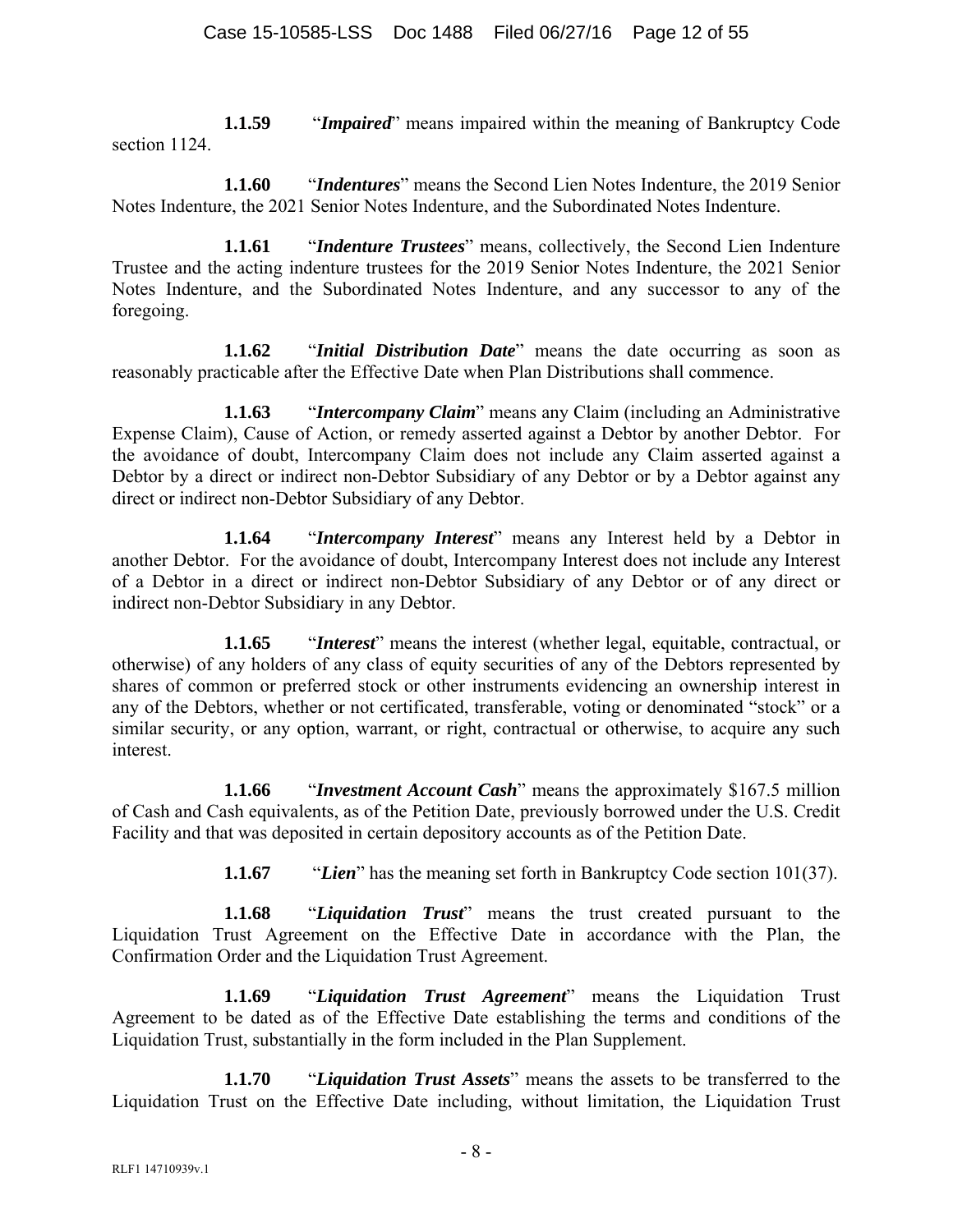Causes of Action, the Liquidation Trust Reserve, and all other property and assets of the Debtors remaining after segregation of the Cash component of the Unsecured Plan Consideration, including Canadian Proceeds that are payable to the holders of Allowed General Unsecured Claims, reserving for Fee Claims, and payment of Administrative Expense Claims, U.S. Trustee Fees, Priority Tax Claims, Other Priority Claims, Other Secured Claims, First Liens Claims (if applicable), the Cash component of the Second Lien Plan Consideration, including Canadian Proceeds that are payable to the holders of Allowed Second Lien Secured Claims. For the avoidance of doubt, from and after the Effective Date, the Liquidation Trust shall be vested with the right to receive Canadian Proceeds, which amounts shall be distributed in accordance with the terms of this Plan and the Liquidation Trust Agreement.

**1.1.71** "*Liquidation Trust Beneficiaries*" means the holders of the Liquidation Trust Interests.

**1.1.72** "*Liquidation Trust Causes of Action*" means collectively, the Causes of Action transferred to the Liquidation Trust on the Effective Date, including, but not limited to, those Claims and Causes of Action set forth on Exhibit [●] to the Plan and any defense or counterclaim to any Disputed Claim, but excluding any and all Causes of Action released and/or exculpated pursuant to the terms of the Plan.

**1.1.73** "*Liquidation Trust Interests*" means the uncertified beneficial interests in the Liquidation Trust representing the right of each holder of an Allowed Second Lien Secured Claim to receive Cash distributions from the Liquidation Trust on account of such Liquidation Trust Interests in accordance with the terms of this Plan and the Liquidation Trust Agreement.

**1.1.74** "*Liquidation Trust Reserve*" means, as more fully described in the Liquidation Trust Agreement, the Cash transferred to the Liquidation Trust on the Effective Date out of the Cash that would otherwise be payable to the holders of Allowed Second Lien Secured Claims as part of the Second Lien Plan Consideration to fund the initial operations of the Liquidation Trust.

**1.1.75** "*Liquidation Trustee*" means the person or firm to be appointed to manage the Liquidation Trust pursuant to Section 9.4 of the Plan and the Liquidation Trust Agreement.

**1.1.76** "*Non-Intercompany Interest*" means any Interest in a Debtor that is not an Intercompany Interest.

**1.1.77** "*Notes*" means the Second Lien Notes, the 2019 Senior Notes, the 2021 Senior Notes, and the Subordinated Notes.

**1.1.78** "*Other Priority Claim*" means any Claim, other than an Administrative Expense Claim, a Fee Claim, or a Priority Tax Claim, entitled to priority in payment as specified in Bankruptcy Code section 507(a).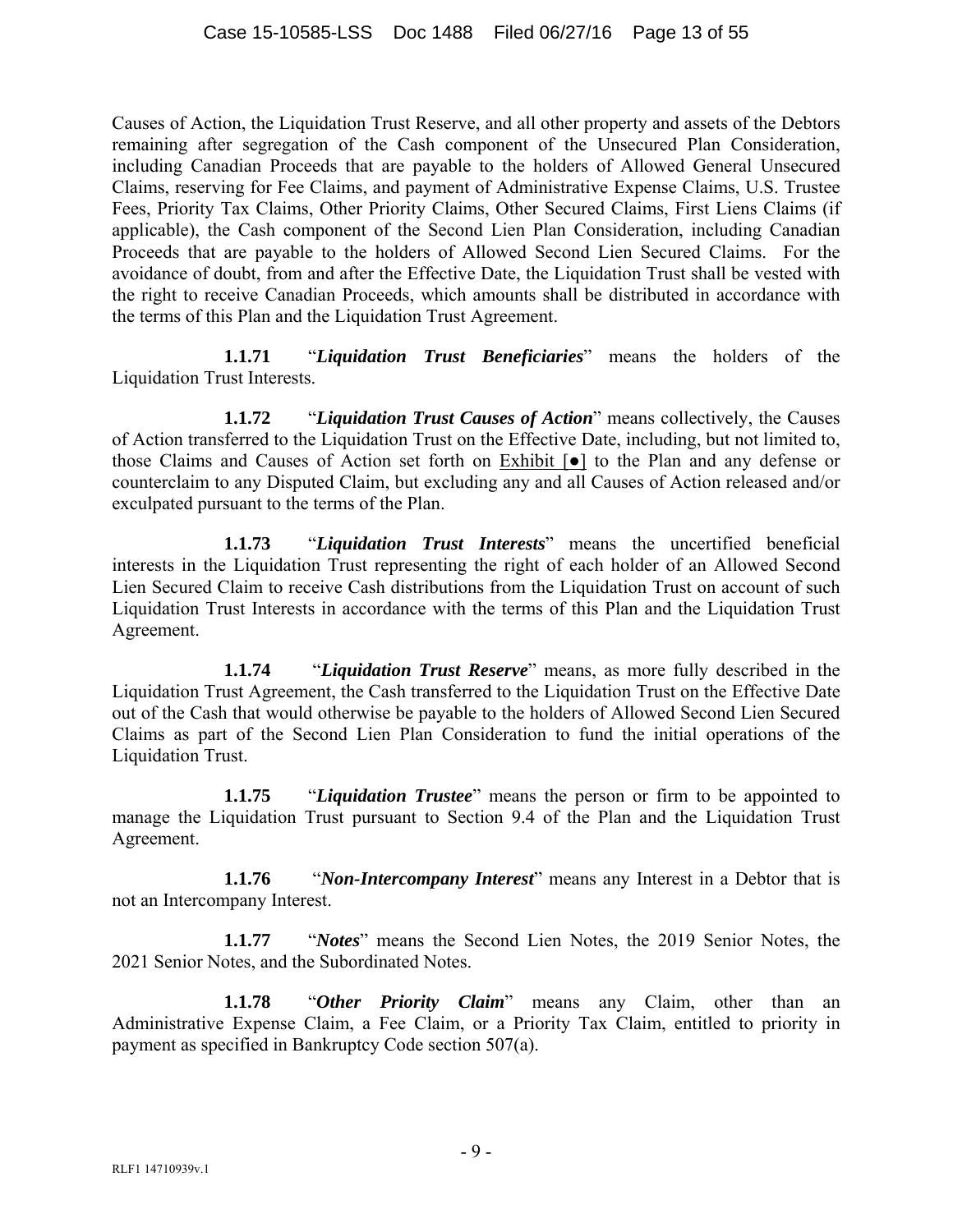**1.1.79** "*Other Secured Claim*" means any Secured Claim against a Debtor that is not a First Lien Claim, a Second Lien Secured Claim, an Adequate Protection Claim, or a Second Lien Diminution Claim.

**1.1.80** "*Periodic Distribution Date*" means, unless otherwise ordered by the Bankruptcy Court, the first Business Day that is ninety (90) days after the Initial Distribution Date, and thereafter, the first Business Day that is ninety (90) days after the immediately preceding Periodic Distribution Date until liquidation of the Liquidation Trust Assets is complete.

**1.1.81** "*Person*" shall have the meaning set forth in Bankruptcy Code section  $101(41)$ .

**1.1.82** "*Petition Date*" means March 17, 2015.

**1.1.83** "*Plan*" means the first amended joint chapter 11 plan proposed by the Debtors, including, without limitation, all applicable exhibits, supplements, appendices and schedules hereto, either in its present form or as the same may be altered, amended, or modified from time to time in accordance with the Bankruptcy Code, the Bankruptcy Rules, and the terms of the Plan.

**1.1.84** "*Plan Distributions*" means the distributions to be made under the Plan to holders of Allowed Claims.

**1.1.85** "*Plan Documents*" means the documents, other than the Plan, which shall be reasonably acceptable to the Consultation Parties, to be executed, delivered, assumed, or performed in connection with the consummation of the Plan, including, without limitation, the documents to be included in the Plan Supplement, any and all exhibits to the Plan, the Disclosure Statement, and any and all exhibits to the Disclosure Statement.

**1.1.86** "*Plan Supplement*" means the supplemental appendix to the Plan, which shall be reasonably acceptable to the Consultation Parties, to be filed no later than ten (10) days prior to the deadline for parties to vote to accept or reject the Plan, which may contain, among other things, draft forms, signed copies, or summaries of material terms, as the case may be, of (i) the Liquidation Trust Agreement, (ii) the Schedule of Assumed Contracts and Leases, and (iii) additional documents filed with the Bankruptcy Court before the Effective Date as amendments to the Plan Supplement.

**1.1.87** "*Priority Tax Claim*" means any Claim of a governmental unit (as defined in Bankruptcy Code section 101(27)) of the kind entitled to priority in payment under Bankruptcy Code sections 502(i) and 507(a)(8).

**1.1.88** "*Professional Person(s)*" means all Persons retained by order of the Bankruptcy Court in connection with the Chapter 11 Cases, pursuant to Bankruptcy Code sections 327, 328, 330 or 1103, excluding any ordinary course professionals.

**1.1.89** "*QRCI*" means non-Debtor Quicksilver Resources Canada Inc.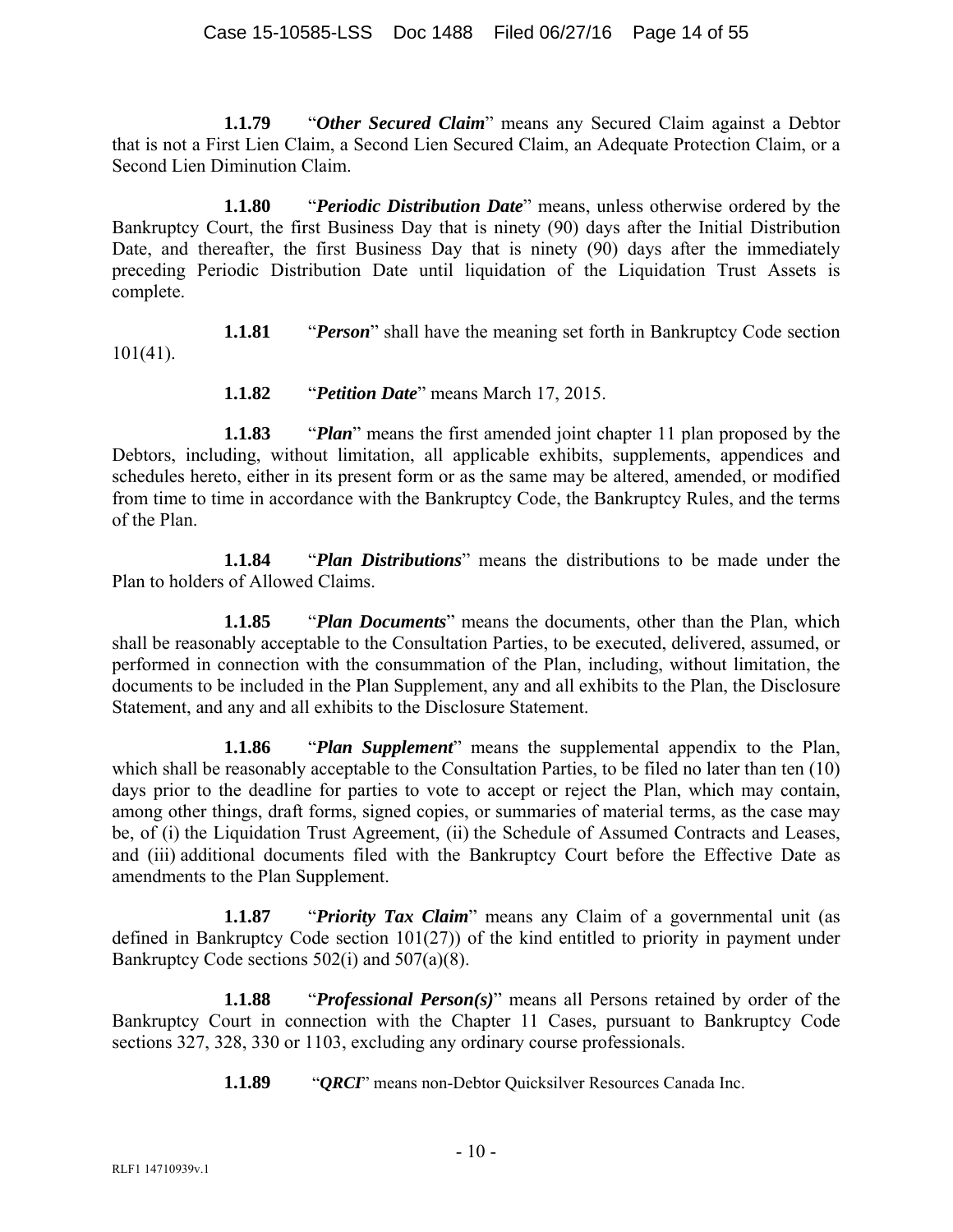## **1.1.90** "*QRI*" means Quicksilver Resources Inc.

**1.1.91** "*Released Parties*" means, collectively, in each case solely in their capacity as such: (a) (1) each Debtor and (2) each of their respective current and former employees, agents, officers, directors, managers, trustees, members, professionals, representatives, advisors, attorneys, financial advisors, accountants, investment bankers, and consultants; (b) the Committee and each of its members, (c) each First Lien Lender, (d) each Second Lien Lender, (e) each Second Lien Noteholder, (f) the Ad Hoc Group of Second Lienholders and each of its members, (g) each Agent, (h) each of the Indenture Trustees, and (i) with respect to each entity in section (b) through (h), each of their respective current and former predecessors, successors, and assigns, current and former shareholders, affiliates, subsidiaries, principals, employees, agents, officers, directors, managers, trustees, partners, members, professionals, representatives, advisors, attorneys, financial advisors, accountants, investment bankers, and consultants.

**1.1.92** "*Releasing Parties*" means each of the following in its capacity as such: (a) each Released Party; (b) all holders of Claims against a Debtor who vote to accept the Plan; (c) all holders of Claims against a Debtor who are entitled to vote to accept the Plan and who do not vote; (d) all holders of Claims against a Debtor who are deemed to accept the Plan; and (e) all holders of Claims against a Debtor who vote to reject the Plan and who do not opt out of the release provided by the Plan.

**1.1.93** "*Sale Proceeds*" means net proceeds from the sale of substantially all of the Debtors' assets to BlueStone Natural Resources II, LLC pursuant to that certain *Order Approving the Sale of the Debtors Oil and Gas Assets* [D.I. 1095] entered by the Bankruptcy Court on January 27, 2016.

**1.1.94** "*Schedule of Assumed Contracts and Leases*" means a schedule of the Executory Contracts and Unexpired Leases to be assumed pursuant to Bankruptcy Code sections 365 and 1123 and Article 8.1 of the Plan, which shall be included in the Plan Supplement.

**1.1.95** "*Schedule of Contracts and Leases Neither Assumed Nor Rejected*" means a schedule of Executory Contracts and Unexpired Leases that will neither be assumed nor rejected pursuant to sections 365 and 1123 and Article 8.1 of the Plan and shall remain unaffected, which shall be included in the Plan Supplement.

**1.1.96** "*Schedules*" means the schedules of assets and liabilities filed in the Chapter 11 Cases, as amended or supplemented from time to time.

**1.1.97** "*Second Lien Agent*" means Credit Suisse AG, Cayman Islands Branch (f/k/a Credit Suisse AG), in its capacity as administrative agent, or any successor agent under the Second Lien Term Loan.

**1.1.98** "*Second Lien Claims*" means the Second Lien Deficiency Claims and the Second Lien Secured Claims.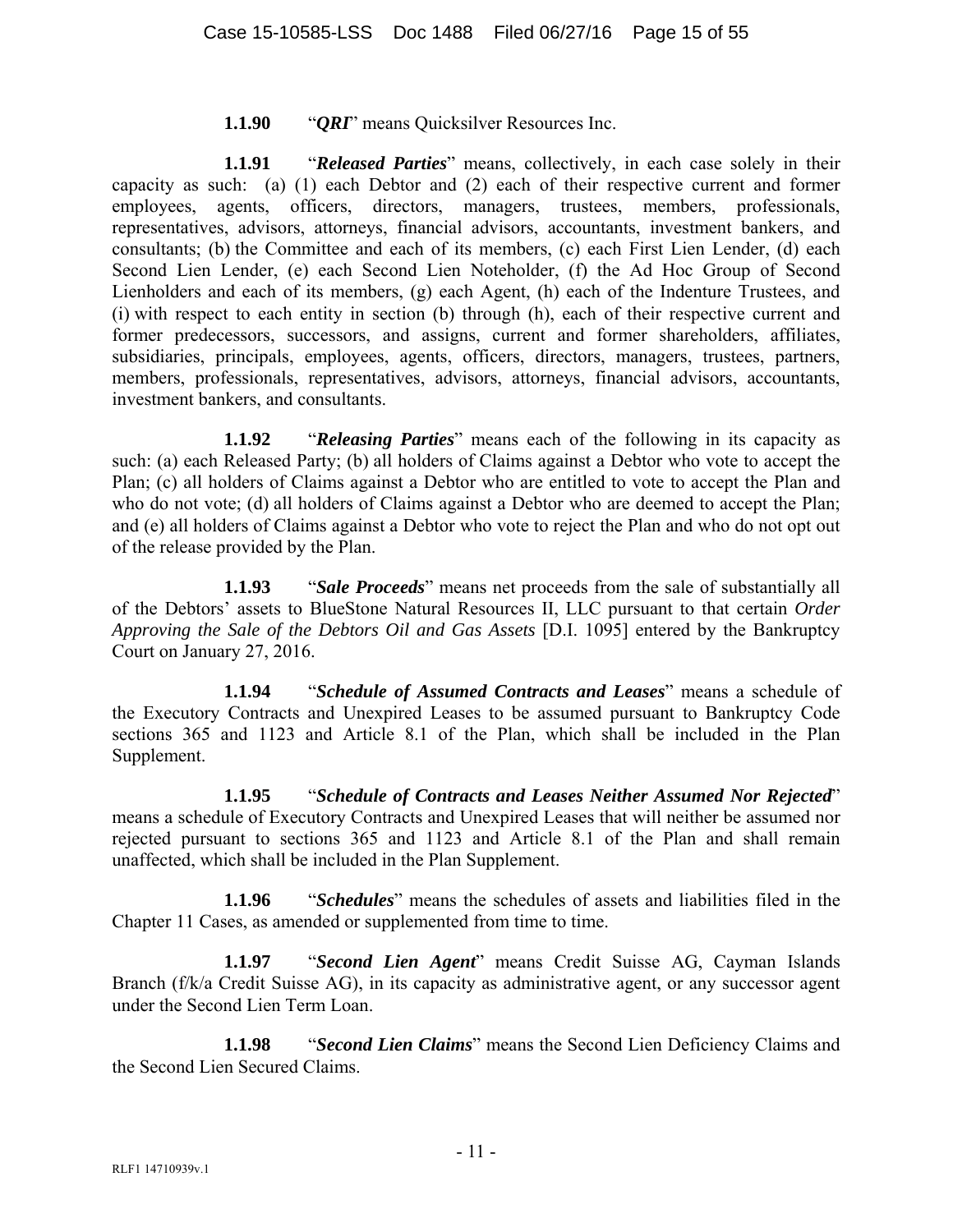**1.1.99** "*Second Lien Deficiency Claims*" means any deficiency Claims held by the Second Lien Lenders or Second Lien Noteholders.

**1.1.100** "*Second Lien Diminution Claims*" means the aggregate post-petition diminution in value of the applicable Second Lien Lender's, the Second Lien Agent's, the Second Lien Indenture Trustee's, or the Second Lien Noteholder's interest in Collateral under the Second Lien Term Loan or Second Lien Notes Indenture resulting from the sale, lease or use by the Debtors (or other decline in value) of that Collateral and the imposition of the automatic stay pursuant to Bankruptcy Code section 362.

**1.1.101** "*Second Lien Lender*" means each lender under the Second Lien Term Loan.

**1.1.102** "*Second Lien Noteholders*" means the holders of Second Lien Notes under the Second Lien Notes Indenture.

**1.1.103** "*Second Lien Notes*" means the Second Lien Senior Secured Floating Rate Notes Due 2019.

**1.1.104** "*Second Lien Notes Indenture*" means that certain Indenture, dated as of June 21, 2013, as amended, supplemented, restated, or modified to date, by and among the Debtors, Bank of New York Mellon Trust Company, N.A., as Trustee and Second Lien Collateral Agent, and the holders of Second Lien Notes.

**1.1.105** "*Second Lien Indenture Trustee*" means The Bank of New York Mellon Trust Company N.A., in its capacity as indenture trustee and collateral agent under the Second Lien Notes Indenture.

**1.1.106** "*Second Lien Plan Consideration*" means (i) all Cash on hand as of the Effective Date, including, without limitation, the Sale Proceeds and Investment Account Cash, but only that Cash that remains after (w) establishment of the reserve for Fee Claims contemplated by Section 2.3.1 of this Plan, (x) payment of Allowed Administrative Expense Claims, U.S. Trustee Fees, Allowed Priority Tax Claims, Allowed Other Priority Claims, Allowed Other Secured Claims, and Allowed First Liens Claims (if applicable), (y) segregation of the Unsecured Plan Consideration, including the \$17.5 million Cash component and any Canadian Proceeds that are payable to the holders of Allowed General Unsecured Claims, and (z) transfer of the Liquidation Trust Reserve; (ii) one-hundred percent (100%) of the first \$2.5 million of recoveries from the Canadian Proceeds, (iii) 50% of recoveries from the Canadian Proceeds in excess of \$2.5 million up to \$17.5 million of recoveries from the Canadian Proceeds; (iv) one-hundred (100%) of recoveries from the Canadian Proceeds in excess of \$17.5 million; and (v) the Liquidation Trust Interests. Recoveries on account of Canadian Proceeds payable to the holders of Allowed Second Lien Claims that are received after the Effective Date shall be distributed on the first Distribution Date after the receipt of such funds.

**1.1.107** "*Second Lien Secured Claims*" means the Secured Claims, inclusive of principal, fees, and interest, if applicable, accrued through the Effective Date, held by (i) the Second Lien Lenders, and (ii) the holders of Second Lien Notes.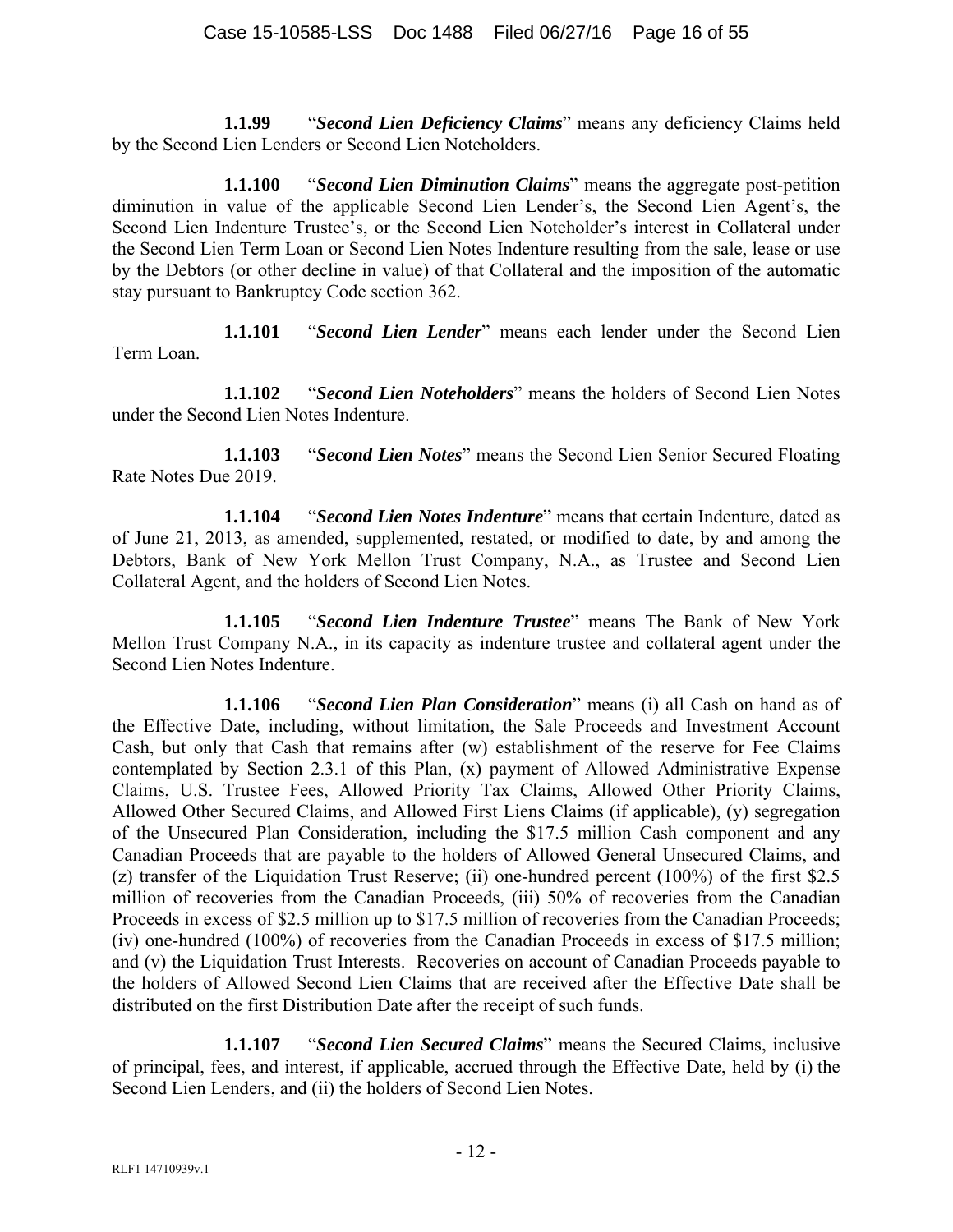**1.1.108** "*Second Lien Term Loan*" means that certain Second Lien Credit Agreement, dated as of June 21, 2013, as amended, supplemented, restated, or modified to date.

**1.1.109** "*Secured Claim*" means a Claim: (a) that is secured by a valid, perfected, and enforceable Lien on Collateral, to the extent of the value of the Claim holder's interest in such Collateral as of the Confirmation Date; or (b) to the extent that the holder thereof has a valid right of setoff pursuant to Bankruptcy Code section 553.

**1.1.110** "*Senior Notes*" means the 2019 Senior Notes and the 2021 Senior

**1.1.111** "*Senior Notes Claims*" means all Claims against any Debtor arising from or based upon the Senior Notes, including accrued, unpaid prepetition interest, costs, and fees.

**1.1.112** *"Subordinated Notes"* means those certain  $7\frac{1}{8}$ % Senior Subordinated Notes due 2016 issued pursuant to the Subordinated Notes Indenture.

**1.1.113** "*Subordinated Notes Claims*" means all Claims against any Debtor arising from or based upon the Subordinated Notes, including accrued, unpaid prepetition interest, costs, and fees.

**1.1.114** "*Subordinated Notes Indenture*" means that certain Indenture, dated as of December 22, 2005, by and among QRI and U.S. Bank National Association, as Successor Trustee, as amended and supplemented from time to time, including by that certain First Supplemental Indenture, dated as of March 16, 2006, by and among QRI, the Subsidiary Guarantors parties thereto, and Wilmington Trust, National Association, as Successor Trustee, and that certain Twenty-Fifth Supplemental Indenture, dated as of March 16, 2015, by and among QRI, the Subsidiary Guarantors parties thereto, The Bank of New York Mellon Trust Company, N.A., as Resigning Trustee, U.S. Bank National Association, as First Successor Trustee and Wilmington Trust, National Association, as Second Successor Trustee.

**1.1.115** "*Subsidiary*" means any corporation, association or other business entity of which at least the majority of the securities or other ownership interest is owned or controlled by a Debtor and/or one or more subsidiaries of the Debtor.

**1.1.116** "*Tax Code*" means the Internal Revenue Code of 1986, as amended.

**1.1.117** "*Third-Party Release*" means the release provision set forth in Section 11.4 hereof.

**1.1.118** "*Unexpired Lease*" means a lease of nonresidential real property to which any of the Debtors is a party that is subject to assumption or rejection under Bankruptcy Code sections 365 and 1123.

**1.1.119** "*Unimpaired*" means, with respect to a Class of Claims, a Class of Claims that is not Impaired.

Notes.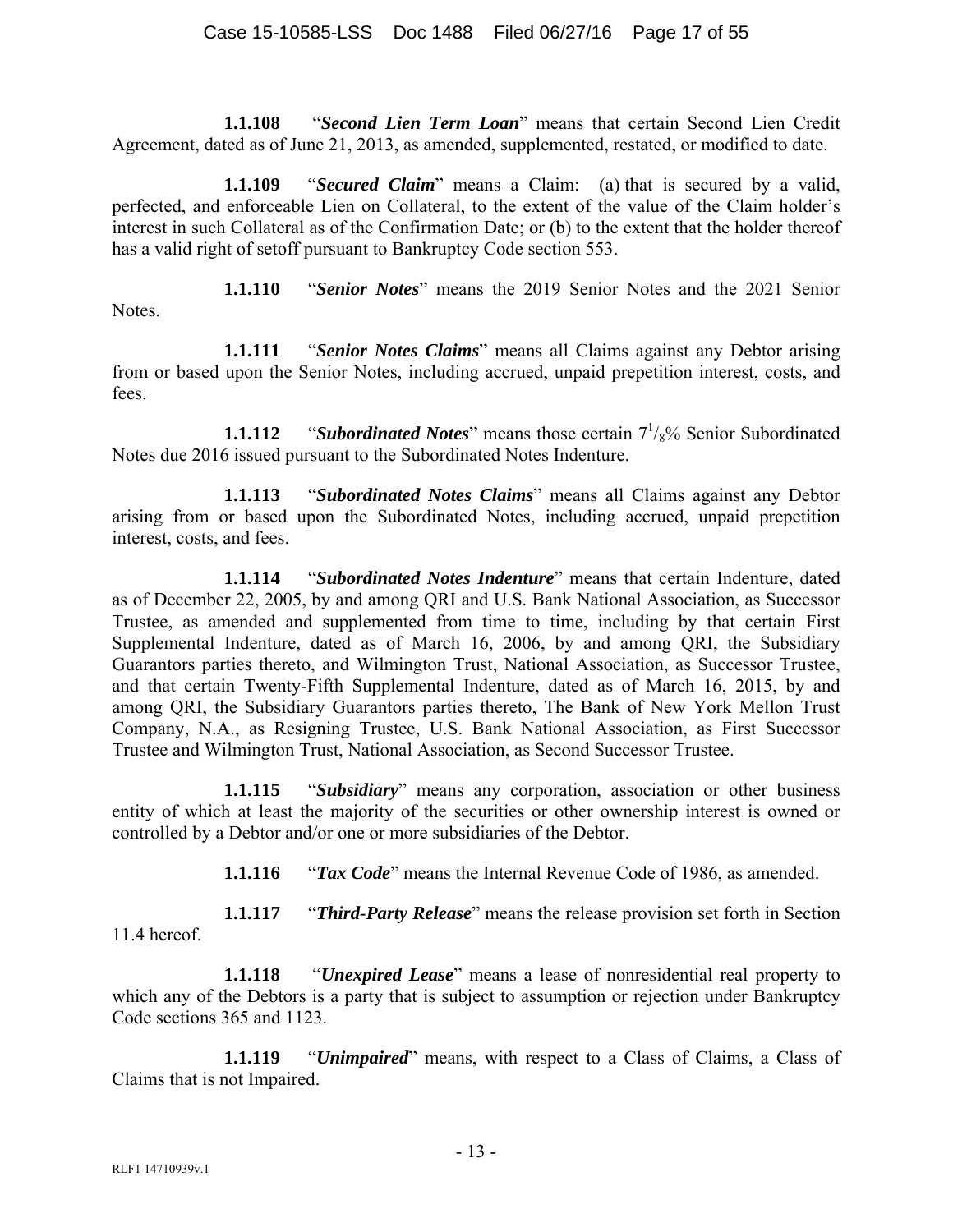**1.1.120** "*Unsecured Plan Consideration*" means (i) \$17.5 million in Cash, plus (ii) 50% of recoveries from the Canadian Proceeds in excess of \$2.5 million up to \$17.5 million of recoveries from the Canadian Proceeds. On the Effective Date or, in the case of recoveries from the Canadian Proceeds, as soon thereafter as is reasonably practicable, the Unsecured Plan Consideration shall be transferred to, or received by, the Liquidation Trustee. The Liquidation Trustee shall hold such funds in a segregated account for the benefit of holders of Allowed General Unsecured Claims and make distributions therefrom consistent with the Liquidation Trust Agreement.

**1.1.121** "*U.S. Credit Facility*" means that certain Amended and Restated Credit Agreement, dated as of December 22, 2011, as amended, supplemented, restated, or modified to date.

**1.1.122** "*U.S. Trustee*" means the Acting United States Trustee, Region 3.

**1.1.123** "*U.S. Trustee Fees*" means fees arising under 28 U.S.C. § 1930(a)(6) and, to the extent applicable, accrued interest thereon arising under 31 U.S.C. § 3717.

## **1.2 Interpretation; Application of Definitions and Rules of Construction.**

Unless otherwise specified, all section or exhibit references in the Plan are to the respective section in, or exhibit to, the Plan. The words "herein," "hereof," "hereto," "hereunder," and other words of similar import refer to the Plan as a whole and not to any particular section, subsection, or clause contained therein. Any term that is not defined in the Plan, but that is defined in the Bankruptcy Code or the Bankruptcy Rules, shall have the meaning given to that term in the Bankruptcy Code or the Bankruptcy Rules, as applicable. The rules of construction contained in Bankruptcy Code section 102 shall apply to the construction of the Plan. The captions and headings in the Plan are for convenience of reference only and shall not limit or otherwise affect the provisions of the Plan. Any reference to an entity as a holder of a Claim or Interest includes that entity's successors and assigns.

## **1.3 Appendices and Plan Documents.**

All Plan Documents and appendices to the Plan are incorporated into the Plan by reference and are a part of the Plan as if fully set forth in the Plan. The documents contained in the exhibits to the Plan and in the Plan Supplement shall be approved by the Bankruptcy Court pursuant to the Confirmation Order. Holders of Claims and Interests may inspect a copy of the Plan Documents, once filed, in the Office of the Clerk of the Bankruptcy Court during normal business hours, or via the Claims Agent's website at http://cases.gcginc.com/kwk, or may obtain a copy of the Plan Documents by a request to the Claims Agent as follows:

Quicksilver Resources Inc., et al. c/o GCG P.O. Box 10155 Dublin, OH 43017-3155

Toll-Free: (877) 940-2410 Email: KWKinfo@gcginc.com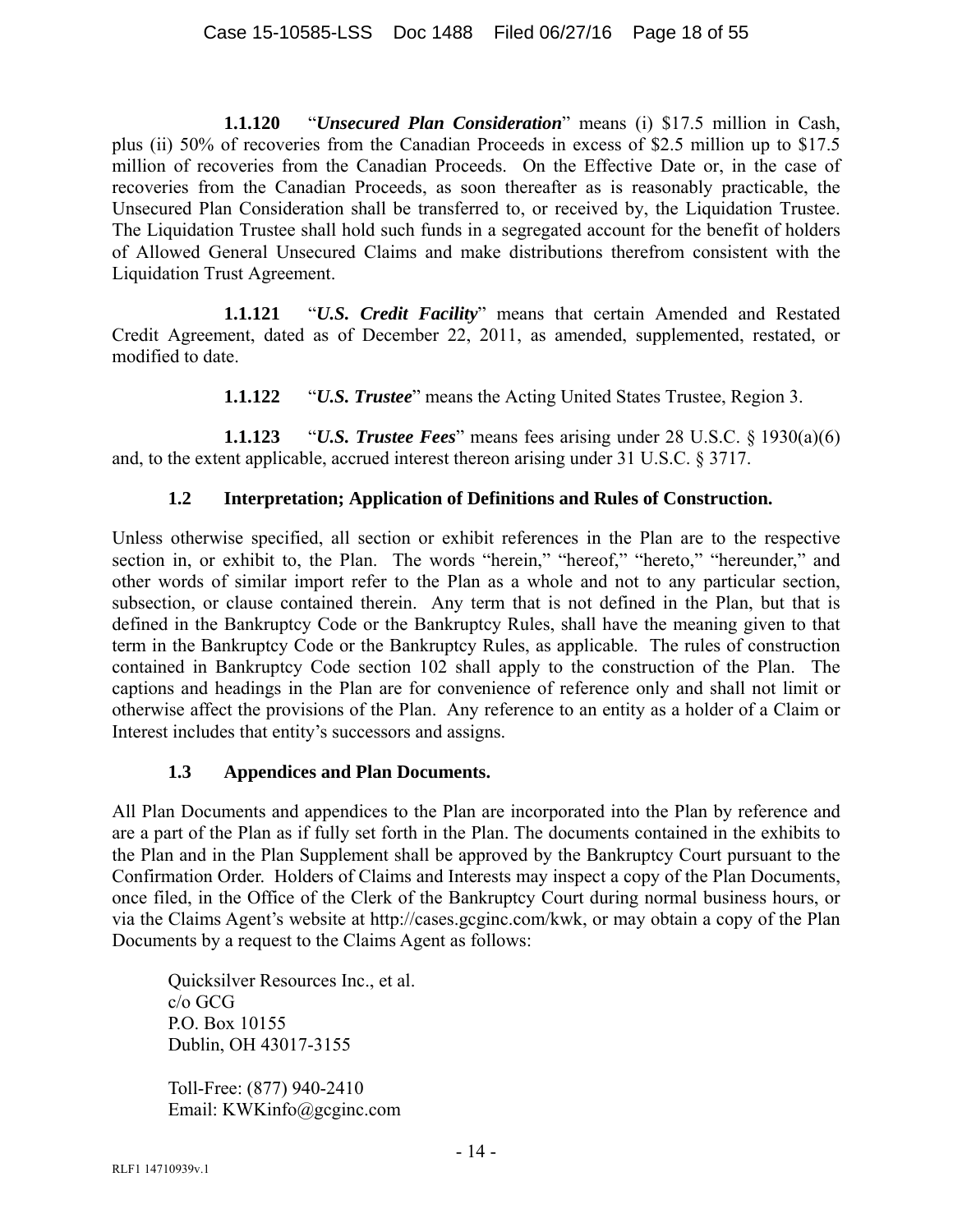## **ARTICLE 2.**

## **UNCLASSIFIED CLAIMS**

#### **2.1 Administrative Expense Claims.**

#### **2.1.1** *Payment of Administrative Expense Claims.*

Except to the extent that a holder of an Allowed Administrative Expense Claim agrees to a less favorable treatment, on the first Distribution Date after such Claim becomes an Allowed Claim, in full satisfaction, settlement, and release of, and in exchange for such Claim, each Allowed Administrative Expense Claim shall receive payment of such Administrative Expense Claim in full in Cash; *provided*, *however*, that Allowed Administrative Expense Claims representing liabilities incurred in the ordinary course of business by any of the Debtors shall be paid by the applicable Debtor or the Liquidation Trust in the ordinary course of business, consistent with past practice and in accordance with the terms and subject to the conditions of any orders or agreements governing, instruments evidencing, or other documents relating to, such liabilities.

#### **2.1.2** *Bar Date for Administrative Expense Claims.*

Requests for payment of an Administrative Expense Claim, other than:

- (a) a Fee Claim;
- (b) a 503(b)(9) Claim;

(c) an Administrative Expense Claim that has become an Allowed Administrative Expense Claim on or before the Effective Date;

(d) an Administrative Expense Claim for an expense or liability incurred and paid on or before the Effective Date in the ordinary course of business by a Debtor;

(e) an Administrative Expense Claim on account of fees and expenses incurred on or after the Petition Date by ordinary course professionals retained by the Debtors pursuant to an order of the Bankruptcy Court;

(f) an Administrative Expense Claim arising out of the employment by one or more Debtors of an individual in the ordinary course of business from and after the Petition Date, but only to the extent that such Administrative Expense Claim is solely for outstanding wages, commissions, accrued benefits, or reimbursement of business expenses; or

(g) an Adequate Protection Claim.

must be filed with the Bankruptcy Court and served on the Debtors or the Liquidation Trustee by the Administrative Bar Date. Such request for payment of an Administrative Expense Claim must include, at a minimum: (i) the name of the holder of the Administrative Expense Claim;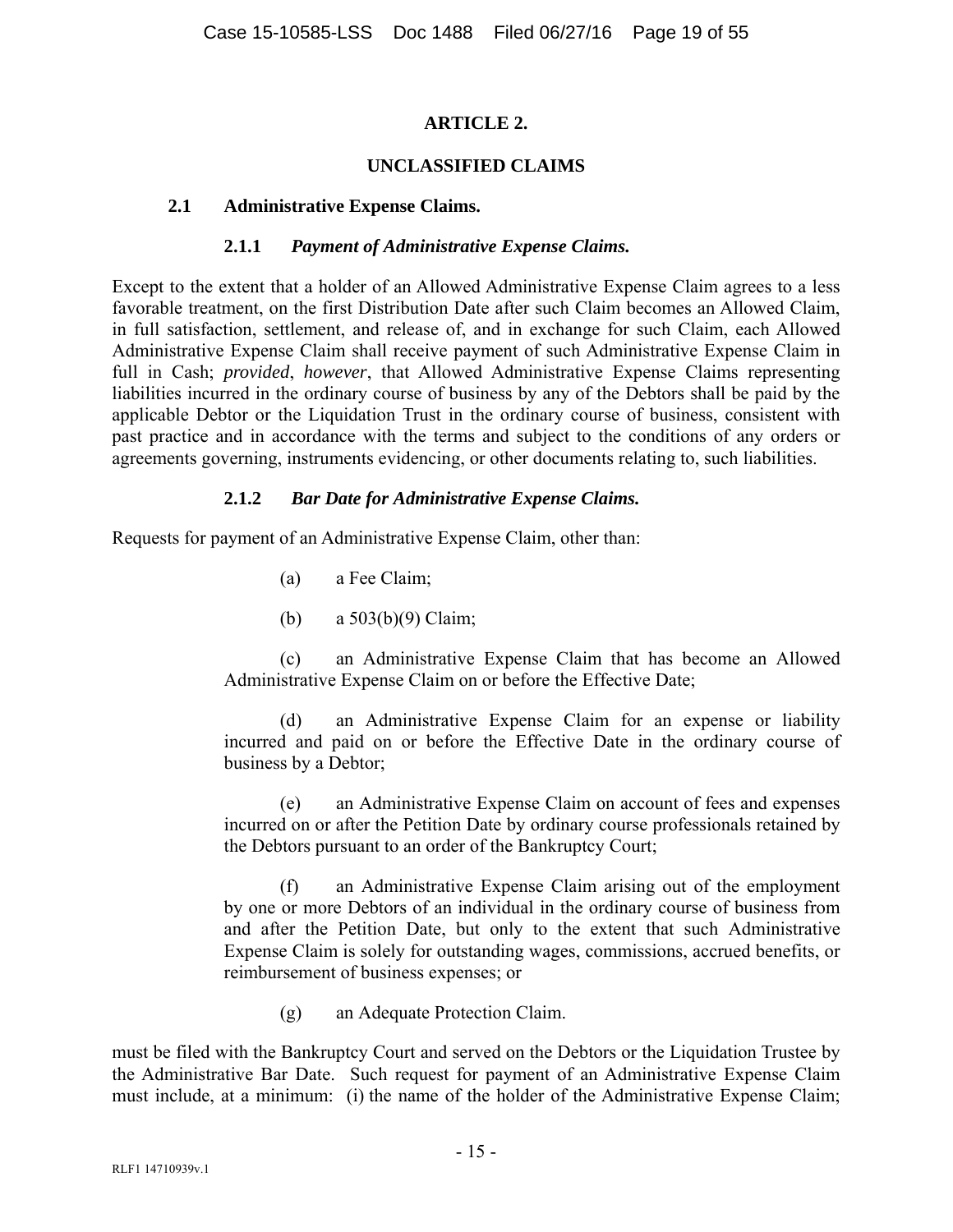(ii) the asserted amount of the Administrative Expense Claim; (iii) the name of the applicable Debtor that is purported to be liable for the Administrative Expense Claim and, if the Administrative Expense Claim is asserted against more than one Debtor, the exact amount asserted to be owed by each such Debtor; (iv) the basis of the Administrative Expense Claim; and (v) supporting documentation for the Administrative Expense Claim. **HOLDERS OF ADMINISTRATIVE EXPENSE CLAIMS THAT FAIL TO FILE AND SERVE A REQUEST FOR PAYMENT OF AN ADMINISTRATIVE EXPENSE CLAIM BY THE ADMINISTRATIVE BAR DATE SHALL BE FOREVER BARRED, ESTOPPED, AND ENJOINED FROM ASSERTING SUCH ADMINISTRATIVE EXPENSE CLAIM AGAINST THE DEBTORS OR THEIR PROPERTY AND SUCH ADMINISTRATIVE EXPENSE CLAIMS SHALL BE DISALLOWED IN FULL AS OF THE EFFECTIVE DATE.** Objections, if any, to a timely request for payment of Administrative Expense Claims must be filed and served on the Liquidation Trustee and the requesting party no later than ninety (90) days after the Administrative Bar Date.

## **2.2 Adequate Protection Claims.**

Pursuant to the Cash Collateral Order, and except as otherwise set forth in this Plan, all Adequate Protection Claims will be paid in the ordinary course of business (subject to the terms of the Cash Collateral Order), but no later than the Effective Date; *provided*, *however*, that such fees, costs and expenses must be reimbursable under the terms of the applicable Debt Document; *provided, further*, that the applicable Agent, Indenture Trustee, or professional will receive payment in the ordinary course of business (subject to the Liquidation Trustee's prior receipt of invoices and reasonable documentation in connection therewith) for all reasonable fees, costs, and expenses incurred after the Effective Date in connection with the implementation of any provisions of the Plan. In the event of a dispute with respect to all or a portion of an Adequate Protection Claim, the Debtors shall pay the undisputed amount of such Adequate Protection Claim, and reserve Cash in the amount of the remaining portion of such Adequate Protection Claim until such dispute is resolved by the parties or by the Bankruptcy Court.

# **2.3 Fee Claims.**

# **2.3.1** *Payment of Fee Claims***.**

All Professional Persons seeking allowance by the Bankruptcy Court of a Fee Claim shall be paid in full in Cash in such amounts as are approved by the Bankruptcy Court upon (i) the later of (x) the Effective Date, and (y) fourteen (14) days after the date upon which the order relating to the allowance of any such Fee Claim is entered, or (ii) such other terms as may be mutually agreed upon between the holder of such Fee Claim and the Debtors or the Liquidation Trustee, as applicable. On the Effective Date, to the extent known, the Liquidation Trustee shall reserve Cash in an amount equal to all accrued but unpaid Fee Claims as of the Effective Date, which Cash shall be disbursed solely to the holders of Allowed Fee Claims with the remainder to be reserved until all Fee Claims either have been determined to be Allowed Claims and paid in full or Disallowed by Final Order, at which time any remaining reserved Cash shall become the sole and exclusive property of the Liquidation Trust.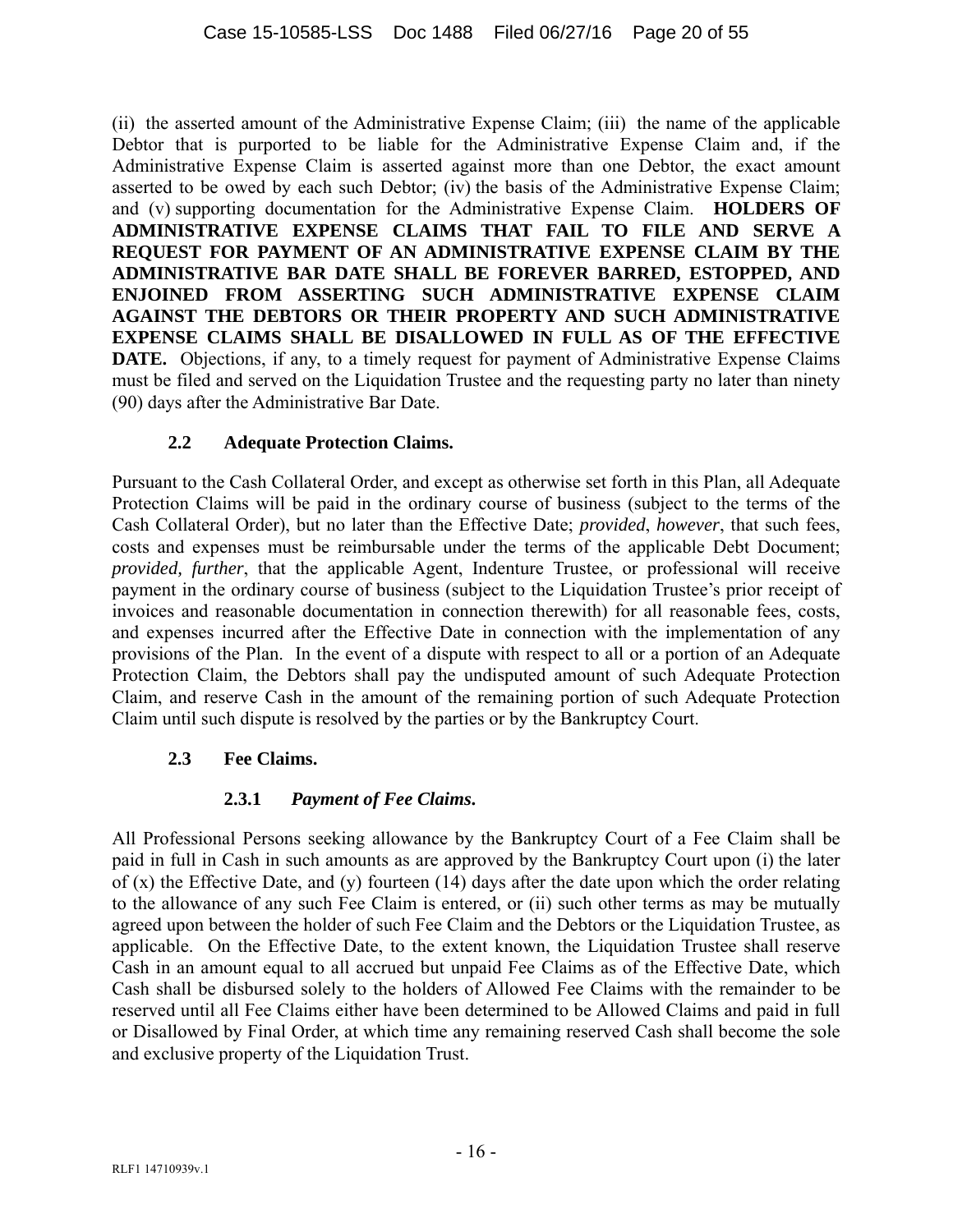## **2.3.2** *Time for Filing Fee Claims***.**

Any Professional Person seeking allowance of a Fee Claim must file and serve on the Liquidation Trustee and such other entities as are designated by the Bankruptcy Rules, the Confirmation Order, or other order of the Bankruptcy Court, an application for final allowance of compensation for services rendered and reimbursement of expenses incurred prior to the Effective Date and in connection with the preparation and prosecution of such final application no later than forty-five (45) days after the Effective Date; *provided, however,* that the Liquidation Trustee shall pay retained professionals or other entities in the ordinary course of business for any work performed on and after the Effective Date in furtherance of the Plan or as authorized hereunder. Objections to such Fee Claims, if any, must be filed and served pursuant to the procedures set forth in the Confirmation Order no later than sixty-five (65) days after the Effective Date.

## **2.4 Priority Tax Claims.**

Except to the extent that the Debtors or the Liquidation Trustee, as applicable, and the holder of an Allowed Priority Tax Claim otherwise agree, on the first Distribution Date after such Claim becomes an Allowed Claim, in full satisfaction, settlement, and release of, and in exchange for such Claim, each holder of an Allowed Priority Tax Claim shall receive, in the Debtors' or Liquidation Trustee's discretion, as applicable, on account of such Claim: (a) Cash in an amount equal to the amount of such Allowed Priority Tax Claim; or (b) deferred Cash payments following the Effective Date over a period ending not later than five (5) years after the Petition Date, in an aggregate amount equal to the amount of such Allowed Priority Tax Claim. To the extent any Allowed Priority Tax Claim is not due and owing on the Effective Date, such Allowed Claim shall be paid in full in Cash in the ordinary course of business in accordance with the terms of any agreement between the Liquidation Trustee and the holder of such Allowed Claim or otherwise in accordance with applicable non-bankruptcy law.

## **2.5 U.S. Trustee Fees.**

As soon as reasonably practicable following the Initial Distribution Date, the Liquidation Trustee shall pay, in full and in Cash, any U.S. Trustee Fees due as of the Effective Date. On and after the Effective Date, the Liquidation Trustee shall pay the applicable U.S. Trustee Fees as such U.S. Trustee Fees become due, until such time as a final decree is entered closing the applicable Chapter 11 Case.

# **ARTICLE 3.**

## **CLASSIFICATION AND TREATMENT OF CLAIMS AND INTERESTS**

## **3.1 Summary.**

The Plan constitutes a separate plan of liquidation for each of the Debtors. The Plan does not seek to effect a substantive consolidation or other combination of the separate Estates of each Debtor, but instead provides that creditors of each Debtor will be permitted to assert their Claims only against the Debtor(s) against which they hold Allowed Claims and will receive a recovery based on the value of the related Estate(s).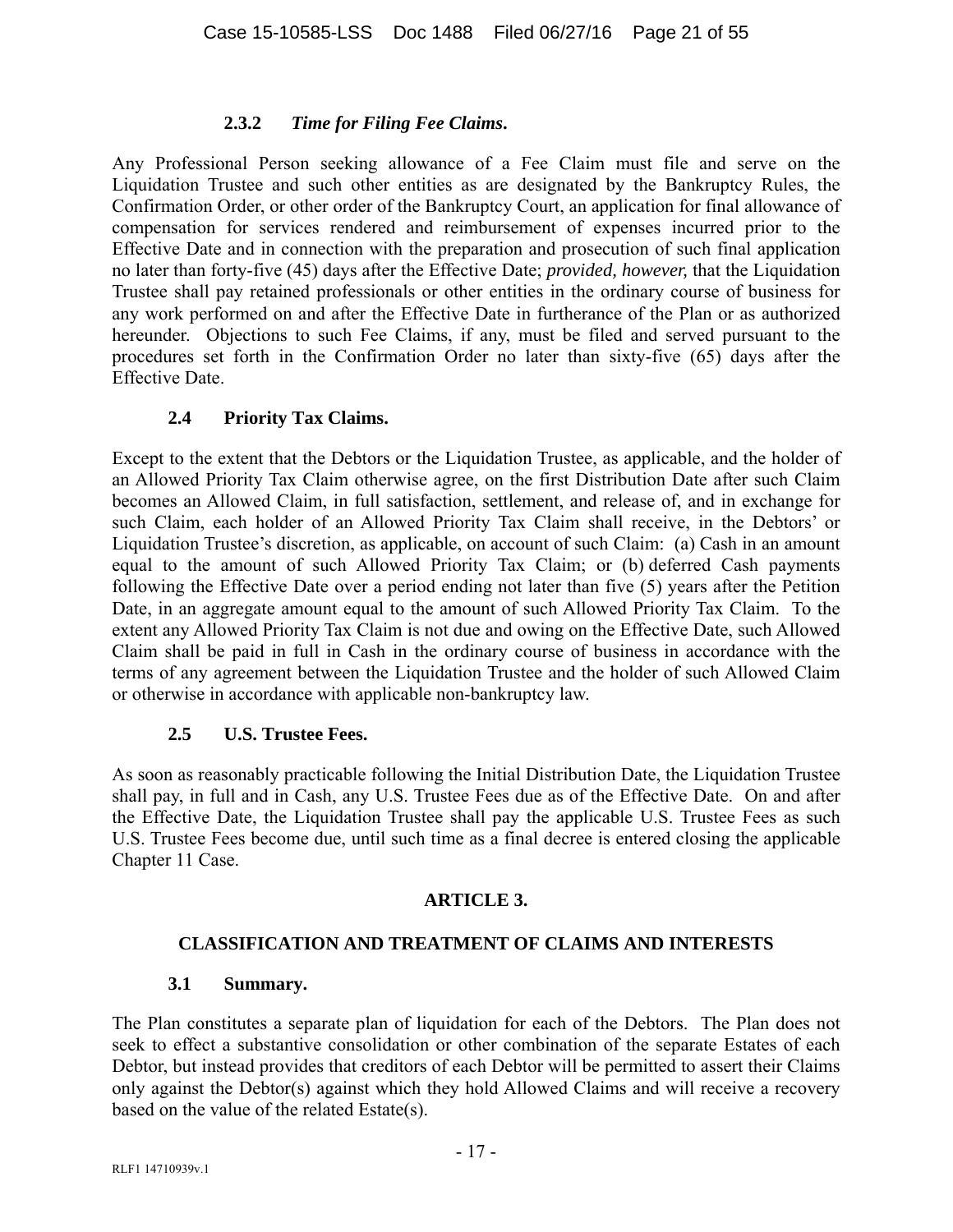#### **3.2 Classification of Claims and Interests.**

Pursuant to Bankruptcy Code section 1122, set forth below is a designation of Classes of Claims against and Interests in the Debtors. A Claim or Interest is placed in a particular Class for the purposes of voting on the Plan, to the extent applicable, and receiving distributions pursuant to the Plan, to the extent applicable, only to the extent that such Claim or Interest is an Allowed Claim or Allowed Interest and has not been paid, released, withdrawn, or otherwise settled prior to the Effective Date. In accordance with Bankruptcy Code section 1123(a)(1), Administrative Expense Claims, U.S. Trustee Fees, and Priority Tax Claims have not been classified.

| <b>Class</b> | <b>Claims</b>                    | <b>Status</b> | <b>Voting Rights</b>    |
|--------------|----------------------------------|---------------|-------------------------|
| Class 1      | <b>Other Priority Claims</b>     | Unimpaired    | Presumed to Accept      |
| Class 2      | <b>Other Secured Claims</b>      | Unimpaired    | Presumed to Accept      |
| Class 3      | <b>First Lien Claims</b>         | Unimpaired    | Presumed to Accept      |
| Class 4      | Second Lien Secured Claims       | Impaired      | <b>Entitled to Vote</b> |
| Class 5      | <b>General Unsecured Claims</b>  | Impaired      | <b>Entitled</b> to Vote |
| Class $6$    | <b>Subordinated Notes Claims</b> | Impaired      | <b>Entitled</b> to Vote |
| Class 7      | 510 Claims                       | Impaired      | Presumed to Reject      |
| Class 8      | Intercompany Interests           | Impaired      | Presumed to Reject      |
| Class 9      | Non-Intercompany Interests       | Impaired      | Presumed to Reject      |

## **3.3 Treatment of Claims and Equity Interests.**

## **3.3.1** *Class 1—Other Priority Claims.*

(a) *Classification*: Class 1 consists of the Other Priority Claims against each Debtor.

(b) *Treatment*: Except to the extent that a holder of an Allowed Other Priority Claim agrees to a less favorable treatment, on the first Distribution Date after such Claim becomes an Allowed Claim, in full satisfaction, settlement, and release of, and in exchange for such Claim, each holder of an Allowed Other Priority Claim shall receive payment of such Allowed Claim in full in Cash.

(c) *Voting*: Class 1 is Unimpaired and the holders of Allowed Other Priority Claims are conclusively presumed to have accepted the Plan pursuant to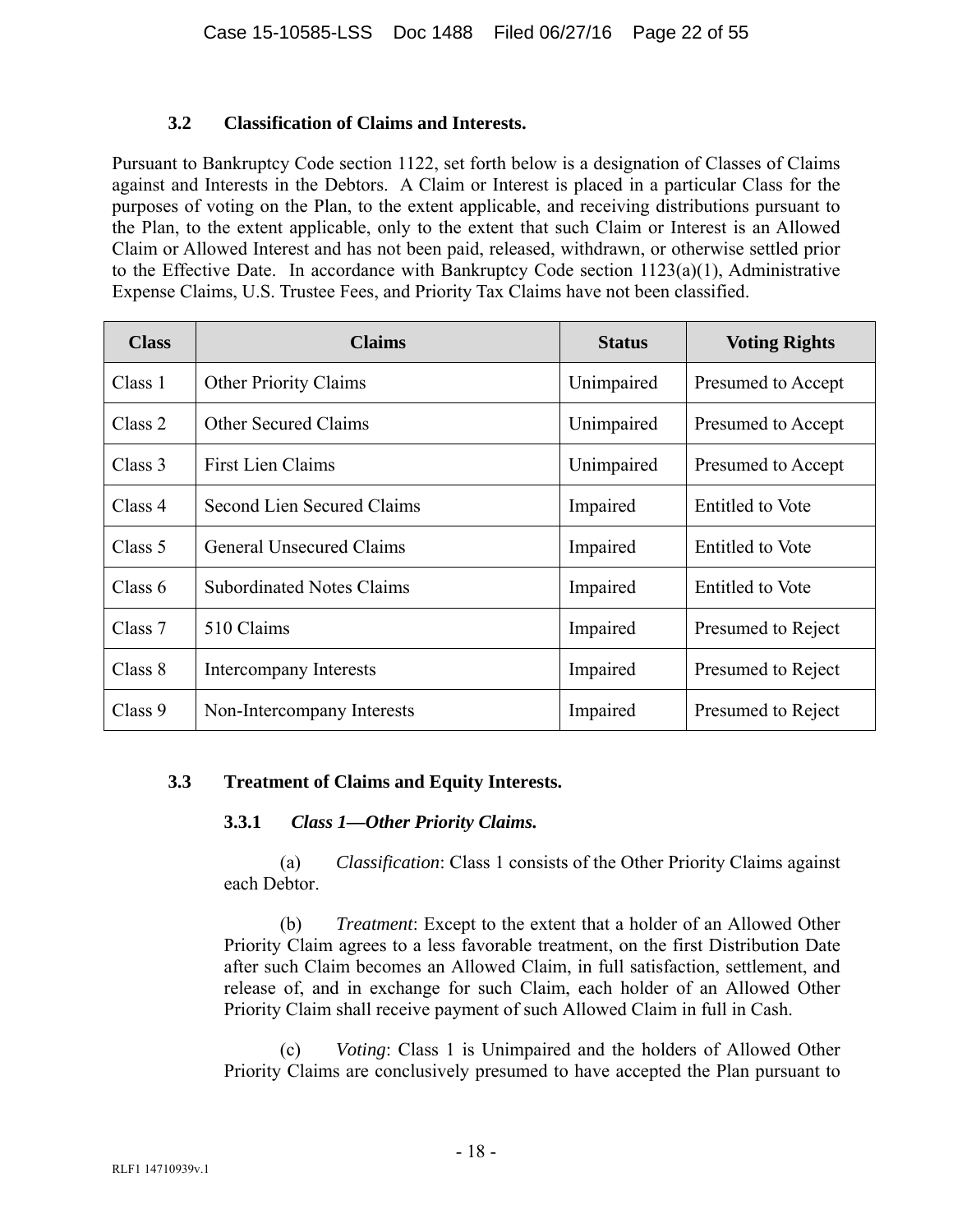Bankruptcy Code section 1126(f). Therefore, holders of Allowed Other Priority Claims are not entitled to vote to accept or reject the Plan.

## **3.3.2** *Class 2—Other Secured Claims.*

(a) *Classification*: Class 2 consists of the Other Secured Claims against each Debtor.

(b) *Treatment*: Except to the extent that a holder of an Allowed Other Secured Claim agrees to a less favorable treatment, on the first Distribution Date after such Claim becomes an Allowed Claim, in full satisfaction, settlement, and release of, and in exchange for such Claim, each holder of an Allowed Other Secured Claim shall receive one of the following treatments, determined at the option of the Debtors or the Liquidation Trustee, as applicable: (i) payment in full in Cash, including interest, to the extent applicable; (ii) delivery of the Collateral securing such Allowed Other Secured Claim to the holder of such Claim; or (iii) such other treatment as may be agreed to by the holder of such Claim and the Debtors or the Liquidation Trustee, as applicable.

(c) *Voting*: Class 2 is Unimpaired and the holders of Allowed Other Secured Claims are conclusively presumed to have accepted the Plan pursuant to Bankruptcy Code section 1126(f). Therefore, holders of Allowed Other Secured Claims are not entitled to vote to accept or reject the Plan.

#### **3.3.3** *Class 3—First Lien Claims.*

(a) *Classification*: Class 3 consists of the First Lien Claims.

(b) *Treatment*: On the Initial Distribution Date, to the extent not already satisfied, in full satisfaction, settlement, and release of, and in exchange for each First Lien Claim, each holder of an Allowed First Lien Claim shall receive payment in full in Cash. For the avoidance of doubt, and to the extent not already satisfied, the First Lien Claims are Allowed Claims.

(c) *Voting*: Class 3 is Unimpaired and the holders of Allowed First Lien Claims are conclusively presumed to have accepted the Plan pursuant to Bankruptcy Code section 1126(f). Therefore, holders of Allowed First Lien Claims are not entitled to vote to accept or reject the Plan.

## **3.3.4** *Class 4—Second Lien Secured Claims.*

*Classification*: Class 4 consists of the Second Lien Secured Claims.

(a) The Second Lien Secured Claims shall be Allowed in an aggregate amount equal to \$149,149,078 and shall not be subject to any avoidance, reductions, setoff, offset, recoupment, recharacterization, subordination (whether equitable, contractual, or otherwise), counterclaims, crossclaims, defenses,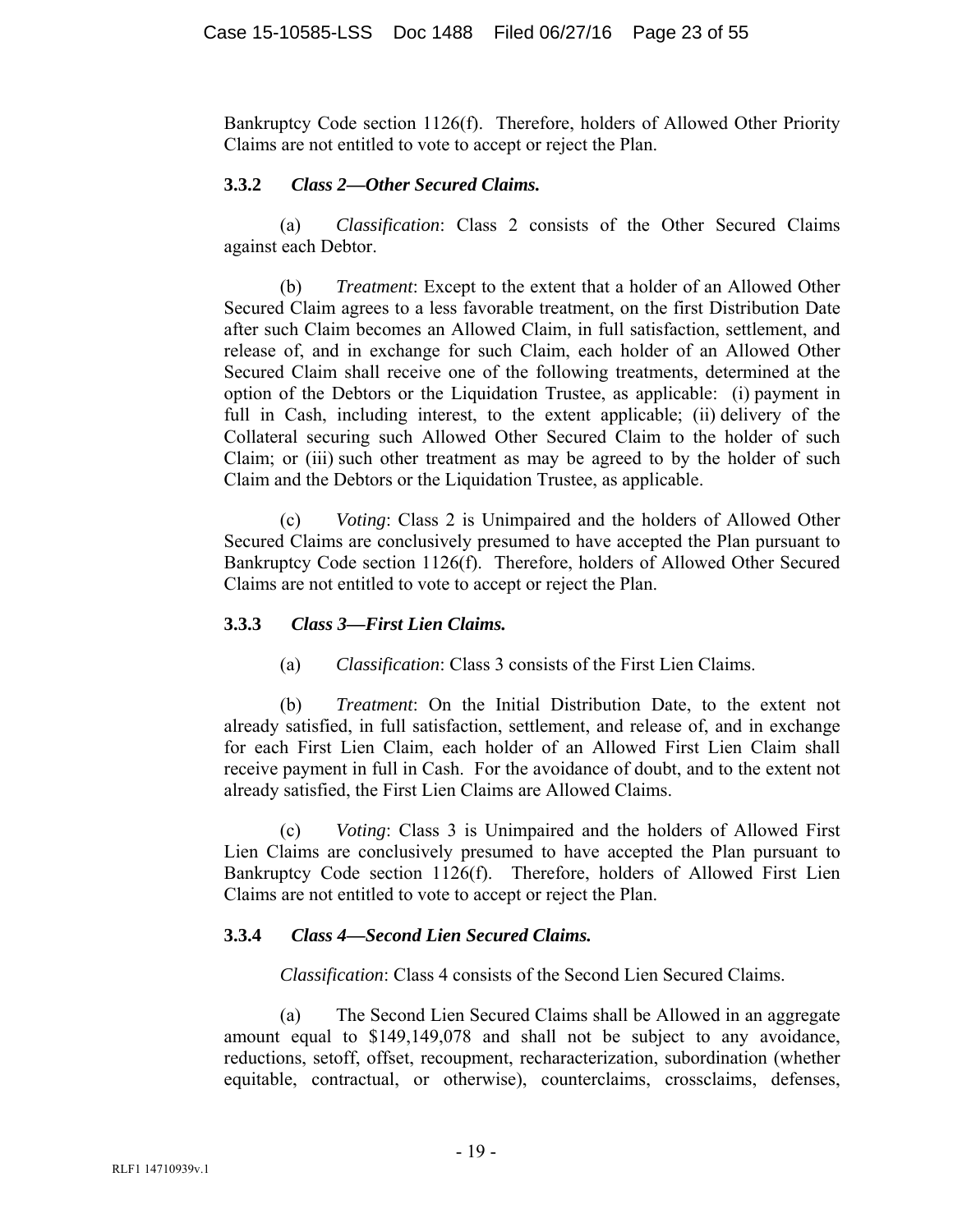disallowance, impairment, objection, or any other challenges under any applicable law or regulation by any person or entity.

(b) *Treatment*: On the Initial Distribution Date, in full satisfaction, settlement, and release of, and in exchange for its respective Second Lien Secured Claim, Adequate Protection Claim, and Second Lien Diminution Claim,<sup>3</sup> each holder of an Allowed Second Lien Secured Claim shall receive its *pro rata* share of the Second Lien Plan Consideration.

(c) *Voting*: Class 4 is Impaired and the holders of Allowed Second Lien Secured Claims are entitled to vote to accept or reject the Plan.

#### **3.3.5** *Class 5—General Unsecured Claims.*

(a) *Classification*: Class 5 consists of the General Unsecured Claims against each Debtor.

(b) *Treatment*: Except to the extent that a holder of an Allowed General Unsecured Claim agrees to a less favorable treatment, on the first Distribution Date after such Claim becomes an Allowed Claim, in full satisfaction, settlement, and release of, and in exchange for such Claim, each holder of an Allowed General Unsecured Claim shall receive its *pro rata* share of the Unsecured Plan Consideration.

(c) *Settlement:* As part of the global settlement resolving the claims of and against the holders of Second Lien Claims, the holders of Second Lien Claims agree that they will not receive any distribution on account of their Allowed Second Lien Deficiency Claims (including any turnover from the holders of Subordinated Notes Claims).

(d) *Voting*: Class 5 is Impaired and the holders of Allowed General Unsecured Claims are entitled to vote to accept or reject the Plan.

## **3.3.6** *Class 6—Subordinated Notes Claims.*

(a) *Classification*: Class 6 consists of all Subordinated Notes Claims.

(b) *Treatment*: In full satisfaction, settlement, and release of, and in exchange for such Claim, each holder of an Allowed Subordinated Notes Claim shall receive its *pro rata* share of the Unsecured Plan Consideration; *provided*, *however*, that in accordance with the Subordinated Notes Indenture, the Plan Distributions otherwise intended for holders of Allowed Subordinated Notes Claims shall be distributed on a *pro rata* basis to those holders of Allowed Claims entitled to the benefit of subordination under the Subordinated Notes Indenture, including those holders of "Senior Indebtedness" (as defined in the Subordinated

 $\overline{a}$ 

<sup>&</sup>lt;sup>3</sup> The Second Lien Deficiency Claims, Second Lien Adequate Protection Claims, and Second Lien Diminution Claims are being resolved as part of a global settlement under Bankruptcy Rule 9019 set forth herein.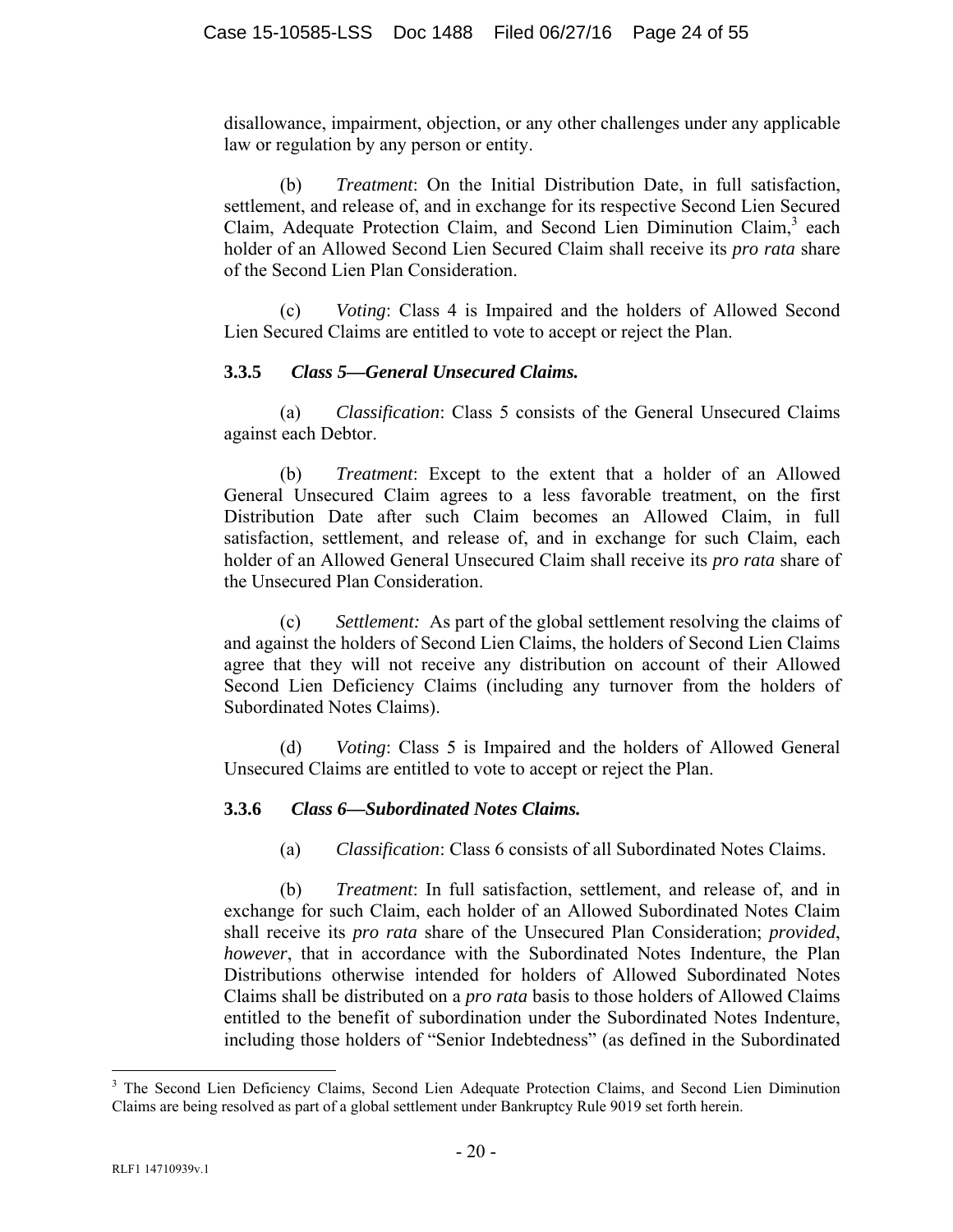Notes Indenture) of QRI and the Subsidiary Guarantors (as defined in the Subordinated Notes Indenture) parties thereto, until such Allowed Claims entitled to the benefit of subordination have been satisfied in full (inclusive of interest thereon).

(c) *Settlement:* As part of the global settlement resolving the claims of and against the holders of Second Lien Claims, the holders of Second Lien Claims agree that they will not receive any distribution on account of their Allowed Second Lien Deficiency Claims (including any turnover from the holders of Subordinated Notes Claims).

(d) *Voting*: Class 6 is Impaired and the holders of Allowed Subordinated Notes Claims are entitled to vote to accept or reject the Plan.

## **3.3.7** *Class 7—510 Claims.*

(a) *Classification*: Class 7 consists of all 510 Claims.

(b) *Treatment*: Holders of 510 Claims shall not receive any Plan Distributions on account of such Claims.

(c) *Voting*: Class 7 is Impaired and the holders of 510 Claims are conclusively deemed to have rejected the Plan pursuant to Bankruptcy Code section 1126(g). Therefore, holders of 510 Claims are not entitled to vote to accept or reject the Plan.

## **3.3.8** *Class 8—Intercompany Interests.*

(a) *Classification*: Class 8 consists of all Intercompany Interests.

(b) *Treatment*: On the Effective Date, all Intercompany Interests shall be deemed cancelled and shall be of no further force and effect, whether surrendered for cancellation or otherwise, and there shall be no Plan Distributions to the holders of Intercompany Interests.

(c) *Voting*: Class 8 is Impaired and the holders of Intercompany Interests are conclusively deemed to have rejected the Plan pursuant to Bankruptcy Code section 1126(g). Therefore, holders of Intercompany Interests are not entitled to vote to accept or reject the Plan.

# **3.3.9** *Class 9—Non-Intercompany Interests.*

(a) *Classification*: Class 9 consists of all Non-Intercompany Interests.

(b) *Treatment*: On the Effective Date, all Non-Intercompany Interests shall be deemed cancelled and shall be of no further force and effect, whether surrendered for cancellation or otherwise, and there shall be no Plan Distributions to the holders of Non-Intercompany Interests.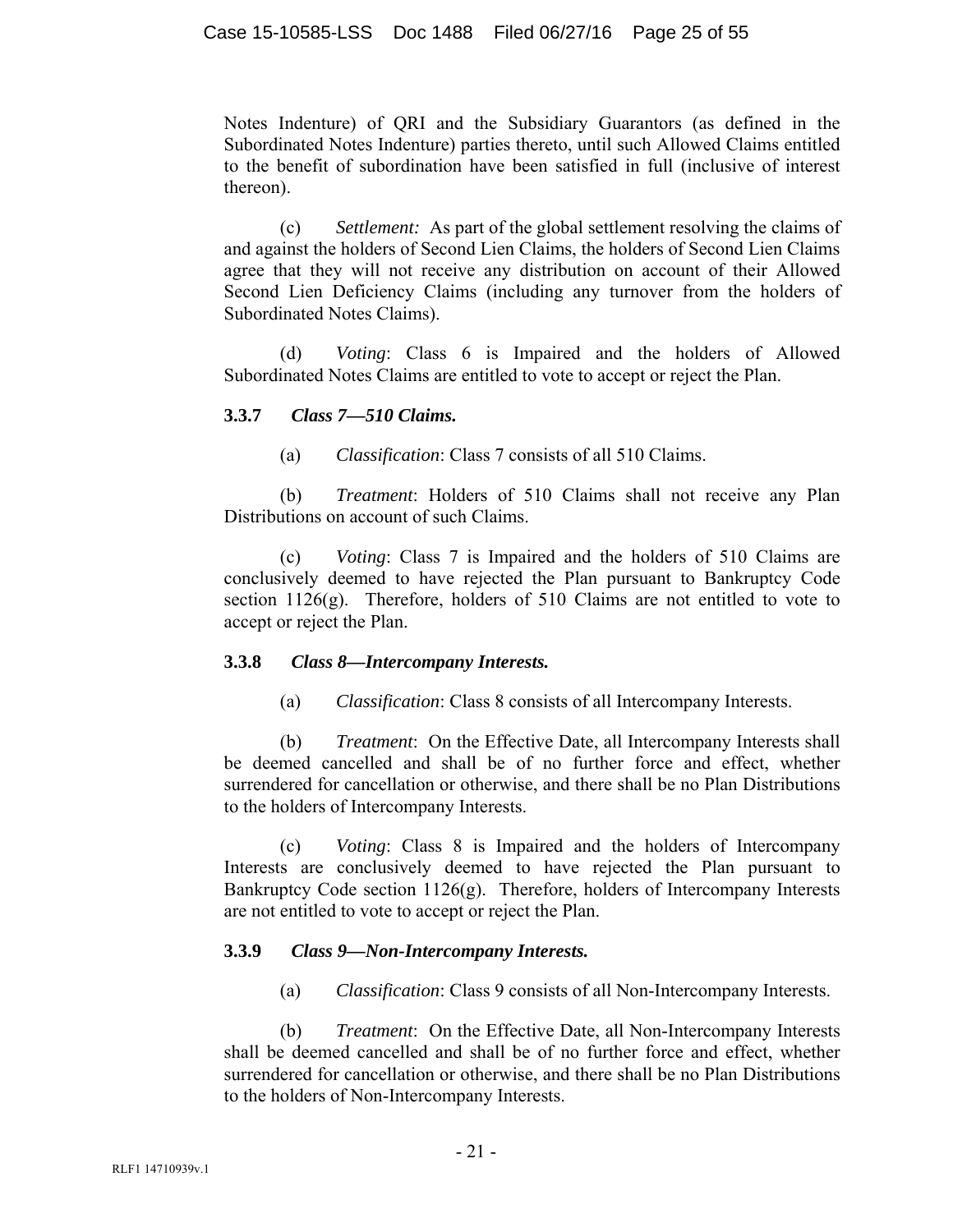(c) *Voting*: Class 9 is Impaired and the holders of Non-Intercompany Interests are conclusively deemed to have rejected the Plan pursuant to Bankruptcy Code section 1126(g). Therefore, holders of Non-Intercompany Interests are not entitled to vote to accept or reject the Plan.

## **ARTICLE 4.**

## **ACCEPTANCE OR REJECTION OF THE PLAN; EFFECT OF REJECTION BY ONE OR MORE CLASSES OF CLAIMS OR INTERESTS**

## **4.1 Classes Entitled To Vote.**

Classes 4, 5, and 6 are Impaired and are entitled to vote to accept or reject the Plan. By operation of law, Classes 1, 2, and 3 are Unimpaired and are deemed to have accepted the Plan and, therefore, are not entitled to vote. By operation of law, Classes 7, 8, and 9 are deemed to have rejected the Plan and are not entitled to vote.

## **4.2 Tabulation of Votes on a Non-Consolidated Basis.**

All votes on the Plan shall be tabulated on a non-consolidated basis by Class and by Debtor for the purpose of determining whether the Plan satisfies Bankruptcy Code sections 1129(a)(8) and (10). Notwithstanding the foregoing, the Debtors reserve the right to seek to substantively consolidate any two or more Debtors; *provided*, *however*, that such substantive consolidation does not materially and adversely impact the amount of the Plan Distributions to any Person.

# **4.3 Acceptance by Impaired Classes.**

An Impaired Class of Claims shall have accepted the Plan if, not counting the vote of any holder designated under Bankruptcy Code section 1126(e), (a) the holders of at least two-thirds (2/3) in dollar amount of the Allowed Claims actually voting in such Class have voted to accept the Plan and (b) the holders of more than one-half (1/2) in number of the Allowed Claims actually voting in such Class have voted to accept the Plan.

# **4.4 Elimination of Vacant Classes.**

To the extent applicable, any Class that does not contain any Allowed Claims, Allowed Interests, or Claims or Interests temporarily allowed for voting purposes under Bankruptcy Rule 3018 as of the date of commencement of the Confirmation Hearing, for all Debtors or with respect to any particular Debtor, shall be deemed to have been eliminated from the Plan for all Debtors or for such particular Debtor, as applicable, for purposes of (a) voting to accept or reject the Plan and (b) determining whether such Class has accepted or rejected the Plan pursuant to Bankruptcy Code section 1129(a)(8).

# **4.5 Deemed Acceptance If No Votes Cast.**

If no holders of Claims or Interests eligible to vote in a particular Class vote to accept or reject the Plan, the Plan shall be deemed accepted by the holders of Claims or Interests in such Class.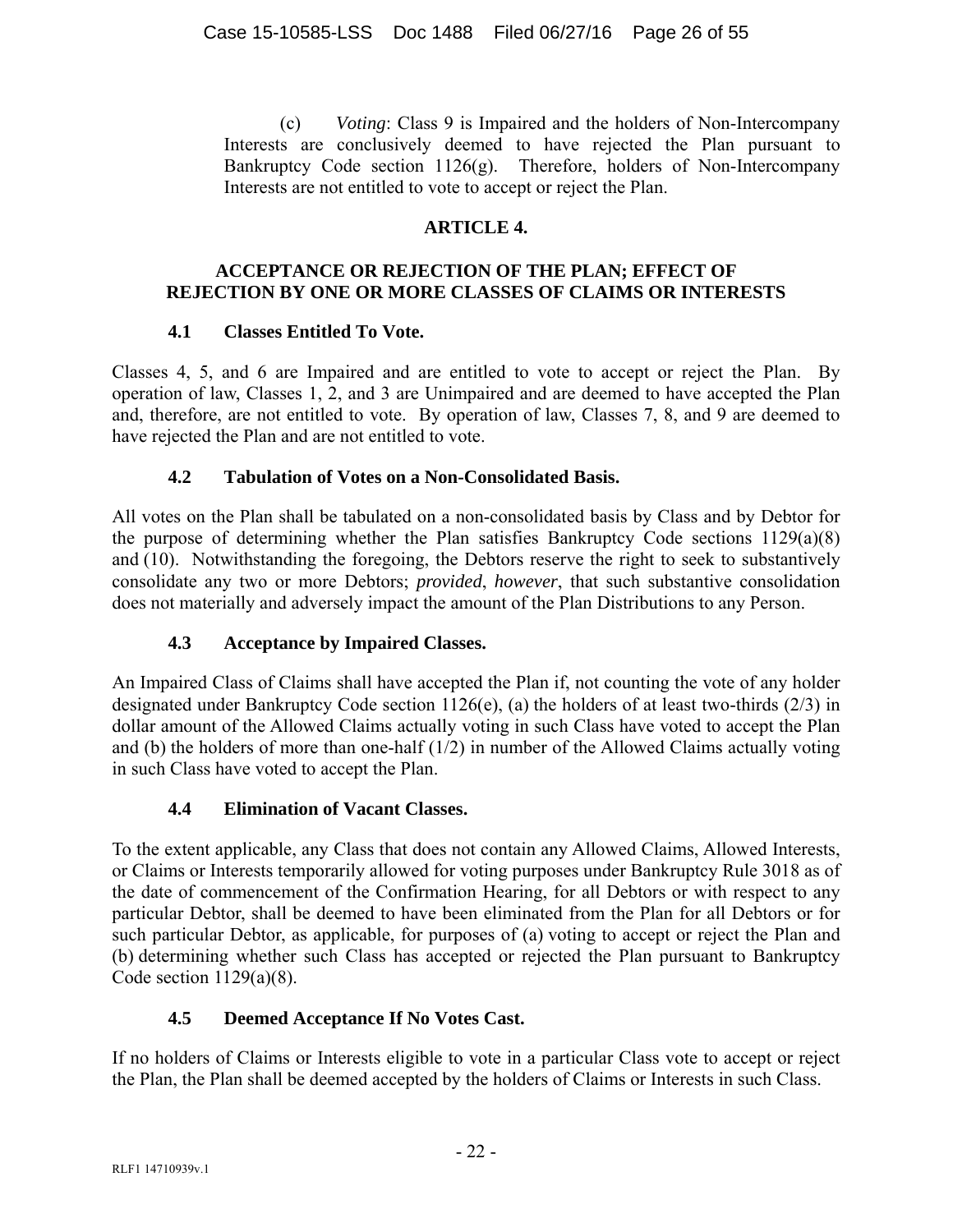#### **4.6 Confirmation Pursuant to Bankruptcy Code Section 1129(b) or "Cramdown."**

Because certain Classes are deemed to have rejected the Plan, the Debtors will request confirmation of the Plan, as it may be modified and amended from time to time, under Bankruptcy Code section 1129(b) with respect to such Classes. Subject to Sections 13.2 and 13.3 of the Plan, the Debtors reserve the right, in consultation with the Consultation Parties, (i) to alter, amend, modify, revoke, or withdraw the Plan or any Plan Document to satisfy the requirements of Bankruptcy Code section 1129(b), if necessary and (ii) to request confirmation of the Plan, as it may be modified, supplemented, or amended from time to time, with respect to any Class that affirmatively votes to reject the Plan.

## **ARTICLE 5.**

#### **MEANS FOR IMPLEMENTATION**

#### **5.1 Corporate Existence.**

**5.1.1** Upon the entry of the Confirmation Order by the Bankruptcy Court, all matters provided for under the Plan involving the corporate structure of the Debtors will be deemed authorized and approved without any requirement of further action by the Debtors, the Debtors' shareholders or the Debtors' board of directors. On the Effective Date, to the extent not otherwise distributed to the holders of Allowed Claims or otherwise provided for in the Plan, each Debtor's assets will be transferred to the Liquidation Trust, which will liquidate and monetize such assets and make distributions to holders of Allowed Claims pursuant to the terms of the Plan.

**5.1.2** To the extent not used in the transfer of Liquidation Trust Assets and not completed prior to the Effective Date, the Debtors (and their respective boards of directors) will dissolve as of the Effective Date, and are authorized to dissolve or terminate the existence of wholly owned non-Debtor subsidiaries following the Effective Date as well as any remaining health, welfare or benefit plans. For the avoidance of doubt, once all assets of a Debtor have been transferred to the Liquidation Trust, the applicable Debtor or the Liquidation Trustee, as applicable, will take all necessary steps to dissolve such Debtor.

## **5.2 Closing of the Debtors' Chapter 11 Cases.**

When (i) all Disputed Claims filed against a Debtor have become Allowed Claims or have been disallowed by Final Order, (ii) all Liquidation Trust Assets that were assets of such Debtor have been liquidated and the proceeds thereof distributed in accordance with the terms of the Plan and (iii) all other actions required to be taken by the Liquidation Trust under the Plan and the Liquidation Trust Agreement have been taken, the Liquidation Trust shall seek authority from the Bankruptcy Court to close such Debtor's Chapter 11 Case in accordance with the Bankruptcy Code and the Bankruptcy Rules.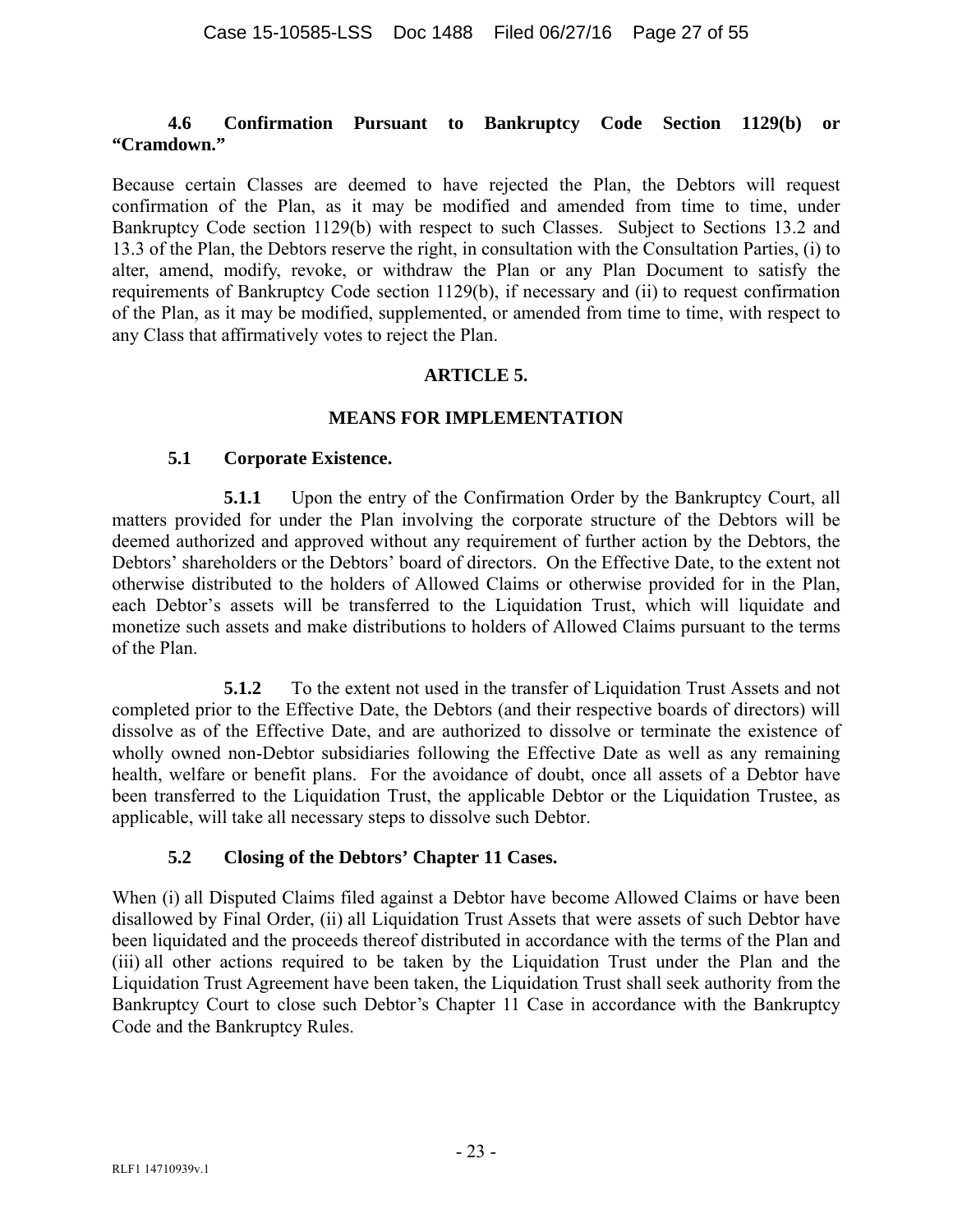# **5.3 Plan Funding.**

The Plan Distributions to be made in Cash under the terms of the Plan shall be funded from: the Debtors' Cash on hand, including but not limited to (a) the Investment Account Cash, and (b) the Sale Proceeds.

## **5.4 Settlement of Intercompany Matters.**

On the Effective Date, pursuant to Bankruptcy Code section 1123(b)(3)(A) and Bankruptcy Rule 9019, each Debtor and their respective successors and assigns hereby waives and releases each other and all of their respective successors from any and all Intercompany Claims amongst and between any or all of the Debtors. Such waiver and release shall be effective as a bar to all actions, Causes of Action, suits, Claims, Liens, or demands of any kind with respect to any Intercompany Claim amongst or between any or all of the Debtors.

## **5.5 Monetization of Assets.**

The Liquidation Trustee shall, in an expeditious but orderly manner, monetize and convert the Liquidation Trust Assets to Cash and make timely distributions to the Liquidation Trust Beneficiaries in accordance with the Plan. In so doing, the Liquidation Trustee shall exercise its reasonable business judgment to maximize recoveries. The Liquidation Trustee shall have no liability to any party for the outcome of its decisions in this regard.

## **5.6 Books and Records.**

Books and records for each Debtor shall be maintained by the Liquidation Trustee to the extent necessary for the administration of the Liquidation Trust. For the avoidance of doubt, to the extent the Debtors' books and records are not necessary for the administration of the Liquidation Trust, such books and records may be destroyed or abandoned without further order of the Bankruptcy Court as determined appropriate by the Liquidation Trustee.

# **5.7 Reporting Duties.**

The Liquidation Trustee shall be responsible for filing informational returns on behalf of the Debtors and the Liquidation Trust and paying any tax liability of the Debtors and the Liquidation Trust. Additionally, the Liquidation Trustee shall file (or cause to be filed) any other statements, returns, reports, or disclosures relating to the Debtors or the Liquidation Trust that are required by any governmental unit or applicable law.

## **5.8 Tax Obligations.**

The Liquidation Trustee shall have the powers of administration regarding all of the Debtors' and the Liquidation Trust's tax obligations, including filing of returns. The Liquidation Trustee shall (i) endeavor to complete and file, within 120 days after the Effective Date, each Debtor's final federal, state, and local tax returns, (ii) request, if necessary, an expedited determination of any unpaid tax liability of the Debtors or their Estates under Bankruptcy Code section 505(b) for all taxable periods of the Debtors ending after the Petition Date through the dissolution of the Liquidation Trust as determined under applicable tax laws, and (iii) represent the interests and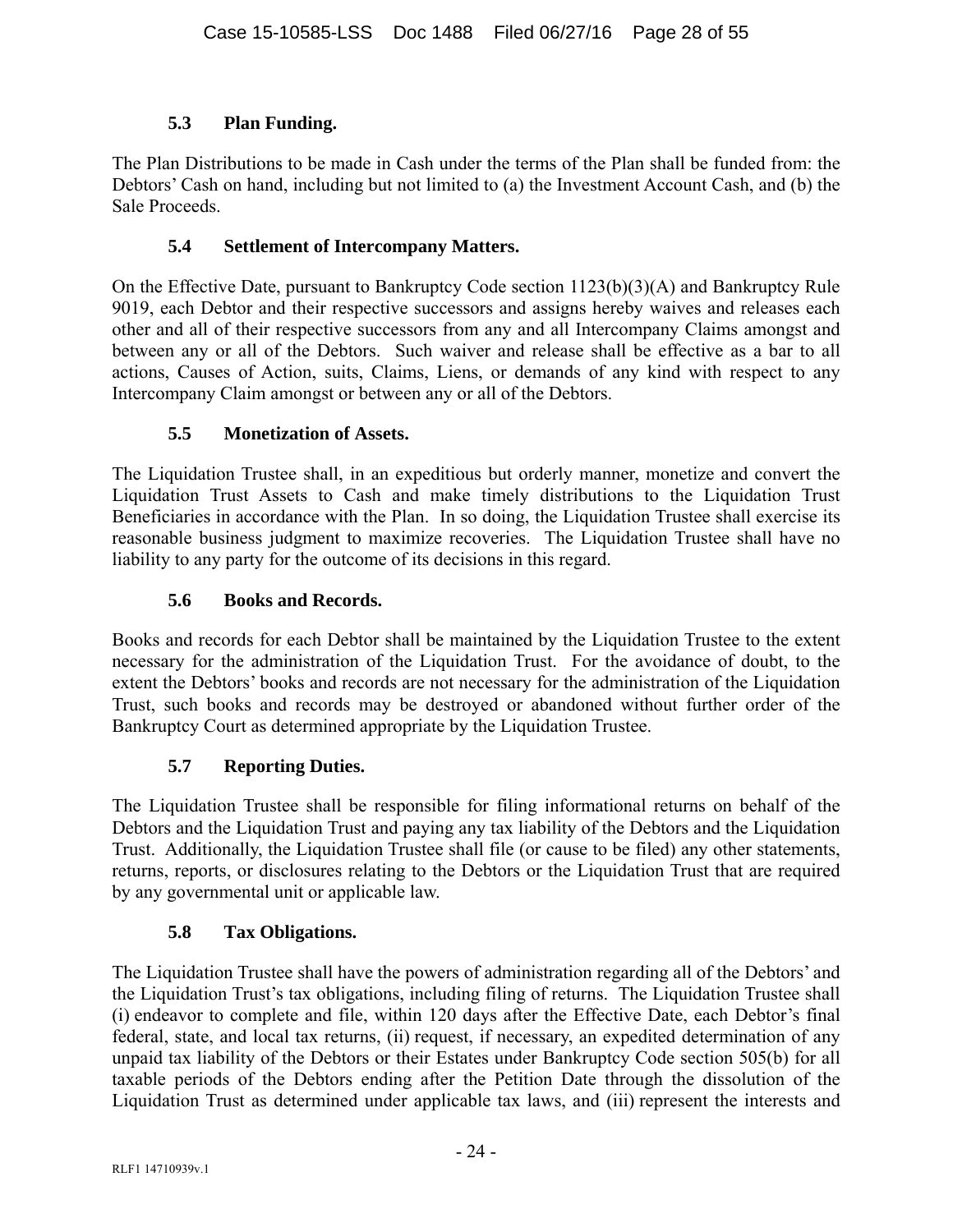accounts of the Liquidation Trust or the Debtors' Estates before any taxing authority in all matters including, without limitation, any action, suit, proceeding or audit.

## **5.9 Cancellation of Existing Securities and Agreements.**

Except for the purpose of evidencing a right to distribution under the Plan and except as otherwise set forth in the Plan, on the Effective Date, all notes, stock, agreements, instruments, certificates, and other documents evidencing any Claim against or Interest in the Debtors shall be cancelled and the obligations of the Debtors thereunder or in any way related thereto shall be fully released. Notwithstanding the foregoing, each of the Indentures shall continue in effect solely for the purposes of, as applicable: (a) allowing holders of Allowed Class 4 and Class 5 Claims to receive distributions under the Plan; (b) allowing holders of Allowed Class 5 Claims to enforce the subordination provisions in the Subordinated Notes Indenture against holders of Allowed Class 6 Claims; and (c) allowing and preserving the rights of the Indenture Trustees to (i) make distributions in satisfaction of Allowed Class 4 and 5 Claims, (ii) maintain and exercise their respective Charging Liens against any such distributions, (iii) seek compensation and reimbursement for any reasonable and documented fees and expenses incurred in making such distributions, (iv) maintain and enforce any right to indemnification, expense reimbursement, contribution, or subrogation or any other claim or entitlement that the Indenture Trustees may have under the applicable Indentures, (v) exercise their rights and obligations relating to the interests of their holders pursuant to the applicable Indentures, and (vi) appear in these Chapter 11 Cases. For the avoidance of doubt, all indemnification obligations and expense reimbursement obligations of the Debtors arising under the Indentures in favor of the Indenture Trustees, and each of their respective directors, officers, employees, agents, affiliates, controlling persons, and legal and financial advisors, shall survive, remain in full force and effect, and be enforceable against the Debtors or their Estates on and after the Effective Date and shall be enforceable through the exercise of the applicable Charging Lien against the holders of their respective Notes.

## **5.10 Surrender of Cancelled Instruments or Securities.**

As a condition precedent to receiving any distribution on account of its Allowed Claim, each record holder of Second Lien Notes, Senior Notes or Subordinated Notes shall be deemed to have surrendered the certificates or other documentation underlying each such Claim, and all such surrendered certificates and other documentation shall be deemed to be cancelled pursuant to this Section 5.10 except as otherwise provided herein. The Indenture Trustees may (but shall not be required to) request that registered holders of Second Lien Notes, Senior Notes or Subordinated Notes surrender their notes for cancellation to the extent such notes are certificated. Except to the extent necessary to facilitate distributions, subsequent to the performance by the Indenture Trustees or their respective agents of any duties that are required under the Plan and the Confirmation Order, the Indenture Trustees and their respective agents (i) shall be fully relieved of, and released from, all obligations associated with the Notes arising under the Indentures or under any other applicable agreements or law and (ii) shall be deemed to be fully discharged.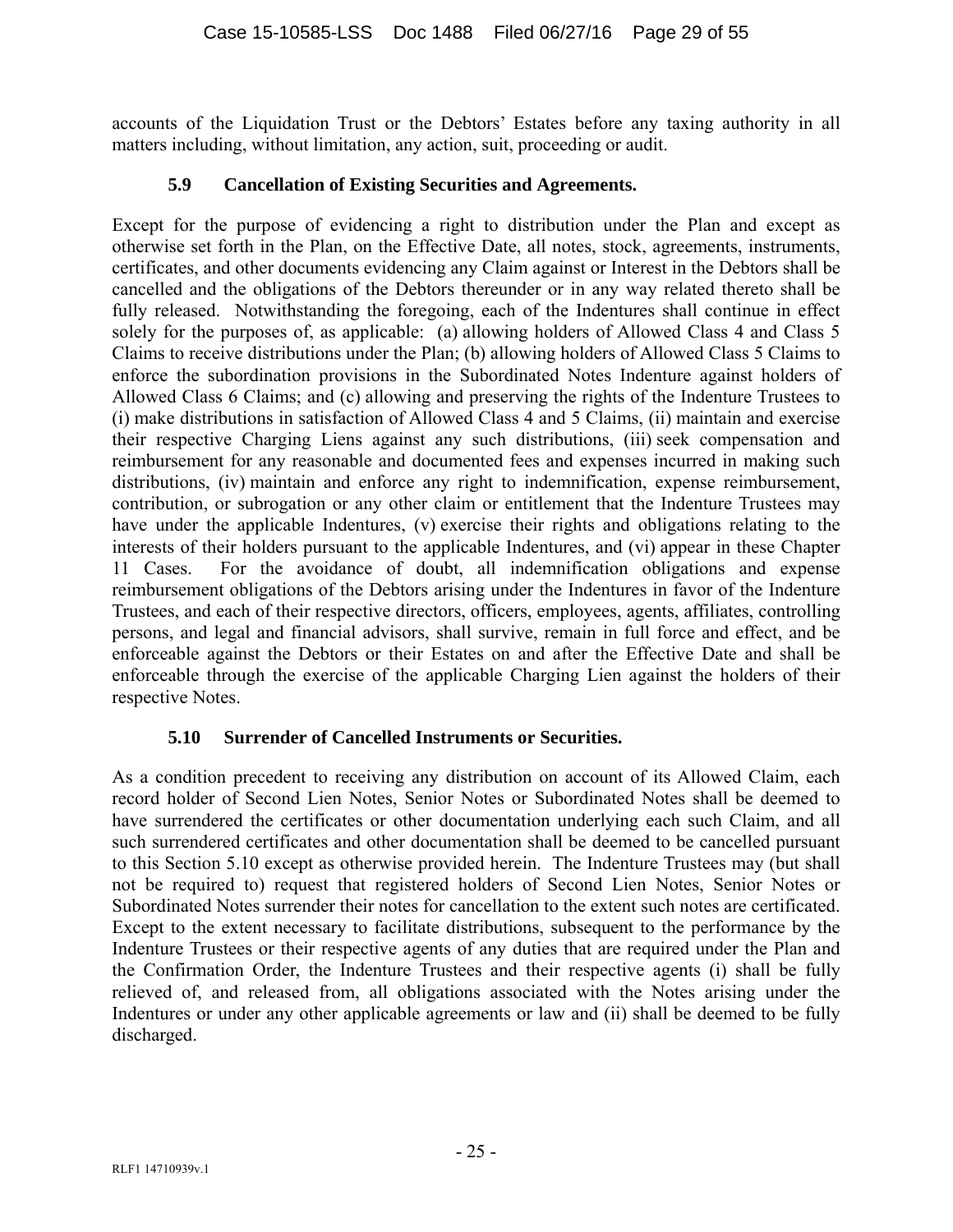#### **5.11 Indemnification Obligations.**

The Debtors shall assume and assign to the Liquidation Trust their indemnification obligations to current and former directors and officers of the Company, which shall in no way affect the rights and obligations of the insureds under the "tail" directors and officers insurance coverage purchased pre-petition.

#### **5.12 Effectuating Documents; Further Transactions; Exemption from Certain Transfer Taxes.**

**5.12.1** The Debtors or the Liquidation Trustee, subject to the terms of the Liquidation Trust Agreement, as applicable, may take all actions to execute, deliver, file, or record such contracts, instruments, releases and other agreements or documents and take such actions as may be necessary or appropriate to effectuate and implement the provisions of the Plan without the need for any approvals, authorizations, actions, or consents except for those expressly required pursuant thereto. The secretary of each Debtor or the Liquidation Trustee shall be authorized to certify or attest to any of the foregoing actions.

**5.12.2** Before, on or after the Effective Date (as appropriate), all matters provided for pursuant to the Plan that would otherwise require approval of the shareholders, directors or members of the Debtors shall be deemed to have been so approved and shall be in effect before, on or after the Effective Date (as appropriate) pursuant to applicable law and without any requirement of further action by the shareholders, directors, managers, or partners of the Debtors or the need for any approvals, authorizations, actions or consents.

**5.12.3** To the extent permitted by Bankruptcy Code section 1146(a), any post-Confirmation Date transfer from a Debtor to any Person pursuant to, in contemplation of, or in connection with the Plan or pursuant to: (a) the issuance, distribution, transfer or exchange of any debt, equity security or other interest in the Debtors; (b) the creation, modification, consolidation or recording of any mortgage, deed of trust or other security interest; (c) the making, assignment or recording of any lease or sublease; or (d) the making, delivery or recording of any deed or other instrument of transfer under, in furtherance of, or in connection with, the Plan, including any deeds, bills of sale, assignments or other instrument of transfer executed in connection with any transaction arising out of, contemplated by, or in any way related to the Plan, shall not be subject to any document recording tax, stamp tax, conveyance fee, intangibles or similar tax, mortgage tax, real estate transfer tax, mortgage recording tax, sales or use tax, Uniform Commercial Code filing or recording fee or other similar tax or governmental assessment, in each case to the extent permitted by applicable law, and the appropriate state or local governmental officials or agents shall forego the collection of any such tax or governmental assessment and accept for filing and recordation any of the foregoing instruments or other documents without the payment of any such tax or governmental assessment. Such exemption specifically applies, without limitation, to (i) all documents necessary to evidence and implement the provisions of and the distributions to be made under the Plan, including the transfer of the Liquidation Trust Causes of Action to the Liquidation Trust and (ii) any sale or other transfer of the Debtors' assets in connection with the orderly liquidation of such assets, as contemplated by the Plan.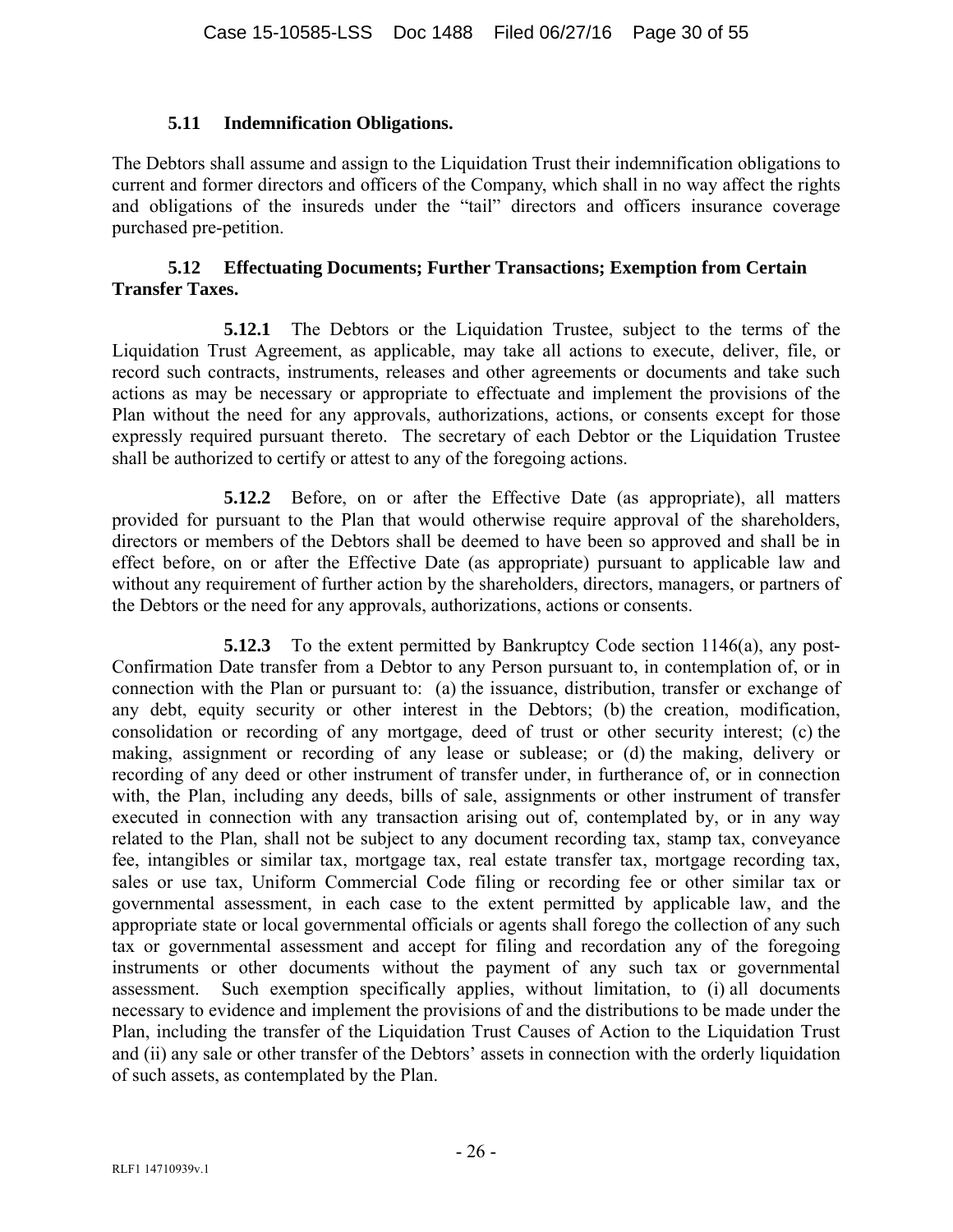## **5.13 Comprehensive Settlement of Claims and Controversies.**

Pursuant to Bankruptcy Rule 9019 and in consideration for the Plan Distributions and other benefits provided in the Plan, the provisions of the Plan will constitute a good faith compromise and settlement of all Claims and controversies relating to the rights that a holder of a Claim or Interest may have with respect to any Allowed Claim or Allowed Interest or any Plan Distribution on account thereof. The entry of the Confirmation Order will constitute the Bankruptcy Court's approval, as of the Effective Date, of the compromise or settlement of all such Claims or controversies and the Bankruptcy Court's finding that all such compromises or settlements are: (a) in the best interest of the Debtors, the Estates, and their property and stakeholders; and (b) fair, equitable, and reasonable.

For the avoidance of doubt, the settlements under Bankruptcy Rule 9019 embodied herein and approved through entry of the Confirmation Order include the compromise and settlement of all Claims and controversies by and among the Committee, the Indenture Trustees, the Second Lien Agent, the Second Lien Lenders, and the Second Lien Noteholders. More specifically, the settlement among these parties fully settles all of the outstanding issues between the Committee, the Second Lien Agent, the Indenture Trustees, the Second Lien Lenders, and the Second Lien Noteholders in these Chapter 11 Cases, including, without limitation, the calculation of the Adequate Protection Claims, the Second Lien Diminution Claims, the allocation of proceeds from all sales of the Debtors' assets, and all remaining counts asserted by the Committee in its adversary proceeding. Pursuant to the settlement, all matters among these parties will be finally and fully resolved and all litigation related thereto will be dismissed with prejudice.

# **5.14 Settlement of Indenture Trustees' Fees.**

In settlement of the above referenced claims, including without limitation claims among the Indenture Trustees, on the Effective Date, and without the filing of corresponding fee applications with the Bankruptcy Court, any reasonable and documented fees, costs, and expenses incurred by the Indenture Trustees (other than the Second Lien Indenture Trustee) prior to the Effective Date shall be paid by the Estate in Cash up to the amount of \$400,000, with any excess amount to be paid from the Unsecured Plan Consideration; *provided*, *however*, that to receive payment on the Effective Date, the Indenture Trustees (other than the Second Lien Indenture Trustee) shall provide the Debtors with the invoices, as applicable, in no particular format (redacted to remove confidential or privileged information) for which it seeks payment within ten (10) business days prior to the Effective Date. To the extent that the Debtors object in writing prior to the expiration of the ten (10) business day payment period to any of the fees, costs, or expenses of the Indenture Trustees (other than the Second Lien Indenture Trustee) set forth in such invoices, the Debtors (i) shall pay the undisputed portion of such amounts and (ii) shall not be required to pay any disputed portion of such amounts until a resolution of such objection is agreed to by the Debtors and the applicable Indenture Trustee or upon a further order by the Bankruptcy Court upon a motion by the applicable Indenture Trustee; *provided* that, notwithstanding the foregoing, such Indenture Trustee shall be entitled to assert its Charging Lien against the applicable holders of Notes to pay the disputed portion of its fees, costs, or expenses. Nothing herein shall be deemed to impair, waive, or negatively impact any Charging Lien to which the Indenture Trustees (other than the Second Lien Indenture Trustee) may be entitled. Reasonable and documented fees, costs, and expenses of the Indenture Trustees related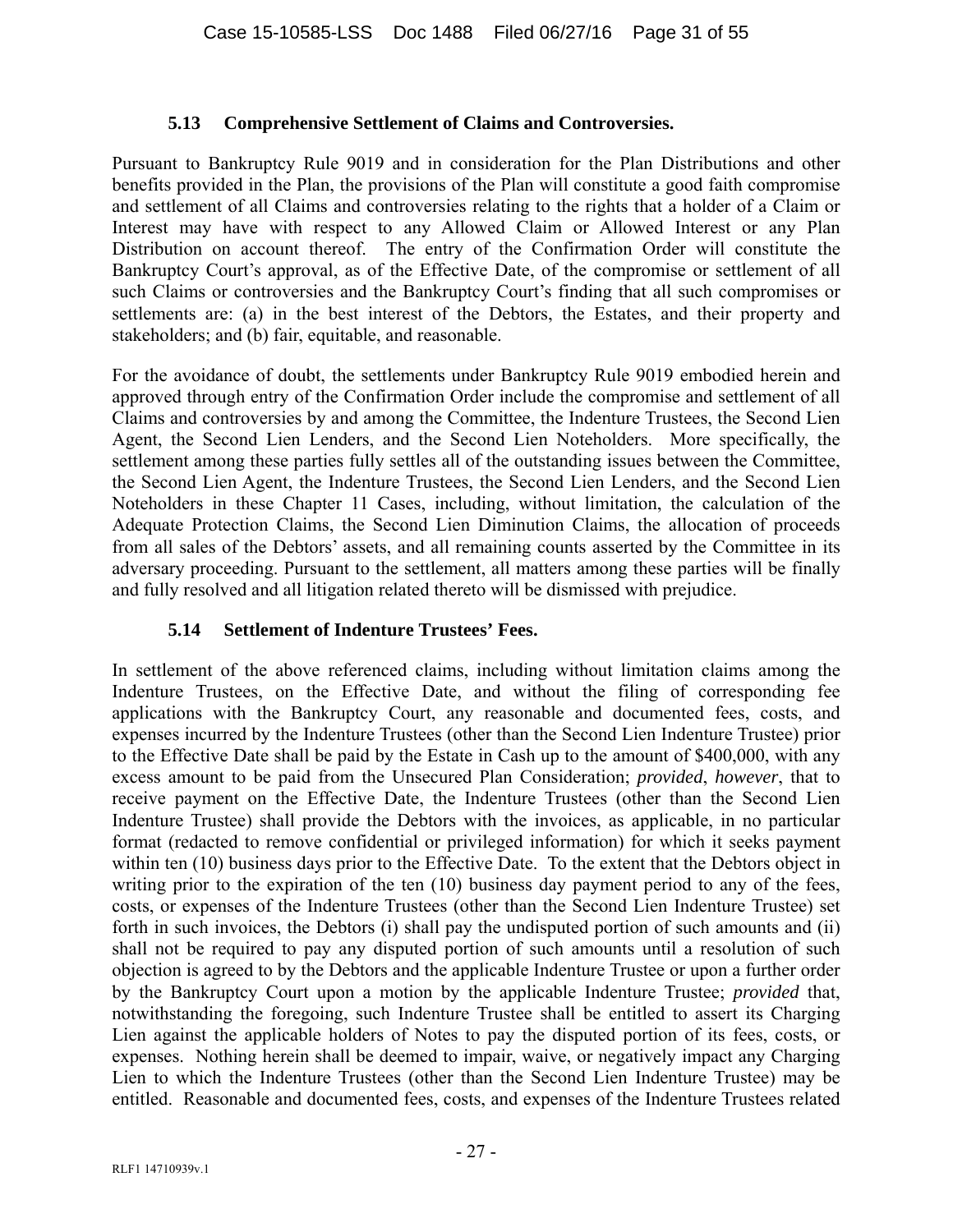to the implementation of the Plan, including, without limitation, all reasonable fees, costs, and expenses incurred by the Indenture Trustees in making Plan Distributions, that are incurred after the Effective Date will be paid in full in Cash by the Liquidation Trustee from the Unsecured Plan Consideration in a timely manner without the need for further court approval.

## **ARTICLE 6.**

## **PROCEDURES FOR RESOLVING CLAIMS**

## **6.1 Allowance of Claims.**

After the Effective Date, the Liquidation Trustee shall have and retain any and all rights and defenses, including rights of setoff, that the Debtors had with respect to any Claim. Except as expressly provided in the Plan or in any order entered in the Debtors' Chapter 11 Cases before the Effective Date (including, without limitation, the Confirmation Order), no Claim shall become an Allowed Claim unless and until such Claim is deemed an Allowed Claim under the Plan or the Bankruptcy Code or a Final Order has been entered allowing such Claim, including, without limitation, the Confirmation Order.

## **6.2 Objections to Claims.**

**6.2.1** After the Confirmation Date but before the Effective Date, the Debtors, and after the Effective Date, the Liquidation Trustee, shall have the exclusive authority to file objections to Claims, settle, compromise, withdraw, or litigate to judgment objections to any and all Claims. From and after the Effective Date, the Liquidation Trustee may settle or compromise any Disputed Claim without any further notice to or action, order, or approval of the Bankruptcy Court. The Liquidation Trustee shall have the sole authority to administer and adjust the Claims Register to reflect any such settlements or compromises without any further notice to or action, order, or approval of the Bankruptcy Court.

**6.2.2** Any objections to Claims (other than Administrative Expense Claims) shall be served and filed on or before the later of: (a) the date that is 180 days after the Effective Date; and (b) such other date as may be fixed by the Bankruptcy Court. Any Claims filed after the Bar Date or Administrative Bar Date, as applicable, shall be deemed disallowed and expunged in their entirety without further order of the Bankruptcy Court or any action being required on the part of the Debtors or the Liquidation Trustee, unless the Person seeking to file such untimely Claim has received the Bankruptcy Court's authorization to do so.

# **6.3 Estimation of Claims.**

**6.3.1** After the Confirmation Date, but before the Effective Date, the Debtors, and after the Effective Date, the Liquidation Trustee, may request that the Bankruptcy Court estimate any Claim, pursuant to Bankruptcy Code section 502(c), regardless of whether any Person has previously objected to such Claim or whether the Bankruptcy Court has ruled on any such objection, and the Bankruptcy Court shall retain jurisdiction to estimate any Claim at any time (including during the pendency of any appeal with respect to the allowance or disallowance of such Claims).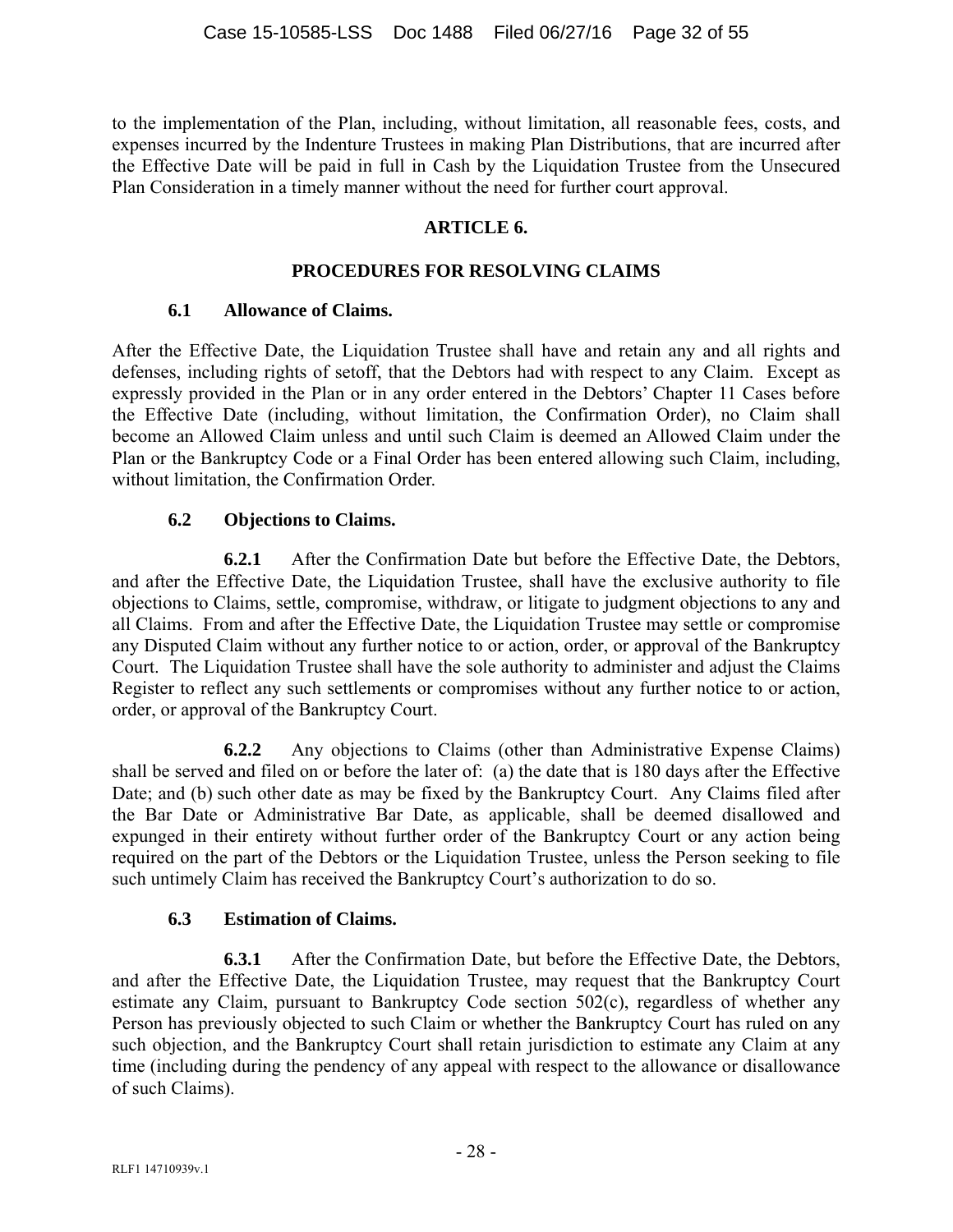**6.3.2** In the event that the Bankruptcy Court estimates any disputed, contingent, or unliquidated Claim, that estimated amount shall constitute either the amount of such Allowed Claim or a maximum limitation on the amount of such Allowed Claim. If the estimated amount constitutes a maximum limitation on such Allowed Claim, the Debtors or the Liquidation Trustee, as applicable, may elect to pursue any supplemental proceedings to object to any ultimate Plan Distribution on account of such Claim. Notwithstanding Bankruptcy Code section 502(j), in no event shall any holder of a Claim that has been estimated pursuant to Bankruptcy Code section 502(c) or otherwise be entitled to seek reconsideration of such estimation unless such holder has filed a motion requesting the right to seek such reconsideration on or before fourteen (14) days after the date on which such Claim is estimated. All of the Claims objection, estimation, settlement, and resolution procedures set forth in the Plan are cumulative and not exclusive of one another. Claims may be estimated and subsequently compromised, settled, resolved, or withdrawn by any mechanism approved by the Bankruptcy Court.

## **ARTICLE 7.**

## **PROVISIONS GOVERNING DISTRIBUTIONS**

## **7.1 Satisfaction of Claims.**

Unless otherwise provided in the Plan, any Plan Distributions and deliveries to be made on account of Allowed Claims hereunder shall be in complete satisfaction, settlement, and release of such Allowed Claims. Holders of Allowed Claims may assert such Claims against each Debtor obligated with respect to such Claims; *provided, however,* that in no case shall the aggregate value of all property received or retained under the Plan (or from third parties) by a holder of an Allowed Claim exceed 100% of such holder's underlying Allowed Claim plus any post-petition interest on such Claim, to the extent such interest is permitted by Section 7.6 of the Plan.

# **7.2 Distributions on Account of Claims Allowed as of the Effective Date.**

Except as otherwise provided in the Plan or by Final Order, the Liquidation Trustee shall make initial distributions under the Plan on account of Claims that are Allowed Claims as of the Effective Date on the Initial Distribution Date.

## **7.3 Distributions on Account of Claims Allowed After the Effective Date.**

**7.3.1** Except as otherwise provided in the Plan or by Final Order, Plan Distributions on account of a Disputed Claim that becomes an Allowed Claim after the Effective Date shall be made on the Distribution Date that is at least thirty (30) days after the Disputed Claim becomes an Allowed Claim.

**7.3.2** Notwithstanding any other provision herein, no partial payments and no partial Plan Distributions shall be made with respect to a Disputed Claim until all disputes in connection with such Disputed Claim have been resolved by settlement or Final Order. Furthermore, without a separate order of the Bankruptcy Court, no Plan Distributions shall be made to a claimant from whom property is recoverable under section 542, 543, 550, or 553 until such claimant has paid the amount or returned the property for which it is liable.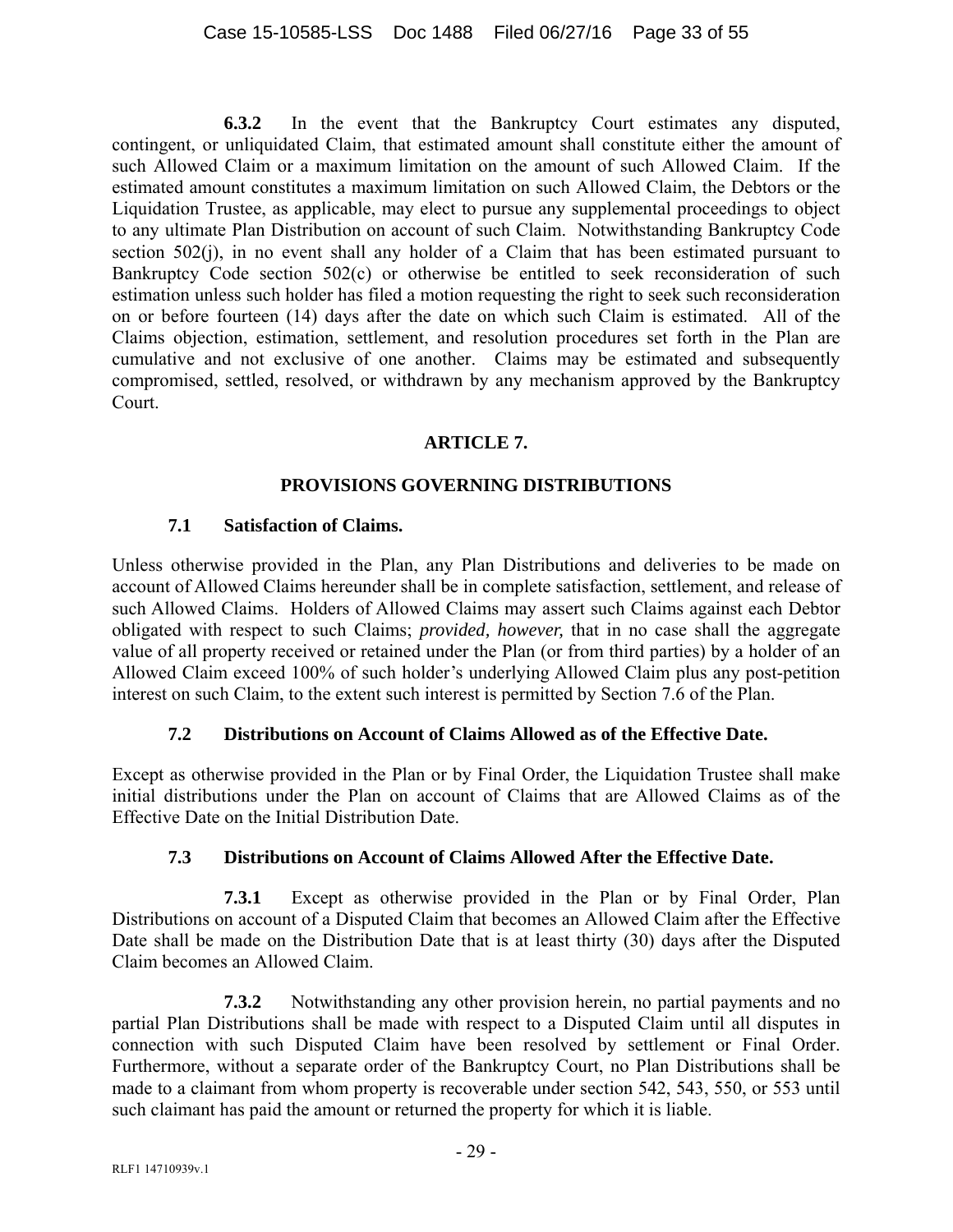## **7.4 Delivery of Plan Distributions.**

#### **7.4.1** *Distribution Record Date***.**

As of the close of business on the Distribution Record Date, (i) the Claims Register and (ii) the transfer books and records of the Notes as maintained by the Indenture Trustees or their respective agents shall be closed and there shall be no further changes in the record holders of any Claims or Interests. The Debtors, the Disbursing Agent, and the Indenture Trustees shall have no obligation to recognize any transfer of Claims occurring after the close of business on the Distribution Record Date and shall instead be entitled to recognize and deal for all purposes under this Plan with only those holders of records as of the close of business on the Distribution Record Date. Additionally, with respect to payment of any cure amounts or any cure disputes in connection with the assumption and assignment of the Debtors' executory contracts and unexpired leases, neither the Debtors nor the Disbursing Agent shall have any obligation to recognize or deal with any party other than the non-Debtor party to the applicable executory contract or unexpired lease, even if such non-Debtor party has sold, assigned, or otherwise transferred its Claim for a Cure Amount.

## **7.4.2** *Address for Plan Distributions***.**

Plan Distributions to holders of Allowed Claims shall be made by the Disbursing Agent or the appropriate Indenture Trustee at (a) the addresses of such holders on the books and records of the Debtors or their agent; or (b) the addresses in any written notice of address change delivered to the Debtors or the applicable Disbursing Agent, including any addresses on any filed proofs of Claim or transfers of Claim filed with the Bankruptcy Court.

## **7.4.3** *Distributions on Account of Claims Administered by Indenture Trustees or Agent; Delivery of Plan Distributions to Indenture Trustees***.**

In the case of holders of Claims whose Claims are governed by an agreement and administered by an Indenture Trustee or Agent, the respective Indenture Trustee or Agent shall be deemed to be the holder of such Claims for purposes of Plan Distributions to be made hereunder. The Disbursing Agent shall make all distributions on account of such Claims to the Indenture Trustees or Agents. Each Indenture Trustee and Agent shall, at its option, hold or direct such Plan Distributions for the holders of record of such Allowed Claims who hold on behalf of the beneficial holders, as applicable; *provided, however*, that each Indenture Trustee or Agent shall retain all rights under its respective agreement in connection with delivery of Plan Distributions to the holders of record of such Allowed Claims who hold on behalf of the beneficial holders, including, without limitation, the right of each Indenture Trustee to assert its Charging Lien against such holders and Plan Distributions; *provided, further*, that the Debtors' and the Liquidation Trustee's obligations to make Plan Distributions pursuant to the Plan shall be deemed satisfied upon delivery of Plan Distributions to each Indenture Trustee or Agent. The Indenture Trustees or Agents shall not be required to give any bond, surety, or other security for the performance of their duties with respect to such distributions.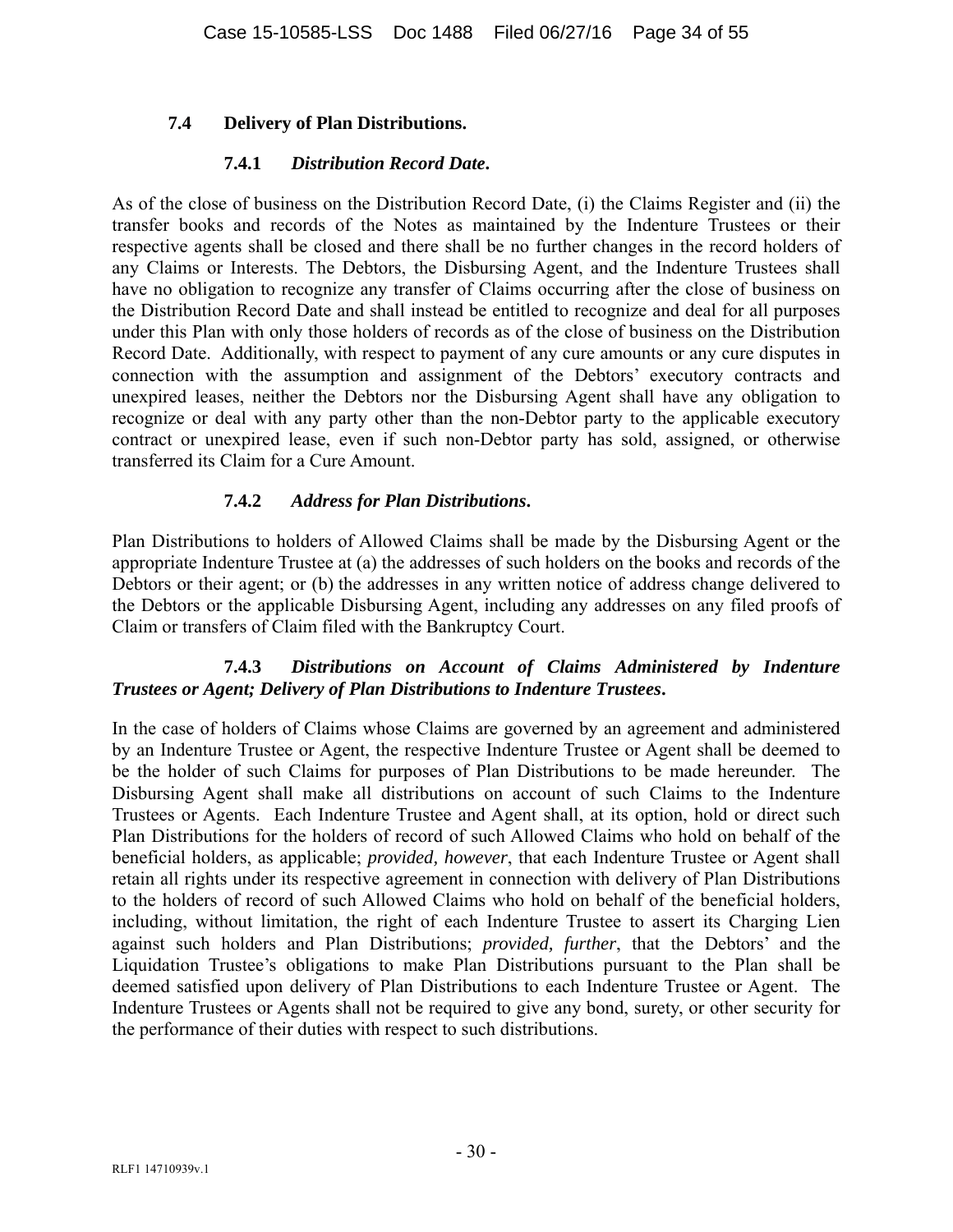## **7.4.4** *Setoffs***.**

In the event that the value of a Debtor's claim, right or Cause of Action against a particular claimant is undisputed, resolved by settlement, or has been adjudicated by Final Order of any court, the Liquidation Trustee may set off such undisputed, resolved, or adjudicated amount against any Plan Distributions that would otherwise become due to such claimant. Neither the failure to effectuate such a setoff nor the allowance of any Claim hereunder shall constitute a waiver or release by the Debtors or the Liquidation Trustee of any claims, rights, or Causes of Action that the Debtors or the Liquidation Trust may possess against such claimant.

## **7.4.5** *De Minimis and Fractional Plan Distributions***.**

Notwithstanding anything herein to the contrary, the Liquidation Trustee or Disbursing Agent shall not be required to make on account of any Allowed Claim (a) partial Plan Distributions or payments of fractions of dollars or (b) any Plan Distribution if the amount to be distributed is less than \$50.00. Whenever any payment of Cash of a fraction of a dollar pursuant to the Plan would otherwise be required, the actual payment shall reflect a rounding of such fraction to the nearest whole dollar (up or down), with half dollars or less being rounded down. Any funds so withheld and not distributed shall be held in reserve and distributed in subsequent distributions. Notwithstanding the foregoing, all Cash shall be distributed in the final distribution of the Liquidation Trust.

# **7.4.6** *Undeliverable Plan Distributions***.**

If any Plan Distribution to any holder is returned as undeliverable, no further distributions to such holder shall be made unless and until the Liquidation Trustee has been notified of the thencurrent address of such holder, at which time such Plan Distribution shall be made as soon as reasonably practicable thereafter without interest, dividends, or accruals of any kind; *provided, however*, that such distributions shall be deemed unclaimed property under Bankruptcy Code section 347(b) and forfeited at the expiration of the later of six (6) months from (i) the Effective Date and (ii) the first Distribution Date after such holder's Claim first becomes an Allowed Claim. After such date, all "unclaimed property" or interests in property shall revert to the Liquidation Trust (notwithstanding any otherwise applicable federal or state escheat, abandoned, or unclaimed property laws to the contrary) for redistribution in accordance with the terms of the Plan and the Liquidation Trust Agreement, and the Claim of any holder to such property or interest in property shall be forever barred, estopped, and enjoined from asserting any Claim against any of the Debtors, the Estates, the Liquidation Trust, or the Liquidation Trustee. Nothing contained herein shall require the Liquidation Trustee to attempt to locate any holder of an Allowed Claim.

# **7.4.7** *Failure To Present Checks***.**

Any check issued by the Liquidation Trust or the Disbursing Agent on account of an Allowed Claim shall be null and void if not negotiated within 120 days after the issuance of such check. Requests for reissuance of any check shall be made directly to the Liquidation Trust by the holder of the relevant Allowed Claim with respect to which such check originally was issued. If any holder of an Allowed Claim holding an un-negotiated check does not request reissuance of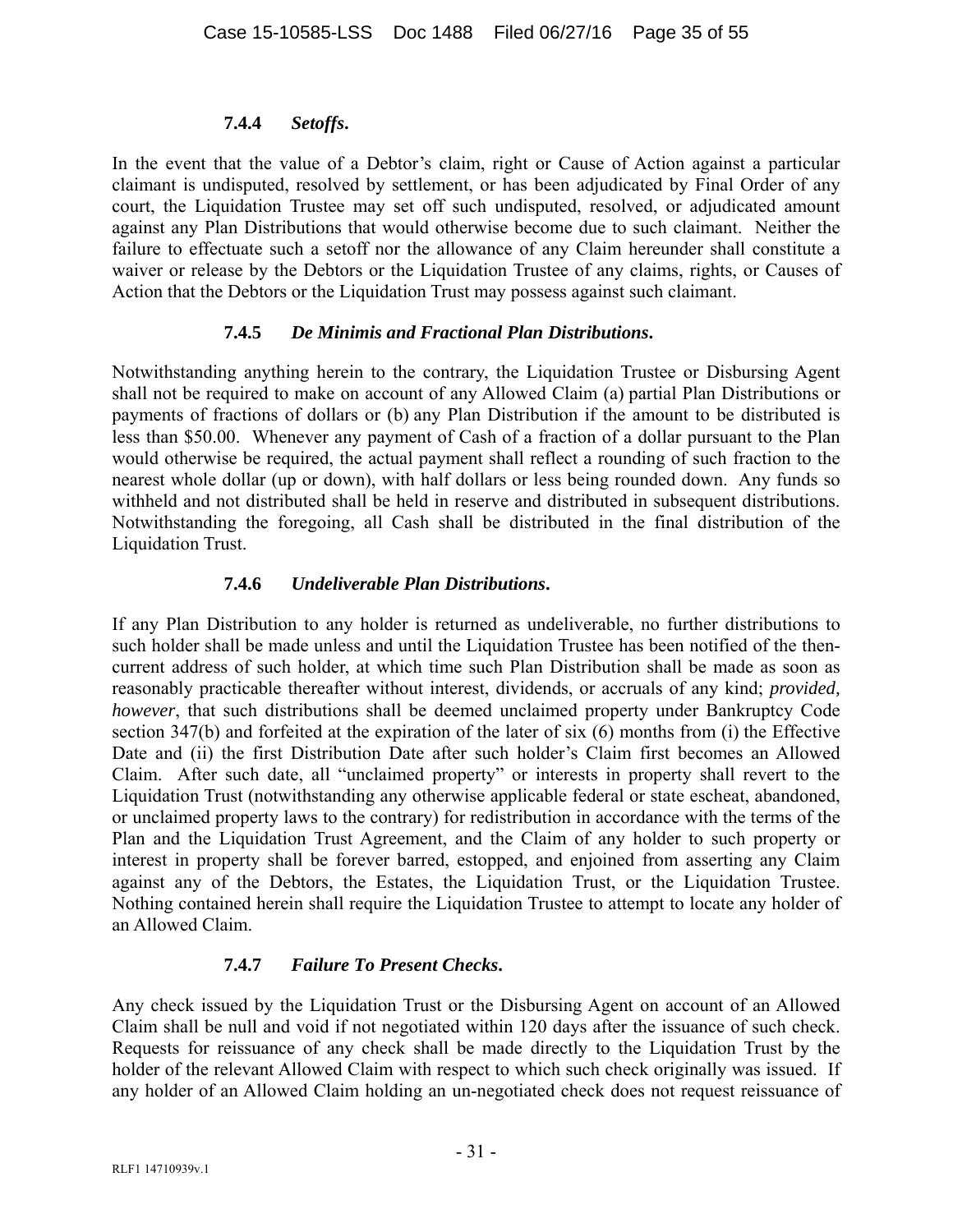that check within six (6) months after the date the check was mailed or otherwise delivered to the holder, that Allowed Claim shall be released and the holder thereof shall be forever barred, estopped, and enjoined from asserting any Claim against any of the Debtors, the Liquidation Trust or the Liquidation Trustee. In such cases, any Cash held for payment on account of such Claims shall be property of the Liquidation Trust, free of any Claims of such holder with respect thereto, and shall be redistributed to the other holders of Allowed Claims in accordance with the Plan and Liquidation Trust Agreement.

# **7.5 Claims Paid or Payable by Third Parties.**

# **7.5.1** *Claims Paid by Third Parties.*

To the extent the holder of a Claim receives payment on account of such Claim from a party that is not a Debtor or the Liquidation Trust, the Liquidation Trustee shall reduce the Claim (in full or to the extent of payment by the third party), and such Claim shall be disallowed to the extent of payment from such third party without an objection to such Claim having to be filed and without further notice to, action, order or approval of the Bankruptcy Court. Further, to the extent a holder of a Claim receives a Plan Distribution on account of such Claim and receives payment from a party that is not a Debtor or the Liquidation Trust on account of such Claim, such holder shall, within fourteen (14) days of receipt thereof, repay or return the distribution to the Liquidation Trustee, to the extent the holder's total recovery on account of such Claim from the third party and under the Plan exceeds the amount of such Claim as of the date of any such Plan Distribution. The failure of such holder to timely repay or return such Plan Distribution shall result in such holder owing the Liquidation Trust annualized interest at the federal judgment rate on such amount owed for each Business Day after the fourteen-day (14-day) grace period specified above until such amount is repaid.

# **7.5.2** *Claims Payable by Insurance.*

Holders of Claims that are covered by the Debtors' insurance policies shall seek payment of such Claims from applicable insurance policies, provided that the Debtors and the Liquidation Trust, as applicable, shall have no obligation to pay any amounts in respect of pre-petition deductibles or self-insured retention amounts. No distributions under the Plan shall be made on account of an Allowed Claim that is payable pursuant to any of the Debtors' insurance policies until the holder of such Allowed Claim has exhausted all remedies with respect to such insurance policies. To the extent that one or more of the Debtors' insurers agrees to satisfy in full or in part a Claim (if and to the extent adjudicated by a court of competent jurisdiction), then immediately upon such insurers' agreement, the Debtors or the Liquidation Trustee, as applicable, may direct the Claims Agent to expunge the applicable portion of such Claim from the Claims Register without a Claim objection having to be filed and without any further notice to or action, order, or approval of the Bankruptcy Court.

# **7.5.3** *Applicability of Insurance Policies.*

Distributions to holders of Allowed Claims shall be in accordance with the provisions of any applicable insurance policy. Except as otherwise, released, enjoined, or exculpated under article 11 of this Plan against the Released Parties and the Exculpated Parties, nothing contained in the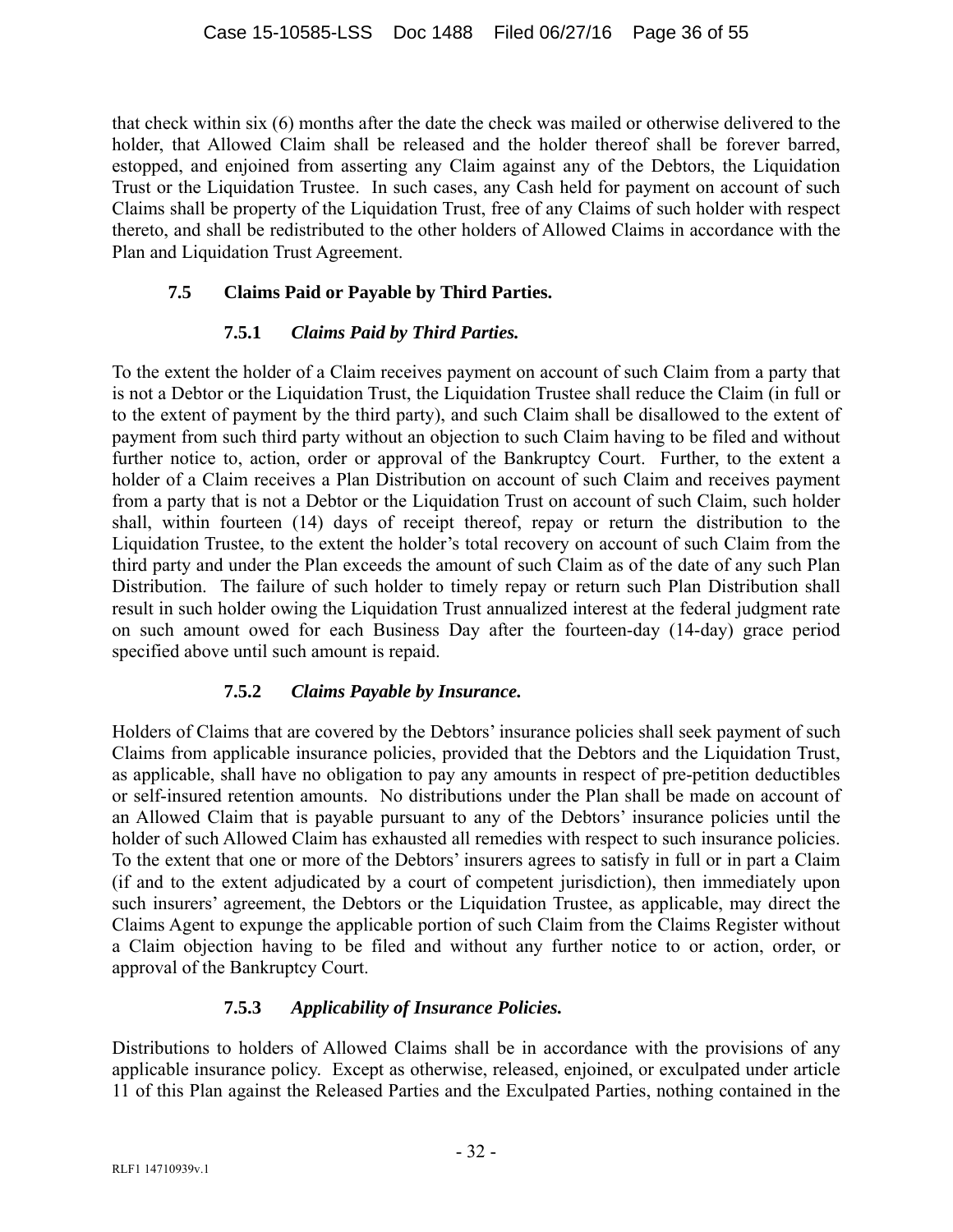Plan shall constitute or be deemed a waiver of any Cause of Action that the Debtors, the Liquidation Trust, or any Person may hold against any other Person, including insurers under any policies of insurance, nor shall anything contained herein constitute or be deemed a waiver by such insurers of any defenses, including coverage defenses, held by such insurers.

## **7.6 No Post-Petition Interest on Claims.**

Other than as specifically provided in the Plan, the Confirmation Order, the Cash Collateral Order, or other order of the Bankruptcy Court, or required by applicable bankruptcy or nonbankruptcy law, post-petition interest shall not accrue or be paid on any pre-petition Claim, and no holder of a pre-petition Claim shall be entitled to interest accruing on such Claim on or after the Petition Date.

# **ARTICLE 8.**

# **EXECUTORY CONTRACTS AND UNEXPIRED LEASES**

## **8.1 Assumption of Executory Contracts and Unexpired Leases.**

On the Effective Date, the Debtors shall assume only the Executory Contracts and Unexpired Leases listed on the Schedule of Assumed Contracts and Leases. The Confirmation Order shall constitute an order of the Bankruptcy Court approving the assumptions described in this Section 8.1 pursuant to Bankruptcy Code sections 365 and 1123 as of the Effective Date. Any counterparty to an Executory Contract or Unexpired Lease that fails to timely object to the proposed assumption of such Executory Contract or Unexpired Lease, including objecting to the proposed cure amount related thereto, will be deemed to have consented to such assumption and agreed to the specified cure amount.

## **8.2 Rejection of Executory Contracts and Unexpired Leases.**

**8.2.1** Each Executory Contract and Unexpired Lease shall be deemed automatically rejected in accordance with the provisions of Bankruptcy Code sections 365 and 1123 as of the Effective Date, unless any such Executory Contract or Unexpired Lease: (a) is listed on the Schedule of Assumed Contracts and Leases, (b) is listed on the Schedule of Contracts and Leases Neither Assumed Nor Rejected, or (c) is otherwise assumed pursuant to the terms herein; *provided, however*, that any Executory Contracts or Unexpired Leases that are the subject of a separate motion to assume or reject under Bankruptcy Code section 365 pending on the Effective Date shall be treated as provided in the Final Order resolving such motion. The Confirmation Order shall constitute an order of the Bankruptcy Court approving the rejections described in this Section 8.2 pursuant to Bankruptcy Code sections 365 and 1123 as of the Effective Date. The Debtors reserve the right to amend the Schedule of Assumed Contracts and Leases at any time before the Effective Date.

**8.2.2** Non-Debtor parties to Executory Contracts or Unexpired Leases that are deemed rejected as of the Effective Date shall have the right to assert any Claim on account of the rejection of such Executory Contracts or Unexpired Leases, including Claims under Bankruptcy Code section 503; *provided* that such Claims must be filed in accordance with the procedures set forth in Section 8.3 of the Plan.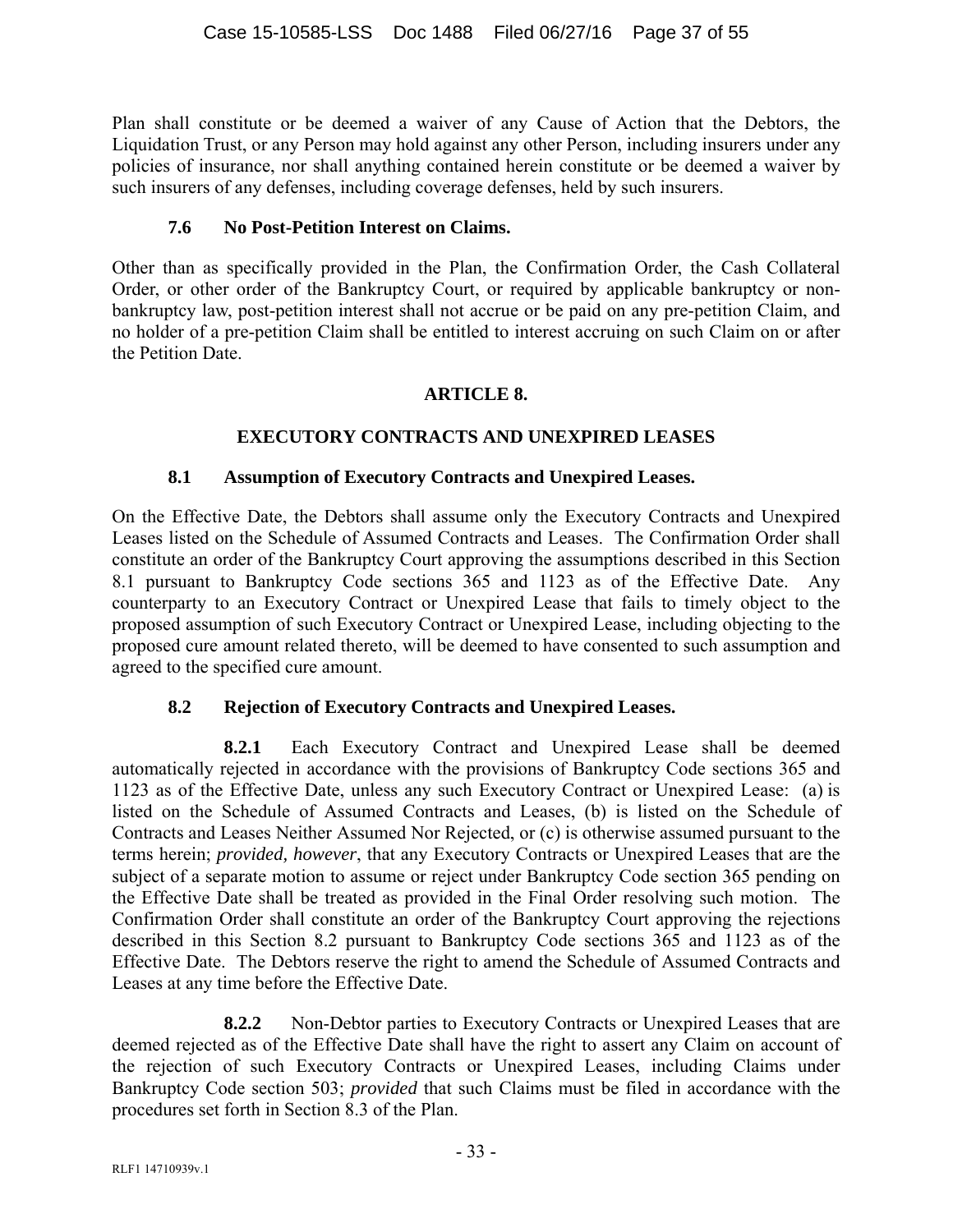#### **8.3 Claims Based on Rejection of Executory Contracts or Unexpired Leases.**

**8.3.1** All Claims arising from the rejection of Executory Contracts or Unexpired Leases must be filed with the Claims Agent according to the procedures established for the filing of proof of claim or before the later of (i) the applicable Bar Date and (ii) thirty (30) days after the entry of the order approving the rejection of such Executory Contract or Unexpired Lease. All Claims arising from the rejection of Executory Contracts or Unexpired Leases that are evidenced by a timely filed proof of claim, will be treated as General Unsecured Claims. Upon receipt of the Plan Distribution provided in Section 3.3.5 of the Plan, all such Claims shall be satisfied, settled, and released as of the Effective Date, and shall not be enforceable against the Debtors, the Estates, the Liquidation Trust, or their respective properties or interests in property.

**8.3.2** Any Person that is required to file a proof of claim arising from the rejection of an Executory Contract or Unexpired Lease that fails to timely do so shall be forever barred, estopped and enjoined from asserting such Claim, and such Claim shall not be enforceable, against the Debtors, the Estates, the Liquidation Trust, or their respective properties or interests in property, unless otherwise ordered by the Bankruptcy Court or as otherwise provided herein.

## **8.4 Cure of Defaults for Assumed Executory Contracts and Unexpired Leases.**

**8.4.1** Any monetary defaults under each Executory Contract and Unexpired Lease to be assumed pursuant to the Plan shall be satisfied, pursuant to Bankruptcy Code section 365(b)(1), by payment of the default amount in Cash on the Effective Date or on such other terms as the parties to such Executory Contract or Unexpired Lease may agree. In the event of a dispute regarding (i) the amount of any payments to cure such a default, (ii) the ability of the Liquidation Trustee or any assignee to provide "adequate assurance of future performance" within the meaning of Bankruptcy Code section 365 under the Executory Contract or Unexpired Lease to be assumed, or (iii) any other matter pertaining to the proposed assumption, the cure payments required by Bankruptcy Code section 365(b)(1) shall be made following the entry of a Final Order resolving the dispute and approving the assumption.

**8.4.2** No later than twenty (20) days prior to the commencement of the Confirmation Hearing, the Debtors shall file a schedule setting forth the proposed cure amount, if any, for each Executory Contract and Unexpired Lease to be assumed pursuant to Section 8.1 of the Plan, and serve such schedule on each applicable counterparty, together with procedures for objecting thereto and resolution of disputes by the Bankruptcy Court. Any objection by a counterparty to the proposed assumption of an Executory Contract or Unexpired Lease or related cure amount must be filed, served and actually received by the Debtors at least ten (10) days prior to the Confirmation Hearing. Any counterparty to an Executory Contract or Unexpired Lease that fails to timely object to the proposed assumption or cure amount will be deemed to have consented to such assumption and agreed to the specified cure amount.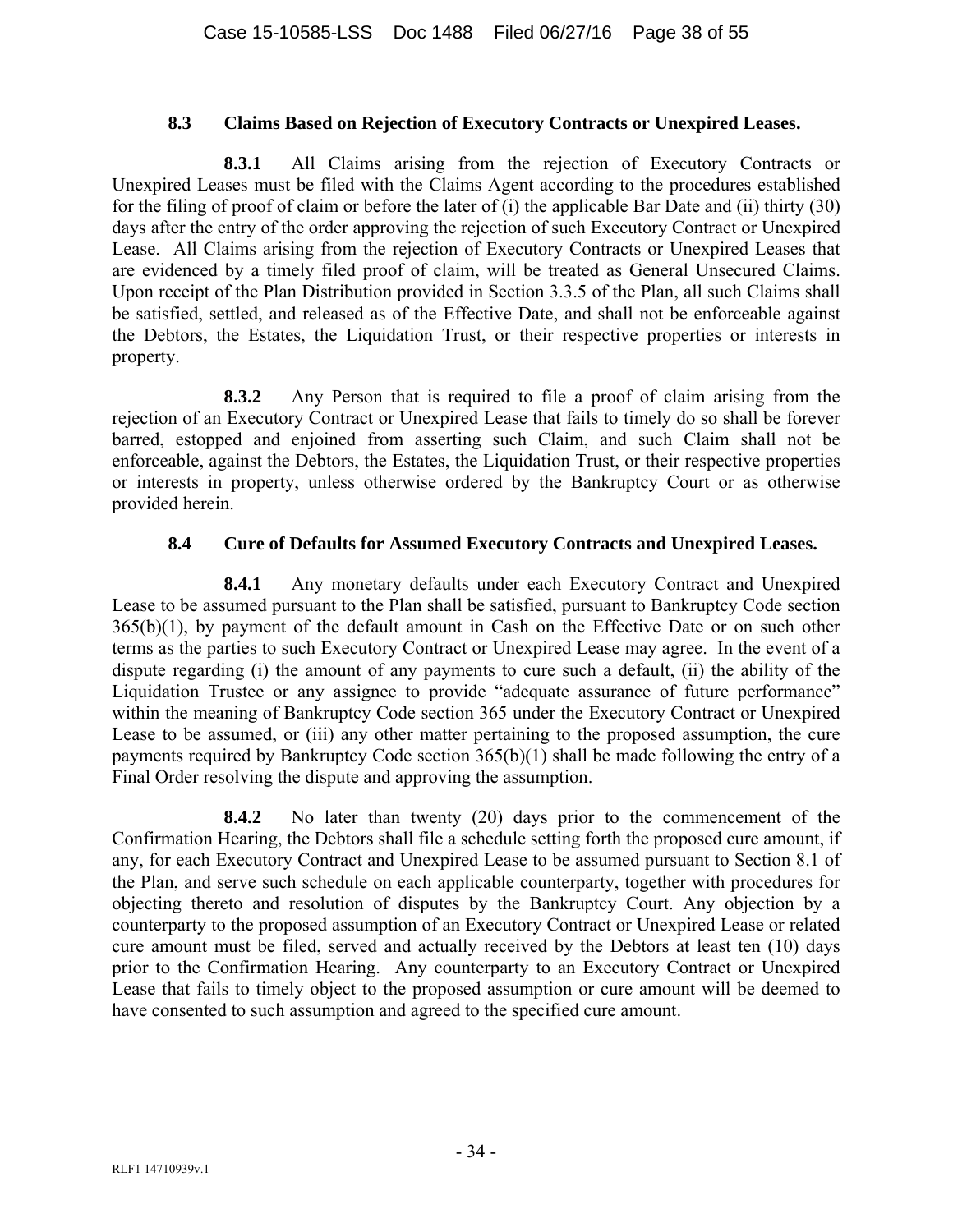## **ARTICLE 9.**

#### **LIQUIDATION TRUST**

#### **9.1 Generally.**

On the Effective Date, the Liquidation Trust shall be established and become effective for the benefit of Liquidation Trust Beneficiaries. The powers, authority, responsibilities, and duties of the Liquidation Trust and the Liquidation Trustee are set forth in and shall be governed by the Plan and the Liquidation Trust Agreement. The Liquidation Trust Agreement shall contain provisions customary to trust agreements utilized in comparable circumstances, including, without limitation, any and all provisions necessary to ensure the continued treatment of the Liquidation Trust as a grantor trust and the Liquidation Trust Beneficiaries as the grantors and owners thereof for federal income tax purposes. The Debtors shall transfer, without recourse, to the Liquidation Trust all of their right, title, and interest in the Liquidation Trust Assets. Upon the transfer by the Debtors of the Liquidation Trust Assets to the Liquidation Trust, the Debtors will have no reversionary or further interest in or with respect to the Liquidation Trust Assets or the Liquidation Trust.

## **9.2 Purposes and Establishment of the Liquidation Trust.**

**9.2.1** On the Effective Date, the Liquidation Trust shall be established pursuant to the Liquidation Trust Agreement for the purposes of liquidating and administering the Liquidation Trust Assets and making distributions on account thereof as provided for under the Plan. The Liquidation Trust is intended to qualify as a liquidation trust pursuant to Treasury Regulation section 301.7701-4(d), with no objective to continue or engage in the conduct of a trade or any other business, except to the extent reasonably necessary to, and consistent with, the purpose of the Liquidation Trust. The Liquidation Trust shall not be deemed a successor-ininterest of the Debtors for any purpose other than as specifically set forth herein or in the Liquidation Trust Agreement.

**9.2.2** On the Effective Date, the Liquidation Trustee, on behalf of the Debtors, shall execute the Liquidation Trust Agreement and shall take all other steps necessary to establish the Liquidation Trust pursuant to the Liquidation Trust Agreement and consistent with the Plan.

## **9.3 Liquidation Trust Assets.**

**9.3.1** On the Effective Date, and in accordance with Bankruptcy Code sections 1123 and 1141 and pursuant to the terms of the Plan, all title and interest in all of the Liquidation Trust Assets, as well as the rights and powers of each Debtor in such Liquidation Trust Assets, shall automatically vest in the Liquidation Trust, free and clear of all Claims and Interests for the benefit of the Liquidation Trust Beneficiaries. Upon the transfer of the Liquidation Trust Assets, the Debtors shall have no interest in or with respect to the Liquidation Trust Assets or the Liquidation Trust. Notwithstanding the foregoing, for purposes of Bankruptcy Code section 553, the transfer of the Liquidation Trust Assets to the Liquidation Trust shall not affect the mutuality of obligations which otherwise may have existed prior to the effectuation of such transfer. Such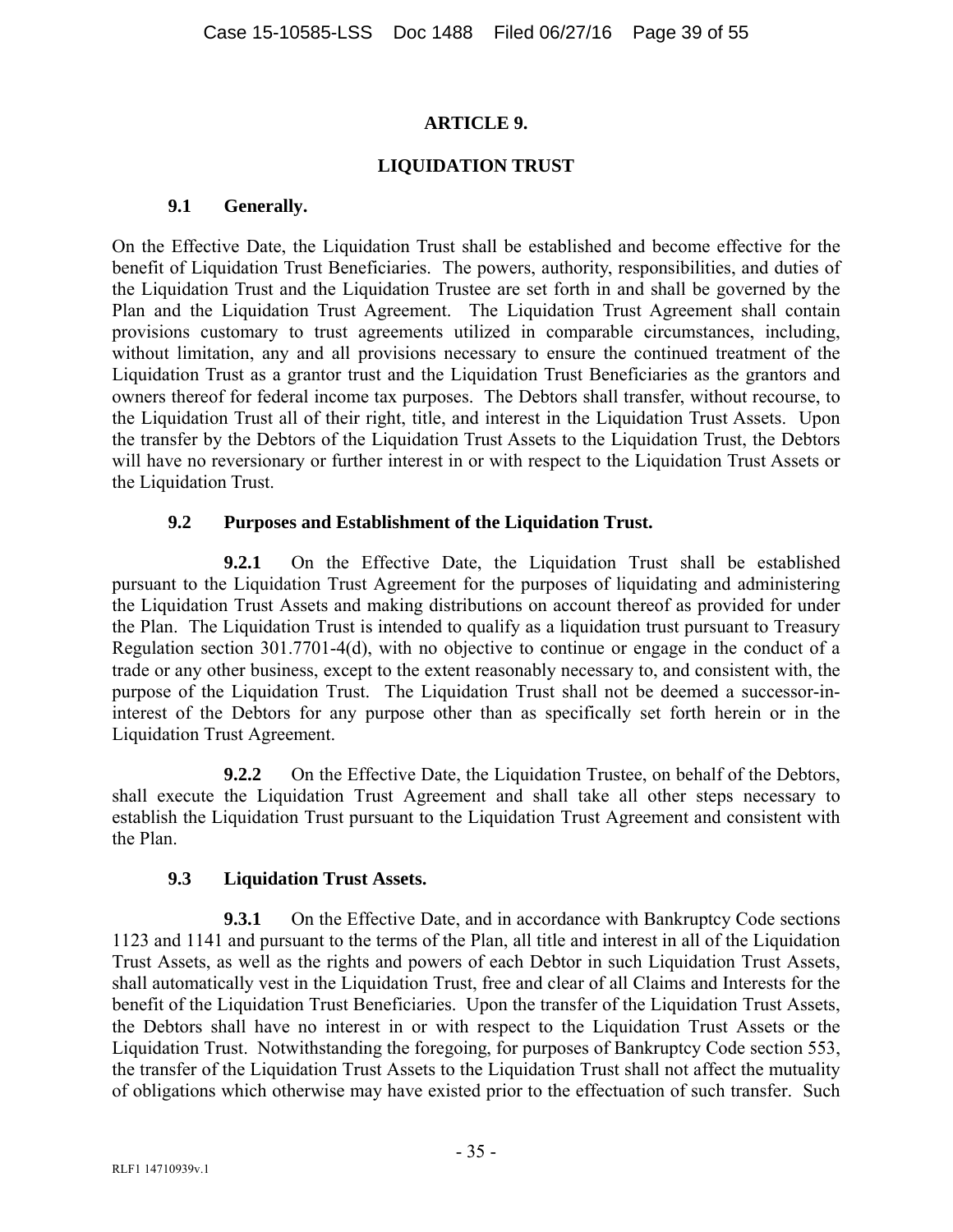transfer shall be exempt from any stamp, real estate transfer, mortgage reporting, sales, use, or other similar tax, pursuant to Bankruptcy Code section 1146(a). In connection with the transfer of such assets, any attorney client privilege, work product privilege, or other privilege or immunity attaching to any documents or communications (whether written or oral) transferred to the Liquidation Trust shall vest in the Liquidation Trust and its representatives, and the Debtors and the Liquidation Trustee are directed to take all necessary actions to effectuate the transfer of such privileges. The Liquidation Trustee shall agree to accept and hold the Liquidation Trust Assets in the Liquidation Trust for the benefit of the Liquidation Trust Beneficiaries, subject to the terms of the Plan and the Liquidation Trust Agreement.

**9.3.2** The Debtors, the Liquidation Trustee, the Liquidation Trust Beneficiaries, and any party under the control of such parties will execute any documents or other instruments and shall take all other steps as necessary to cause title to the Liquidation Trust Assets to be transferred to the Liquidation Trust.

# **9.4 Valuation of Assets.**

**9.4.1** As soon as practicable after the establishment of the Liquidation Trust, the Liquidation Trustee shall determine the value of the assets transferred to the Liquidation Trust, and the Liquidation Trustee shall apprise, in writing, the Liquidation Trust Beneficiaries of such valuation. The valuation shall be used consistently by all parties (including the Liquidation Trustee and Liquidation Trust Beneficiaries) for all federal income tax purposes.

**9.4.2** In connection with the preparation of the valuation contemplated by the Plan and the Liquidation Trust Agreement, the Liquidation Trust shall be entitled to retain such professionals and advisors as the Liquidation Trust shall determine to be appropriate or necessary, and the Liquidation Trustee shall take such other actions in connection therewith as it determines to be appropriate or necessary. The Liquidation Trust shall bear all of the reasonable costs and expenses incurred in connection with determining such value, including the fees and expenses of any professionals retained in connection therewith.

# **9.5 Appointment of the Liquidation Trustee.**

On the Effective Date and in compliance with the provisions of the Plan and the Liquidation Trust Agreement, the Debtors shall appoint a person or firm as Liquidation Trustee that is reasonably acceptable to the Consultation Parties. The salient terms of the Liquidation Trustee's employment, including the Liquidation Trustee's duties and compensation, to the extent not set forth in the Plan, shall be set forth in the Liquidation Trust Agreement or the Confirmation Order.

# **9.6 Duties and Powers of the Liquidation Trustee.**

# **9.6.1** *Authority***.**

The duties and powers of the Liquidation Trustee shall include all powers necessary to implement the Plan with respect to all Debtors and monetize the Liquidation Trust Assets, including, without limitation, the duties and powers listed herein. The Liquidation Trustee will administer the Liquidation Trust in accordance with the Liquidation Trust Agreement. The Liquidation Trustee shall, in an expeditious but orderly manner, liquidate and convert to Cash the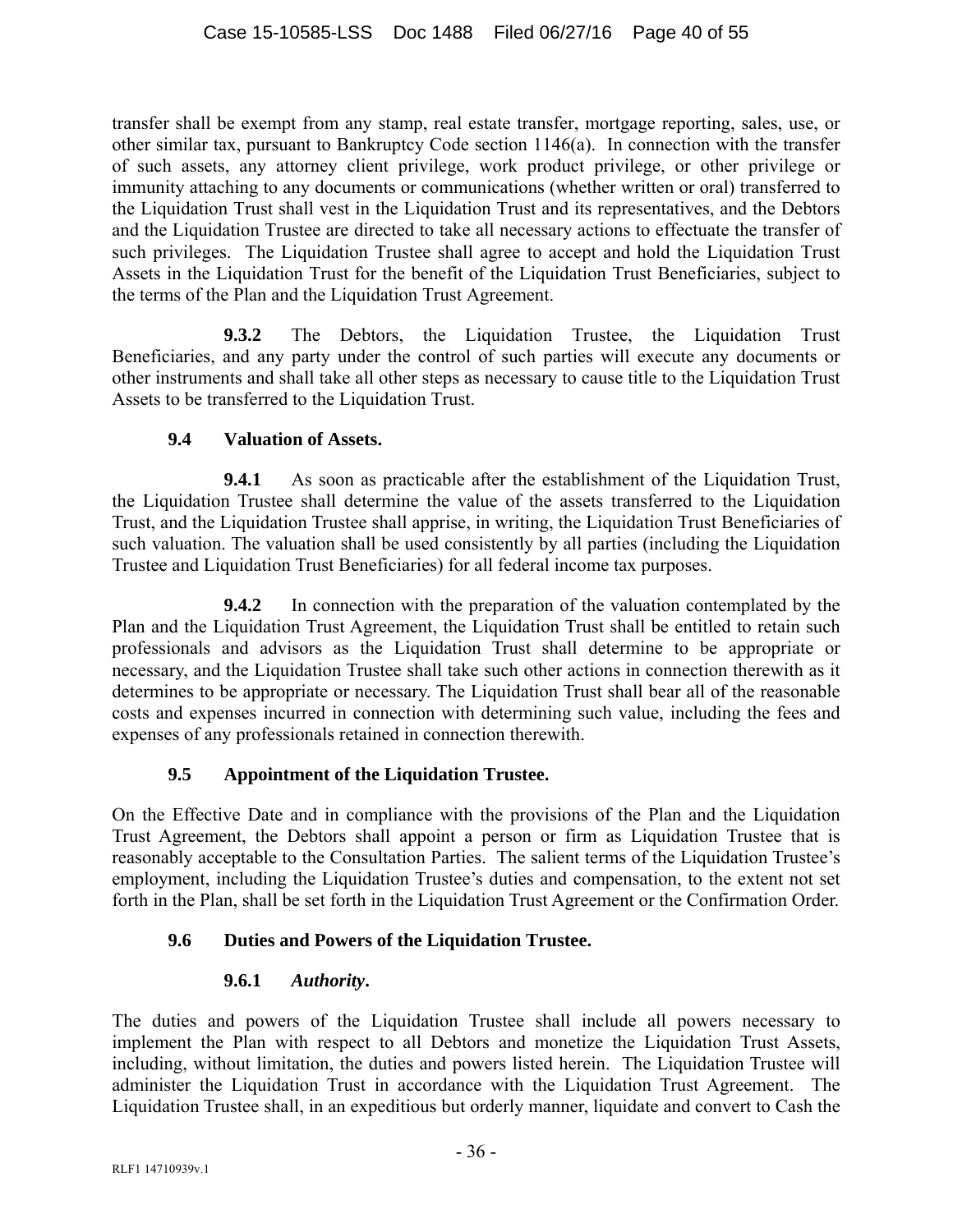Liquidation Trust Assets, make timely Plan Distributions, and not unduly prolong the duration of the Liquidation Trust.

#### **9.6.2** *Claims and Causes of Action***.**

The Liquidation Trustee may object to, seek to estimate, seek to subordinate, compromise, or settle any and all Claims against the Debtors and Causes of Action of the Debtors that have not already been deemed Allowed Claims as of the Effective Date. The Liquidation Trustee shall have the absolute right to pursue or not to pursue any and all Liquidation Trust Assets as it determines in the best interests of the Liquidation Trust Beneficiaries, and consistent with the purposes of the Liquidation Trust, and shall have no liability for the outcome of its decision except for any damages caused by willful misconduct or gross negligence. Liquidation Trust Causes of Action may only be prosecuted or settled by the Liquidation Trustee, in its sole discretion. The Liquidation Trust Causes of Action will be transferred to the Liquidation Trust on the Effective Date.

## **9.6.3** *Retention of Professionals***.**

The Liquidation Trustee may enter into employment agreements and retain professionals to pursue the Liquidation Trust Causes of Action and otherwise advise the Liquidation Trustee and provide services to the Liquidation Trust in connection with the matters contemplated by the Plan, the Confirmation Order, and the Liquidation Trust Agreement without further order of the Bankruptcy Court. Unless an alternative fee arrangement has been agreed to (either by order of the Bankruptcy Court or with the consent of the Liquidation Trustee), professionals retained by the Liquidation Trustee shall be compensated from the proceeds of the Liquidation Trust Assets.

## **9.6.4** *Distributions; Withholding***.**

As described in article 7 herein, the Liquidation Trustee shall make distributions to the Liquidation Trust Beneficiaries in accordance with the terms of the Liquidation Trust Agreement and the Plan. The Liquidation Trustee may withhold from amounts otherwise distributable to any entity any and all amounts, determined in the Liquidation Trustee's sole discretion, required by the Liquidation Trust Agreement, any law, regulation, rule, ruling, directive, treaty, or other governmental requirement. Notwithstanding the above, each holder of an Allowed Claim that is to receive a distribution under the Plan shall have the sole and exclusive responsibility for the satisfaction and payment of any taxes imposed on such holder by any governmental unit, including income, withholding, and other tax obligations, on account of such Plan Distribution. The Liquidation Trustee or the Disbursing Agent, as applicable, may require, as a condition to the receipt of a Plan Distribution, that the holder complete the appropriate Form W-8 or Form W-9, as applicable to each holder. If the holder fails to comply with such a request within 180 days, such distribution shall be deemed an unclaimed distribution and treated in accordance with Section 7.4.6 herein. Further, the Allowed Claim of any such holder shall be deemed released and the holder thereof shall be forever barred, estopped, and enjoined from asserting any Claim against any of the Debtors, the Liquidation Trust or the Liquidation Trustee.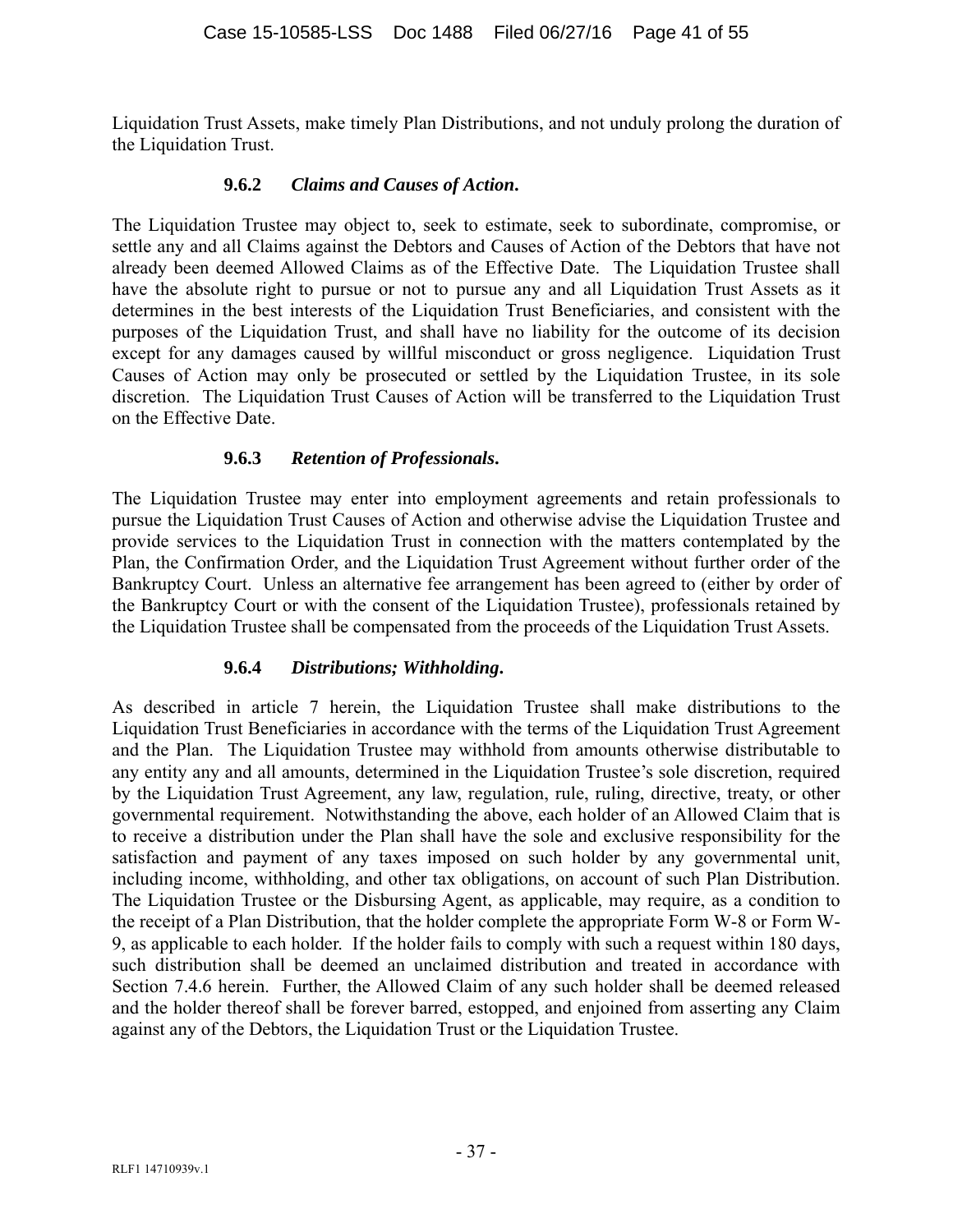## **9.6.5** *Reasonable Fees and Expenses***.**

The Liquidation Trustee may incur any reasonable and necessary expenses in connection with the performance of its duties under the Plan, including in connection with retaining professionals and/or entering into agreements pursuant to Sections 9.6.3 and 9.6.9 hereof. The Liquidation Trustee shall be paid from the proceeds of the Liquidation Trust Assets.

#### **9.6.6** *Investment Powers***.**

The right and power of the Liquidation Trustee to invest the Liquidation Trust Assets, the proceeds thereof, or any income earned by the Liquidation Trust shall be limited to the right and power to invest in such assets only in Cash and U.S. Government securities as defined in section 2(a)(16) of the Investment Company Act of 1940, as amended; *provided, however,* that (a) the scope of any such permissible investments shall be further limited to include only those investments that a liquidating trust within the meaning of Treasury Regulation section 301.7701- 4(d) may be permitted to hold and (b) the Liquidation Trustee may expend the Liquidation Trust Assets (i) as reasonably necessary to meet contingent liabilities and maintain the value of the Liquidation Trust Assets during liquidation, (ii) to pay reasonable administrative expenses (including, but not limited to, any taxes imposed on the Liquidation Trust or reasonable fees and expenses in connection with litigation), and (iii) to satisfy other liabilities incurred or assumed by the Liquidation Trust (or to which the Liquidation Trust Assets are otherwise subject) in accordance with the Plan or the Liquidation Trust Agreement.

## **9.6.7** *Liquidation Trustee's Tax Power for Debtors.*

As described in Section 5.7 of the Plan, following the Effective Date, the Liquidation Trustee shall prepare and file (or cause to be prepared and filed), on behalf of the Debtors, all tax returns required to be filed or that the Liquidation Trustee otherwise deems appropriate. In the event that the Liquidation Trust shall fail or cease to qualify as a liquidating trust within the meaning of Treasury Regulation section 301.7701-4(d), the Liquidation Trustee shall take any and all necessary actions as it shall deem appropriate to have the Liquidation Trust classified as a partnership for federal tax purposes under Treasury Regulation section 301.7701-3, including, if necessary, creating or converting the Liquidation Trust into a Delaware limited liability partnership or limited liability company that is so classified.

## **9.6.8** *Insurance***.**

The Liquidation Trustee will maintain customary insurance coverage for the protection of the Liquidation Trustee on and after the Effective Date.

## **9.6.9** *Agreements and Other Actions***.**

The Liquidation Trustee may enter into any agreement or execute any document required by or consistent with the Plan and perform all of the Debtors' and Liquidation Trust's obligations thereunder. The Liquidation Trustee may take all other actions not inconsistent with the provisions of the Plan and the Liquidation Trust Agreement that the Liquidation Trustee deems reasonably necessary or desirable with respect to administering the Plan.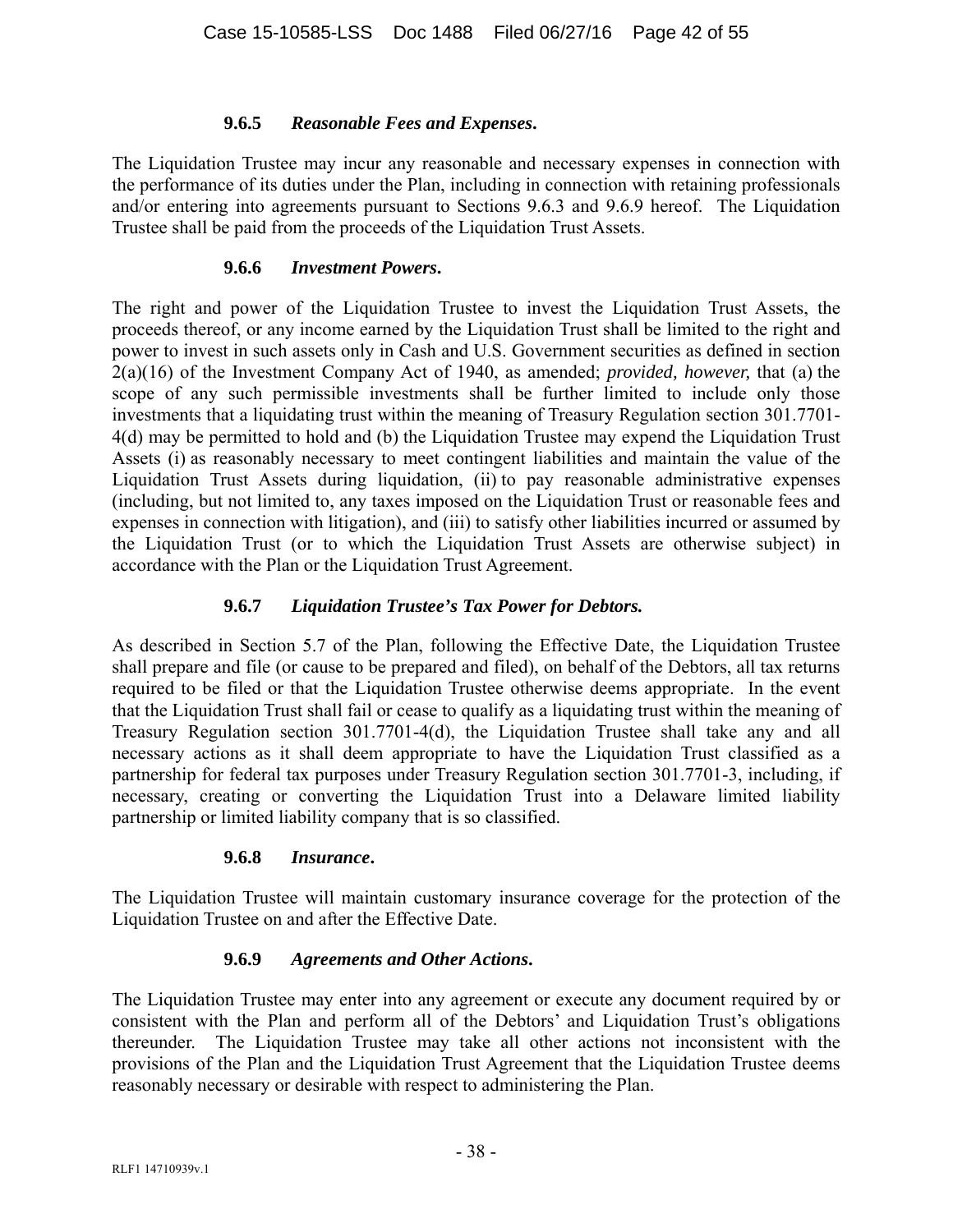## **9.7 Funding of the Liquidation Trust.**

On the Effective Date, the Liquidation Trust Reserve shall be transferred to, and vest in, the Liquidation Trust for purposes of funding the Liquidation Trust. Thereafter, the terms of the Liquidation Trust Agreement shall govern the funding of the Liquidation Trust.

## **9.8 Exculpation; Indemnification.**

The Liquidation Trustee, the Liquidation Trust, the professionals of the Liquidation Trust, and their representatives will be exculpated and indemnified pursuant to the terms of the Liquidation Trust Agreement. The indemnification described in the Liquidation Trust Agreement will exclude willful misconduct and gross negligence. Any indemnification claim of the Liquidation Trustee or the other individuals entitled to indemnification under this subsection shall be satisfied solely from the Liquidation Trust Assets and shall be entitled to a priority distribution therefrom, ahead of any other claim to or interest in such assets. The Liquidation Trustee and its representatives shall be entitled to rely, in good faith, on the advice of their retained professionals.

## **9.9 Federal Income Tax Treatment of Liquidation Trust.**

**9.9.1** For all U.S. federal income tax purposes, all parties (including, without limitation, the Debtors, the Liquidation Trustee and the Liquidation Trust Beneficiaries) shall treat the transfer of the Liquidation Trust Assets to the Liquidation Trust for the benefit of the Liquidation Trust Beneficiaries, whether their Claims are Allowed on or after the Effective Date as (i) a transfer of the Liquidation Trust Assets (subject to any obligations relating to those assets) directly to the Liquidation Trust Beneficiaries, followed by (ii) the transfer by the Liquidation Trust Beneficiaries to the Liquidation Trust of the Liquidation Trust Assets (other than the Liquidation Trust Assets allocable to any disputed ownership fund) in exchange for interests in Liquidation Trust. Accordingly, the Liquidation Trust Beneficiaries shall be treated for U.S. federal income tax purposes as the grantors and owners of their respective share of the Liquidation Trust Assets (other than such Liquidation Trust Assets as are allocable to any disputed ownership fund). The foregoing treatment shall also apply, to the extent permitted by applicable law, for state and local income tax purposes.

**9.9.2** Subject to contrary definitive guidance from the Internal Revenue Service or a court of competent jurisdiction (including the receipt by the Liquidation Trustee of a private letter ruling if the Liquidation Trustee so requests, or the receipt of an adverse determination by the Internal Revenue Service upon audit if not contested by the Liquidation Trustee), the Liquidation Trustee may (A) timely elect to treat any Disputed Claims reserve as a "disputed ownership fund" governed by Treasury Regulation section 1.468B-9 and (B) to the extent permitted by applicable law, report consistently with the foregoing for state and local income tax purposes. All parties (including the Liquidation Trustee, the Debtors and the Liquidation Trust Beneficiaries) shall report for U.S. federal, state and local income tax purposes consistently with the foregoing.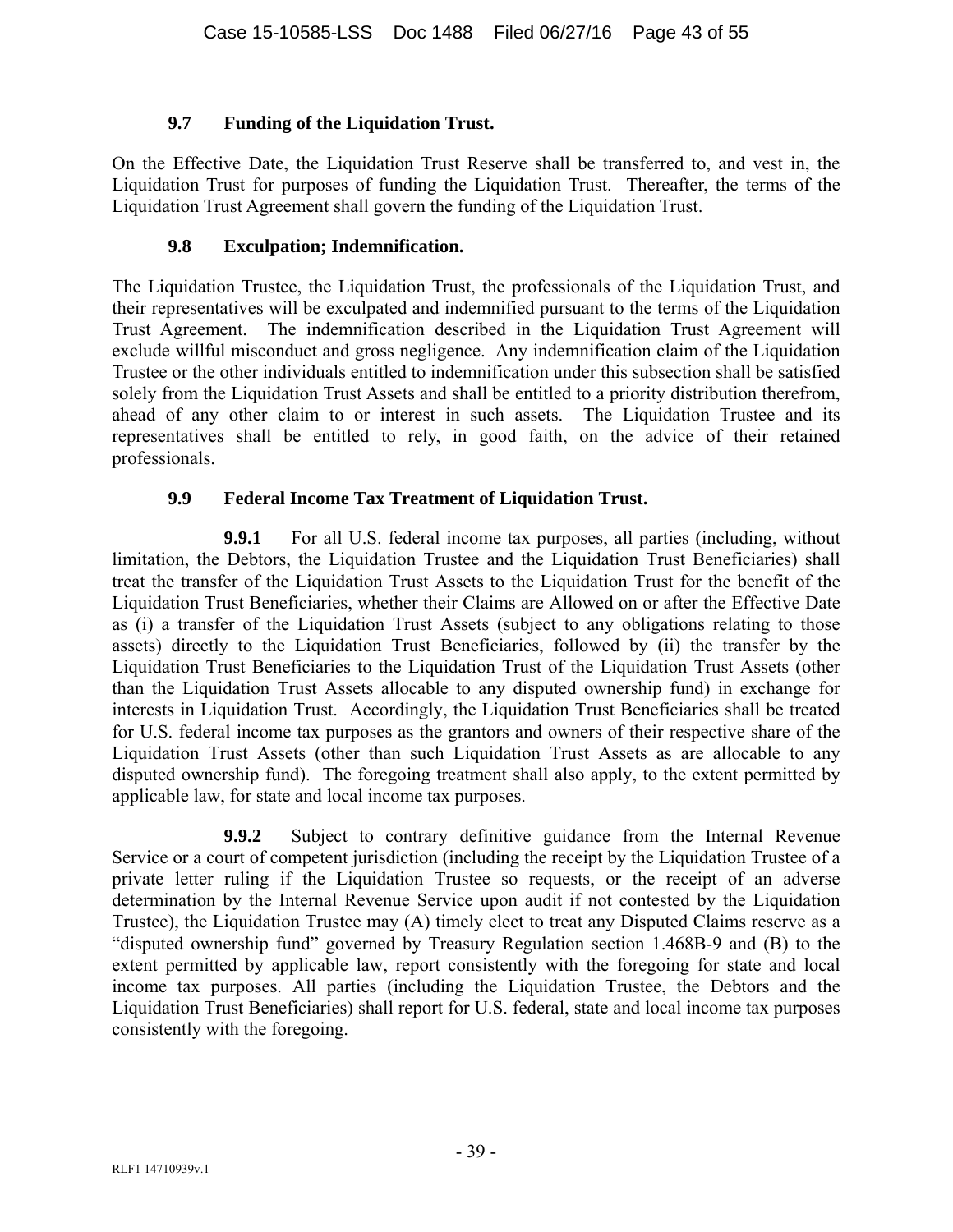#### **9.10 Tax Reporting.**

**9.10.1** The Liquidation Trustee shall file tax returns for the Liquidation Trust treating the Liquidation Trust as a grantor trust pursuant to Treasury Regulation section 1.671- 4(a) and in accordance with this Section 9.10. The Liquidation Trustee also will annually send to each Liquidation Trust Beneficiary a separate statement setting forth the Liquidation Trust Beneficiary's share of items of income, gain, loss, deduction or credit (including the receipts and expenditures of the Liquidation Trust) as relevant for U.S. federal income tax purposes and will instruct all such holders to use such information in preparing their U.S. federal income tax returns or to forward the appropriate information to such holder's underlying beneficial holders with instructions to utilize such information in preparing their U.S. federal income tax returns. The Liquidation Trustee shall also file (or cause to be filed) any other statement, return or disclosure relating to the Liquidation Trust that is required by any governmental unit.

**9.10.2** The valuation of the Liquidation Trust Assets prepared pursuant to Section 9.4 of the Plan shall be used consistently by all parties (including the Liquidation Trustee and the Liquidation Trust Beneficiaries) for all federal income tax purposes.

**9.10.4** The Liquidation Trustee shall be responsible for payment, out of the Liquidation Trust Assets, of any taxes imposed on the Liquidation Trust or the Liquidation Trust Assets, including any disputed ownership fund. In the event, and to the extent, any Cash retained on account of Disputed Claims in a disputed ownership fund is insufficient to pay the portion of any such Taxes attributable to the taxable income arising from the assets allocable to, or retained on account of, Disputed Claims, such Taxes shall be (i) reimbursed from any subsequent Cash amounts retained on account of Disputed Claims or (ii) to the extent that such Disputed Claims have subsequently been resolved, deducted from any amounts otherwise distributable by the Liquidation Trustee as a result of the resolution of such Disputed Claims.

**9.10.5** The Liquidation Trustee may request an expedited determination of Taxes of the Liquidation Trust, including the Disputed Claims Reserve, or the Plan Debtors under section 505(b) of the Bankruptcy Code, for all tax returns filed for, or on behalf of, the Liquidation Trust or the Plan Debtors for all taxable periods through the dissolution of the Liquidation Trust.

## **9.11 Tax Withholdings by Liquidation Trustee.**

The Liquidation Trustee may withhold and pay to the appropriate taxing authority all amounts required to be withheld pursuant to the Tax Code or any provision of any foreign, state or local tax law with respect to any payment or distribution to the Liquidation Trust Beneficiaries. All such amounts withheld and paid to the appropriate taxing authority shall be treated as amounts distributed to such Liquidation Trust Beneficiaries for all purposes of the Liquidation Trust Agreement. The Liquidation Trustee shall be authorized to collect such tax information from the Liquidation Trust Beneficiaries (including, without limitation, social security numbers or other tax identification numbers) as it, in its sole discretion, deems necessary to effectuate the Plan, the Confirmation Order and the Liquidation Trust Agreement. In order to receive distributions under the Plan, all Liquidation Trust Beneficiaries will need to identify themselves to the Liquidation Trustee and provide tax information and the specifics of their holdings, to the extent the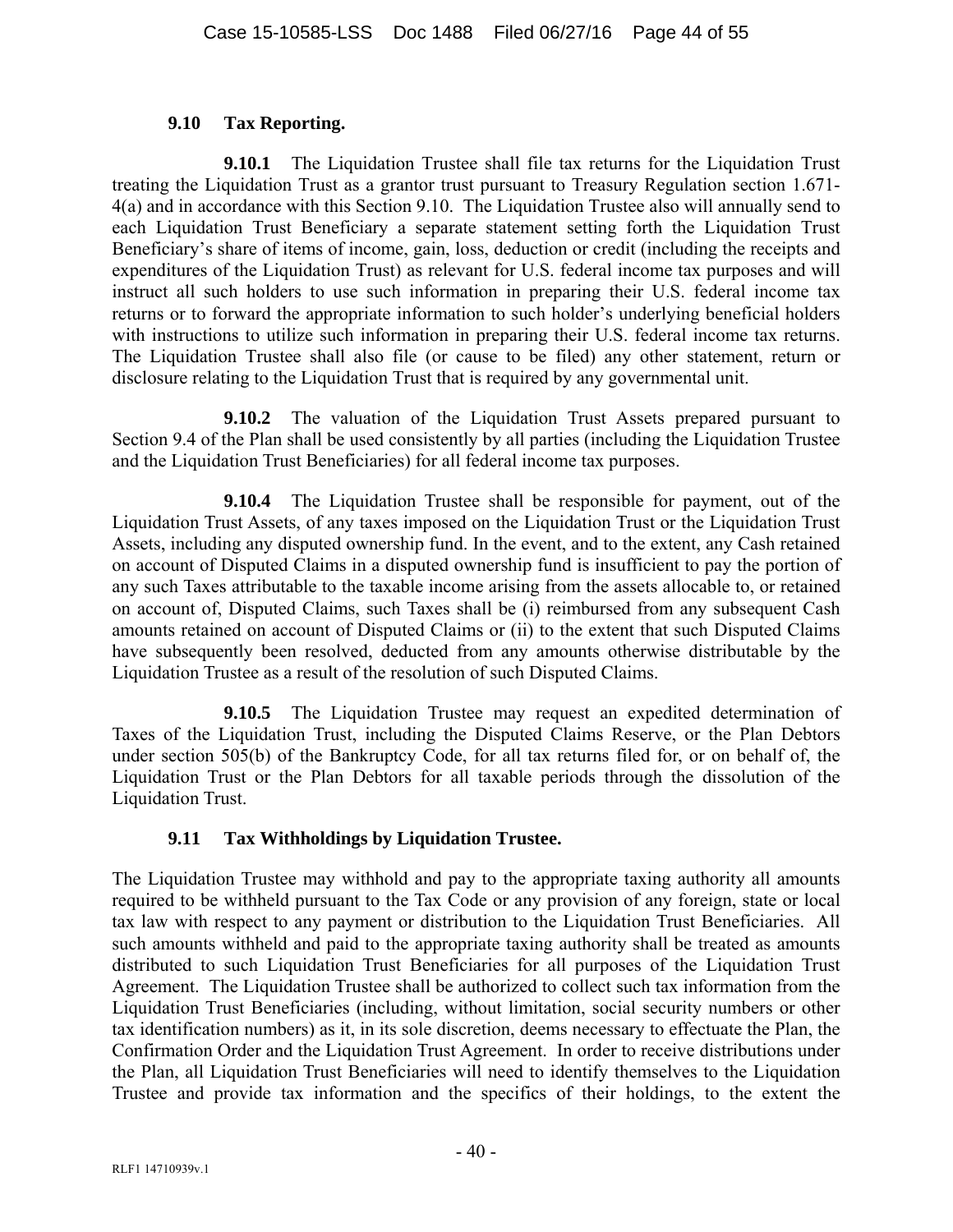Liquidation Trustee deems appropriate. This identification requirement may, in certain cases, extend to holders who hold their securities in street name. The Liquidation Trustee may refuse to make a distribution to any Liquidation Trust Beneficiary that fails to furnish such information in a timely fashion, until such information is delivered; *provided*, *however*, that, upon the delivery of such information by a Liquidation Trust Beneficiary, the Liquidation Trustee shall make such distribution to which the Liquidation Trust Beneficiary is entitled, without interest; and, *provided*, *further*, that, if the Liquidation Trustee fails to withhold in respect of amounts received or distributable with respect to any such holder and the Liquidation Trustee is later held liable for the amount of such withholding, such holder shall reimburse the Liquidation Trustee for such liability.

## **9.12 Dissolution.**

The Liquidation Trust shall be dissolved at such time as (i) all of the Liquidation Trust Assets have been distributed pursuant to the Plan and the Liquidation Trust Agreement, (ii) the Liquidation Trustee determines that the administration of any remaining Liquidation Trust Assets is not likely to yield sufficient additional proceeds to justify further pursuit, or (iii) all distributions required to be made by the Liquidation Trustee under the Plan and the Liquidation Trust Agreement have been made; provided, however, that in no event shall the Liquidation Trust be dissolved later than five (5) years from the Effective Date unless the Bankruptcy Court determines that a fixed period extension (not to exceed two (2) years, including any prior extensions) is necessary to facilitate or complete the recovery and liquidation of the Liquidation Trust Assets. If at any time the Liquidation Trustee determines, in reliance upon such professionals as the Liquidation Trustee may retain, that the expense of administering the Liquidation Trust so as to make a final distribution to the Liquidation Trust Beneficiaries is likely to exceed the value of the remaining Liquidation Trust Assets, the Liquidation Trustee may apply to the Bankruptcy Court for authority to (i) reserve any amount necessary to dissolve the Liquidation Trust, (ii) donate any balance to a charitable organization (A) described in section 501(c)(3) of the Tax Code, (B) exempt from U.S. federal income tax under section 501(a) of the Tax Code, (C) not a "private foundation" as defined in section 509(a) of the Tax Code, and (D) that is unrelated to the Debtors, the Liquidation Trust, and any insider of the Liquidation Trustee, and (iii) dissolve the Liquidation Trust.

## **ARTICLE 10.**

#### **CONDITIONS PRECEDENT TO CONSUMMATION OF THE PLAN**

## **10.1 Conditions Precedent to the Effective Date.**

It shall be a condition to the Effective Date that the following conditions shall have been satisfied or waived pursuant to the provisions of Section 10.2 of the Plan:

**10.1.1** The Disclosure Statement Order shall have been entered, become a Final Order, and remain in full force and effect;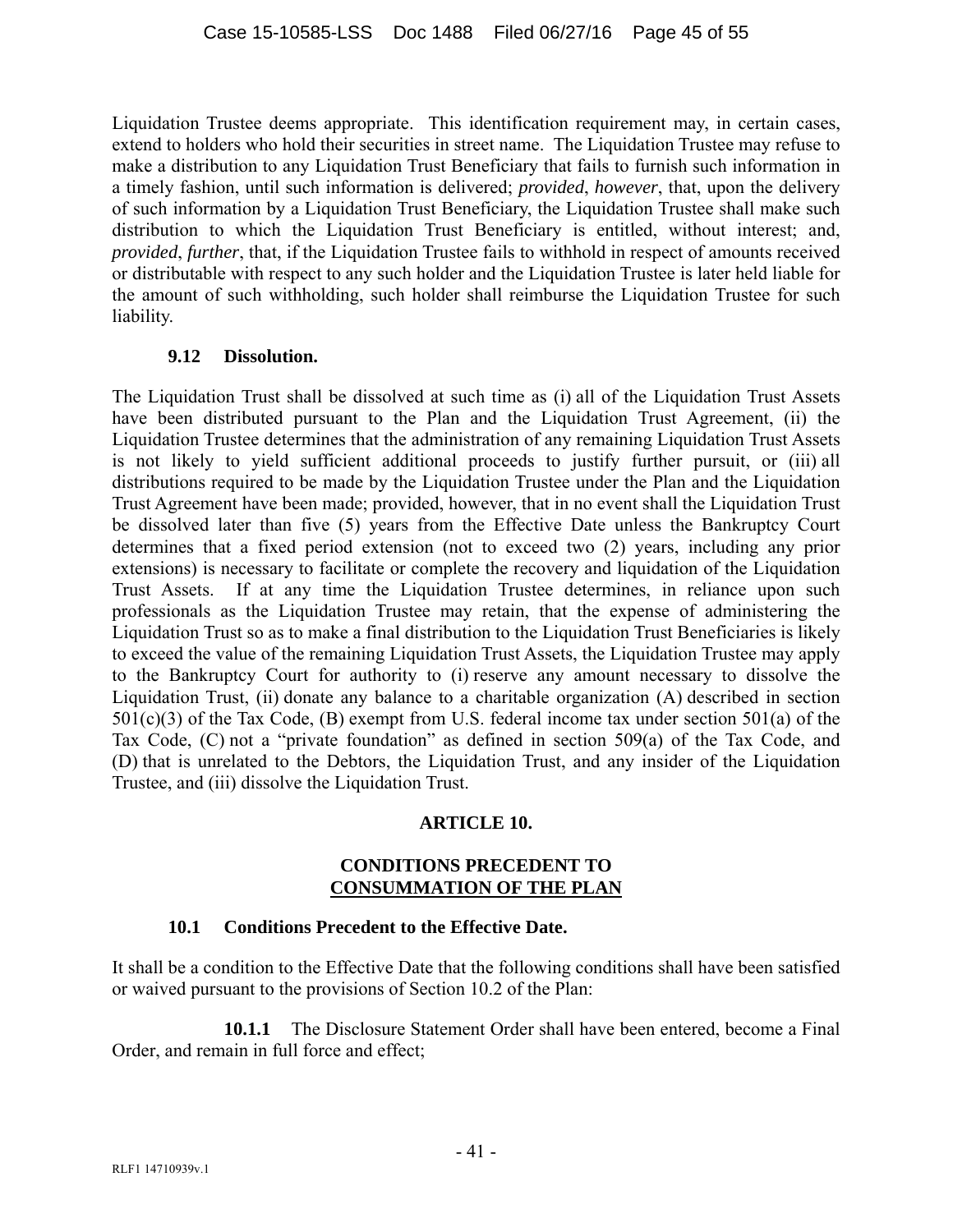**10.1.2** The Confirmation Order shall have been entered, become a Final Order, and remain in full force and effect;

**10.1.3** The Plan Documents, including the Plan Supplement, shall have been executed and delivered, and any conditions (other than the occurrence of the Effective Date or certification by a Debtor that the Effective Date has occurred) contained therein shall have been satisfied or waived pursuant to the terms of such documents or agreements;

**10.1.4** All material governmental, regulatory, and third party approvals, authorizations, certifications, rulings, no-action letters, opinions, waivers and consents required in connection with the Plan, if any, shall have been obtained and remain in full force and effect, and there shall exist no Claim, action, suit, investigation, litigation or proceeding, pending or threatened in any court or before any arbitrator or governmental instrumentality, which would prohibit the consummation of the Plan; and

**10.1.5** The Liquidation Trust shall be established and funded and the Liquidation Trustee shall have been appointed in accordance with the provisions of the Plan and the terms of the Liquidation Trust Agreement.

**10.1.6** The Debtors shall have paid all undisputed fees, costs, expenses, and disbursements due on or before the Effective Date under Section 5.14 of the Plan in full and in Cash (subject to the provisions of Section 5.14, including the Debtors' prior receipt of invoices and objection rights thereunder); *provided* that the Debtors shall have no obligation to pay any amount in excess of the amount specified in Section 5.14.

## **10.2 Satisfaction and Waiver of Conditions Precedent.**

Except as otherwise provided in the Plan, any actions taken on the Effective Date shall be deemed to have occurred simultaneously, and no such action shall be deemed to have occurred prior to the taking of any other such action. Any of the conditions set forth in Section 10.1 hereof may be waived in whole or part by the Debtors and the Consultation Parties without notice, leave, or order of the Bankruptcy Court or any formal action other than proceeding to confirm or consummate the Plan.

# **10.3 Effect of Non-Occurrence of Conditions to the Effective Date.**

Unless the Debtors, the Committee, and the Second Lien Parties agree otherwise, if the Effective Date does not occur on or before sixty (60) days after entry of the Confirmation Order, (i) the Confirmation Order shall be vacated, (ii) no Plan Distributions shall be made, (iii) the Debtors and all holders of Claims and Interests shall be restored to the *status quo ante* as of the day immediately preceding the Confirmation Date as though the Confirmation Date never occurred, (iv) the Debtors' obligations with respect to Claims and Interests shall remain unchanged, and (v) the Plan shall be null and void in all respects. If the Confirmation Order is vacated pursuant to this Section 10.3, nothing contained in the Plan shall: (a) constitute a waiver or release of any Claims against or Interests in the Debtors; (b) prejudice in any manner the rights of the holder of any Claim against or Interest in the Debtors; or (c) constitute an admission, acknowledgment, offer or undertaking by any Debtor or any other Person with respect to any matter set forth in the Plan.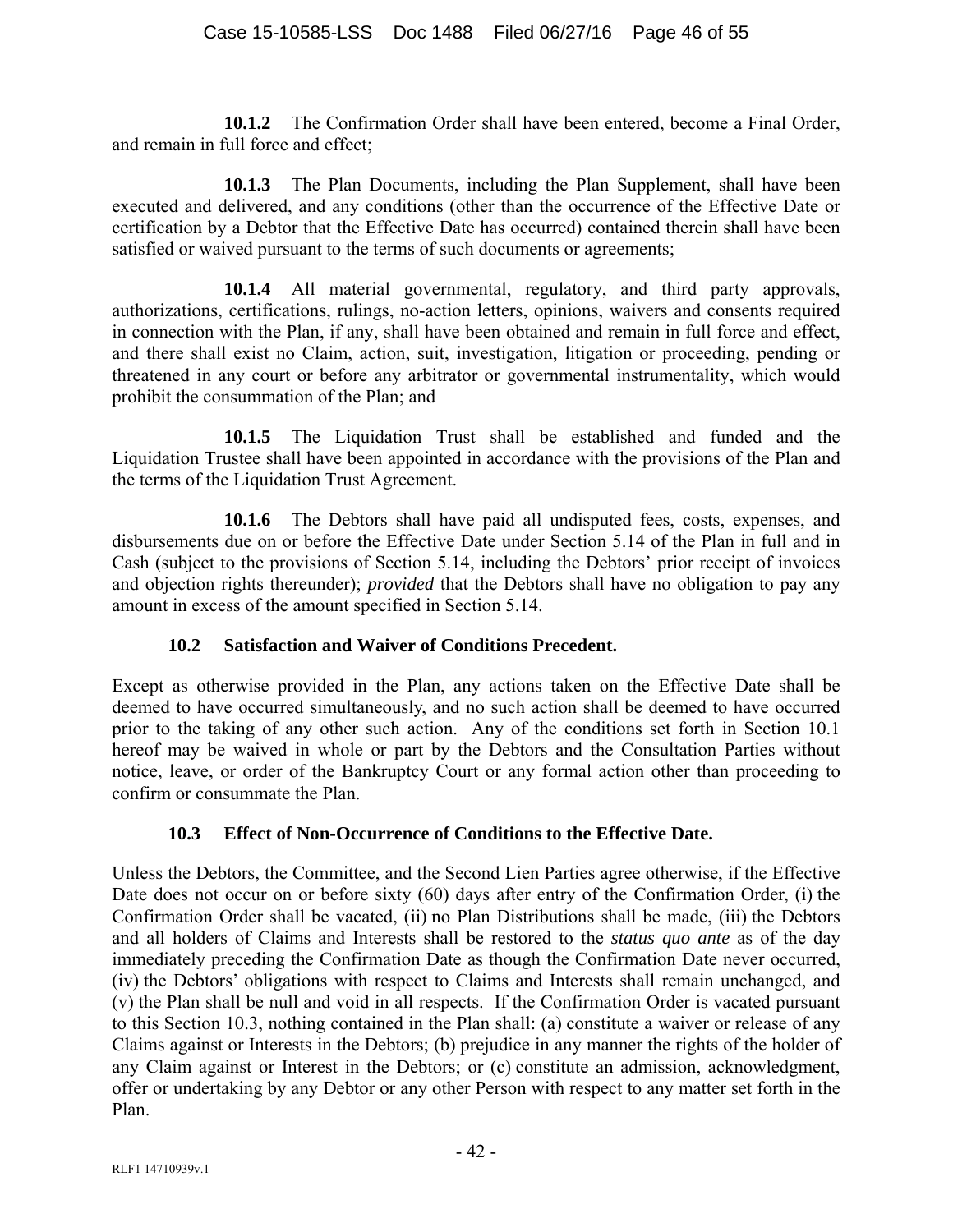## **ARTICLE 11.**

#### **EFFECT OF CONFIRMATION**

#### **11.1 Binding Effect.**

Except as otherwise provided in Bankruptcy Code section 1141(d)(3) and subject to the occurrence of the Effective Date, on and after the Confirmation Date, the provisions of the Plan shall bind any holder of a Claim against, or Interest in, the Debtors and inure to the benefit of and be binding on such holder's respective successors and assigns, whether or not the Claim or Interest of such holder is impaired under the Plan and whether or not such holder has accepted the Plan.

## **11.2 Term of Pre-Confirmation Injunctions or Stays.**

Unless otherwise provided in the Plan, all injunctions or stays arising prior to the Confirmation Date in accordance with Bankruptcy Code sections 105 or 362, or otherwise, and in existence on the Confirmation Date, shall remain in full force and effect until the Effective Date.

#### **11.3 Debtor Release.**

**11.3.1 Upon the Effective Date of the Plan, for good and valuable consideration, the adequacy of which is hereby confirmed, pursuant to Bankruptcy Code section 1123(b) and to the fullest extent permitted by applicable law, the Debtors, their Estates and any Person (including the Liquidation Trustee) seeking to exercise the rights of the Debtors or the Debtors' Estates, including, without limitation, any successor to the Debtors or the Debtors' Estates or any Estate representative appointed or selected pursuant to Bankruptcy Code section 1123(b)(3) (an "Estate Representative") shall be deemed to have conclusively, absolutely, unconditionally, irrevocably, and forever released and waived the Released Parties from any and all Claims, Interests, obligations, rights, suits, judgments, damages, demands, debts, Causes of Action, remedies, and liabilities whatsoever, including any derivative Claims, asserted on behalf of the Debtors, whether liquidated or unliquidated, fixed or contingent, matured or unmatured, known or unknown, foreseen or unforeseen, then existing or hereinafter arising, in law, equity, or otherwise, that the Debtors, their Estates or any Person (including the Liquidation Trustee) seeking to exercise the rights of the Debtors or the Debtors' Estates, including without limitation, an Estate Representative, would have been entitled to assert (whether individually or collectively), based on or in any way relating to, or in any manner arising from, in whole or in part, the Debtors, the Chapter 11 Cases, the subject matter of, or the transactions or events giving rise to, any Claim or Interest that is treated in the Plan, the business or contractual arrangements between any Debtor and any Released Party, the restructuring of Claims and Interests prior to or in the Chapter 11 Cases, the negotiation, formulation, or preparation of the Plan, the Disclosure Statement, the Plan Documents, and related agreements, settlements, instruments, or other documents, arising from or related to any act or omission, transaction, agreement, event, or other occurrence taking place on or before the Effective Date, other than Claims or liabilities arising out of or relating to any act or omission of a Released Party that constitutes fraud or willful**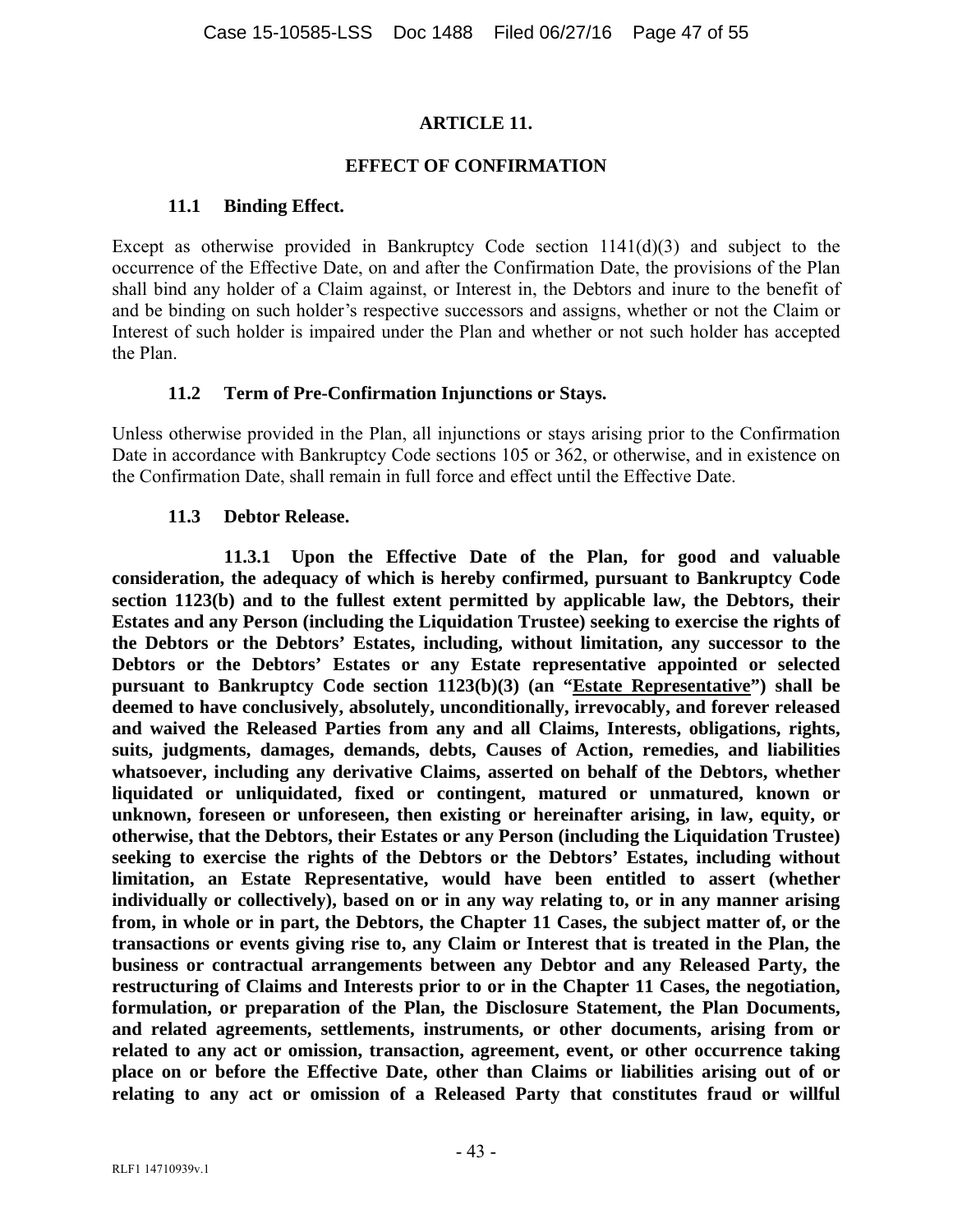**misconduct. Notwithstanding anything to the contrary in the foregoing, the Debtor Release does not release any post-Effective Date obligations of any party under the Plan or any document, instrument, or agreement (including those set forth in the Plan Supplement) executed to implement the Plan.** 

**11.3.2 Entry of the Confirmation Order shall constitute the Bankruptcy Court's approval, pursuant to Bankruptcy Rule 9019, of the Debtor Release, which includes by reference each of the related provisions and definitions contained herein, and**  further, shall constitute the Bankruptcy Court's finding that the Debtor Release is: (1) in **exchange for the good and valuable consideration provided by the Released Parties; (2) a good-faith settlement and compromise of the Claims released by the Debtor Release; (3) in the best interests of the Debtors and all holders of Claims and Interests; (4) fair, equitable, and reasonable; (5) given and made after due notice and opportunity for hearing; and (6) a bar to any of the Debtors or their Estates asserting any Claim or Cause of Action released pursuant to the Debtor Release.** 

#### **11.4 Third-Party Release.**

**11.4.1 As of the Effective Date, to the fullest extent permitted by applicable law, the Releasing Parties shall be deemed to have conclusively, absolutely, unconditionally, irrevocably, and forever released and waived the Liquidation Trust and all Released Parties from any and all Claims, Interests, obligations, rights, suits, judgments, damages, demands, debts, Causes of Action, remedies, and liabilities whatsoever, including any derivative Claims asserted on behalf of the Debtors, whether liquidated or unliquidated, fixed or contingent, matured or unmatured, known or unknown, foreseen or unforeseen, then existing or hereinafter arising, in law, equity, or otherwise, that such Person would have been entitled to assert (whether individually or collectively), based on or in any way relating to, or in any manner arising from, in whole or in part, the Debtors, the Chapter 11 Cases, the subject matter of, or the transactions or events giving rise to, any Claim or Interest that is treated in the Plan, the business or contractual arrangements between any Debtor and any Released Party, the restructuring of Claims and Interests prior to or in the Chapter 11 Cases, the negotiation, formulation, or preparation of the Plan, the Disclosure Statement, the Plan Documents, and related agreements, settlements, instruments, or other documents, arising from or related to any act or omission, transaction, agreement, event, or other occurrence taking place on or before the Effective Date, other than Claims or liabilities arising out of or relating to any act or omission of a Released Party that constitutes fraud or willful misconduct. Notwithstanding anything to the contrary in the foregoing, the Third-Party Release does not release any post-Effective Date obligations of any party under the Plan, or any document, instrument, or agreement (including those set forth in the Plan Supplement) executed to implement the Plan, or any indemnification, exculpation, insurance or advancement of expenses obligations, reimbursement of expenses obligations, obligations arising from the ownership of equity or debt securities or other Interests in the Debtors, or any wages, overtime, bonus or employee benefit (including health, welfare, or retirement benefits) obligations owed to any Releasing Party.** 

**11.4.2 Entry of the Confirmation Order shall constitute the Bankruptcy Court's approval, pursuant to Bankruptcy Rule 9019, of the Third-Party Release, which**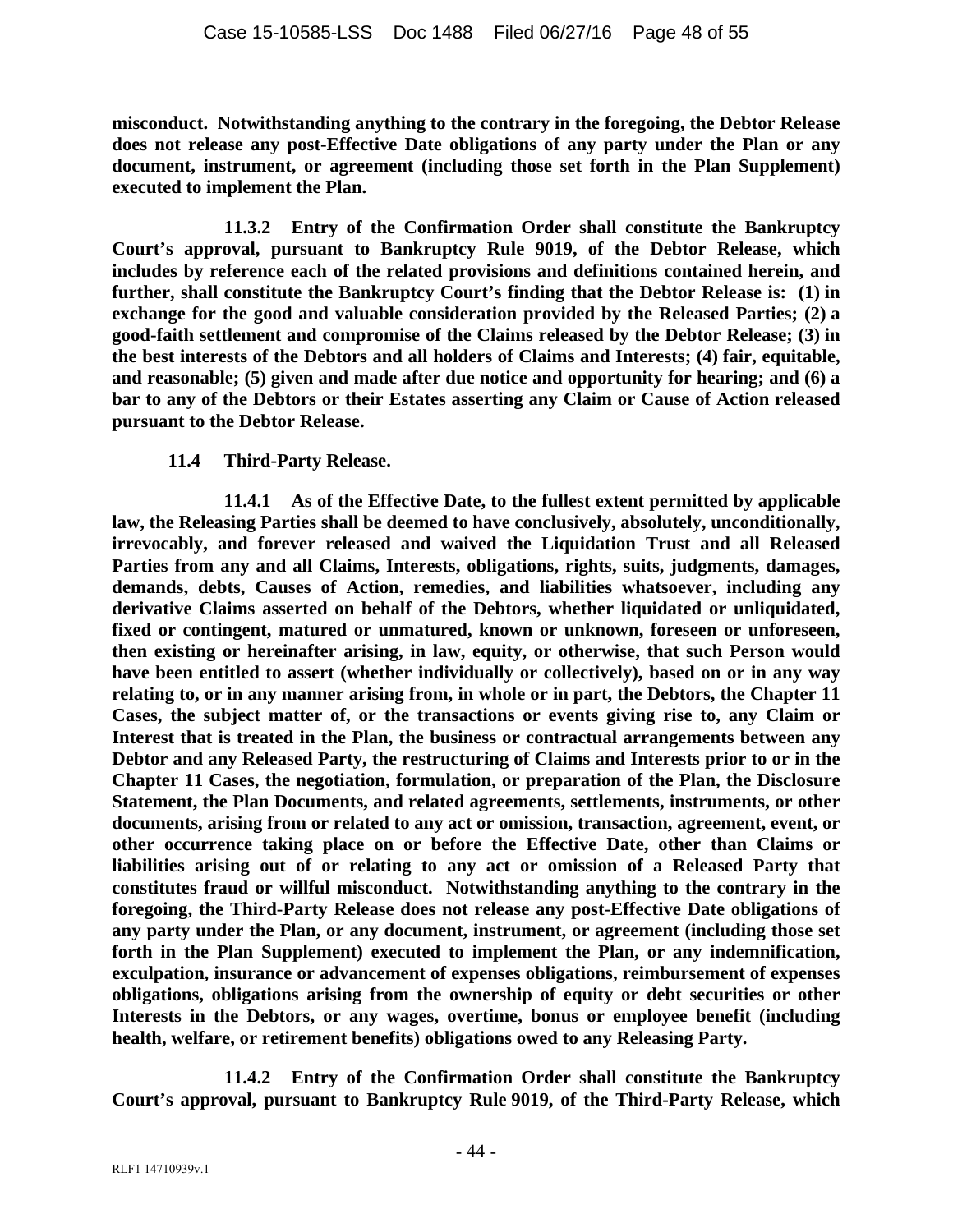**includes by reference each of the related provisions and definitions contained herein, and,**  further, shall constitute the Bankruptcy Court's finding that the Third-Party Release is: **(1) in exchange for the good and valuable consideration provided by the Released Parties; (2) a good-faith settlement and compromise of the claims released by the Third-Party Release; (3) in the best interests of the Debtors and all holders of Claims and Interests; (4) fair, equitable and reasonable; (5) given and made after due notice and opportunity for hearing; and (6) a bar to any of the Releasing Parties asserting any claim or cause of action released pursuant to the Third-Party Release.** 

## **11.5 Exculpation and Limitation of Liability.**

**Except as otherwise specifically provided in the Plan and to the extent not prohibited by applicable law, no Exculpated Party shall have or incur, and each Exculpated Party is hereby released and exculpated from, any Exculpated Claim, obligation, Cause of Action, or liability for any Exculpated Claim;** *provided, however***, that the foregoing exculpation shall have no effect on the liability of any Person that results from any such act or omission that is determined in a Final Order to have constituted gross negligence or willful misconduct;** *provided, further***, that in all respects such Persons shall be entitled to reasonably rely upon the advice of counsel with respect to their duties and responsibilities pursuant to the Plan. The Exculpated Parties (and each of their respective affiliates, agents, directors, officers, employees, advisors, and attorneys) have complied with the applicable provisions of the Bankruptcy Code with regard to the solicitation and distribution of the Plan and the Plan Distributions and, therefore, are not and shall not be liable at any time for the violation of any applicable law, rule, or regulation governing the solicitation of acceptances or rejections of the Plan or such Plan Distributions.**

## **11.6 Injunction Related to Releases and Exculpation.**

**Except as otherwise expressly provided in the Plan or for obligations issued pursuant to the Plan, or Confirmation Order, all entities who have held, hold, or may hold Claims against or Interests in the Debtors are permanently enjoined, from and after the Effective Date, from taking any of the following actions against, as applicable, the Debtors, their Estates, the Liquidation Trust, the Disbursing Agent, the Released Parties, or the Exculpated Parties on account of any such Claims or Interests including, but not limited to: (1) commencing or continuing in any manner any action or other proceeding of any kind; (2) enforcing, attaching, collecting, or recovering by any manner or means any judgment, award, decree, or order; (3) creating, perfecting, or enforcing any encumbrance of any kind; (4) asserting any right of setoff, subrogation, or recoupment of any kind against any obligation due from the Debtors' Estates or the Liquidation Trust notwithstanding an indication in a proof of Claim or Interest or otherwise that such holder asserts, has, or intends to preserve any right of setoff pursuant to Bankruptcy Code section 553 or otherwise; (5) commencing or continuing in any manner any action or other proceeding of any kind that does not comply with or is inconsistent with the Plan, including any right of action against an Exculpated Party for any Exculpated Claim, obligation, Cause of Action, or liability for any Exculpated Claim; and (6) taking any actions to interfere with the implementation or consummation of the Plan; provided, however, that nothing herein shall**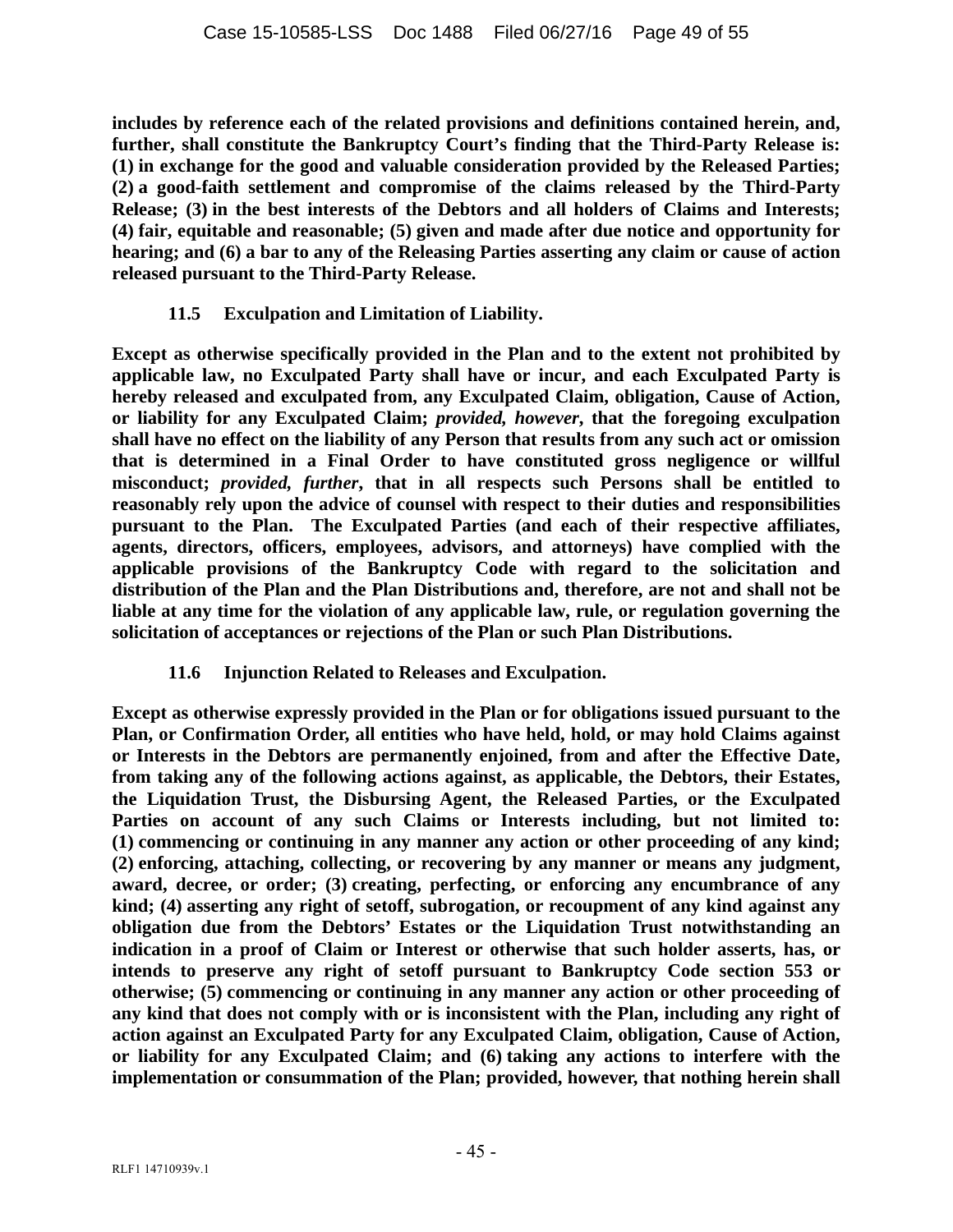**preclude any entity from exercising rights pursuant to and consistent with the terms of the Plan or the Confirmation Order.** 

#### **ARTICLE 12.**

#### **RETENTION OF JURISDICTION**

Notwithstanding the entry of the Confirmation Order and the occurrence of the Effective Date, the Bankruptcy Court shall, after the Effective Date, retain the maximum legally permissible jurisdiction over all matters arising out of, and related to the Chapter 11 Cases or the Plan pursuant to, and for purposes of, Bankruptcy Code sections 105(a) and 1142, including, without limitation, jurisdiction to:

**12.1.1** allow, disallow, determine, liquidate, classify, estimate or establish the priority or secured or unsecured status of any Claim, including, without limitation, the resolution of any request for payment of any Administrative Expense Claim, the resolution of any and all objections to the allowance or priority of any Claims and the resolution of any and all issues related to the release of Liens upon payment of a secured Claim;

**12.1.2** grant or deny any applications for allowance of compensation or reimbursement of expenses authorized pursuant to the Bankruptcy Code or the Plan, for periods ending on or before the Effective Date;

**12.1.3** determine any and all disputes among creditors with respect to the priority, amount or secured or unsecured status of their Claims;

**12.1.4** resolve any matters related to: (a) the assumption, assumption and assignment, or rejection of any Executory Contract or Unexpired Lease to which a Debtor is a party or with respect to which a Debtor may be liable in any manner and to adjudicate and, if necessary, liquidate any Claims arising therefrom; (b) any potential contractual obligation under any assumed Executory Contract or Unexpired Lease; and (c) any dispute regarding whether a contract or lease is or was an Executory Contract or Unexpired Lease, as applicable;

**12.1.5** ensure that distributions to holders of Allowed Claims are accomplished pursuant to the provisions of the Plan;

**12.1.6** adjudicate, decide, or resolve any motions, adversary proceedings, contested or litigated matters and any other matters and grant or deny any applications involving a Debtor that may be pending on the Effective Date;

**12.1.7** enter such orders as may be necessary or appropriate to implement or consummate the provisions of the Plan and all other contracts, instruments, releases, indentures and other agreements or documents adopted in connection with the Plan or Disclosure Statement;

**12.1.8** resolve any cases, Claims, controversies, suits, disputes, or causes of action that may arise in connection with the occurrence of the Effective Date, confirmation, interpretation, implementation or enforcement of the Plan or the extent of any entity's obligations incurred in connection with or released under the Plan;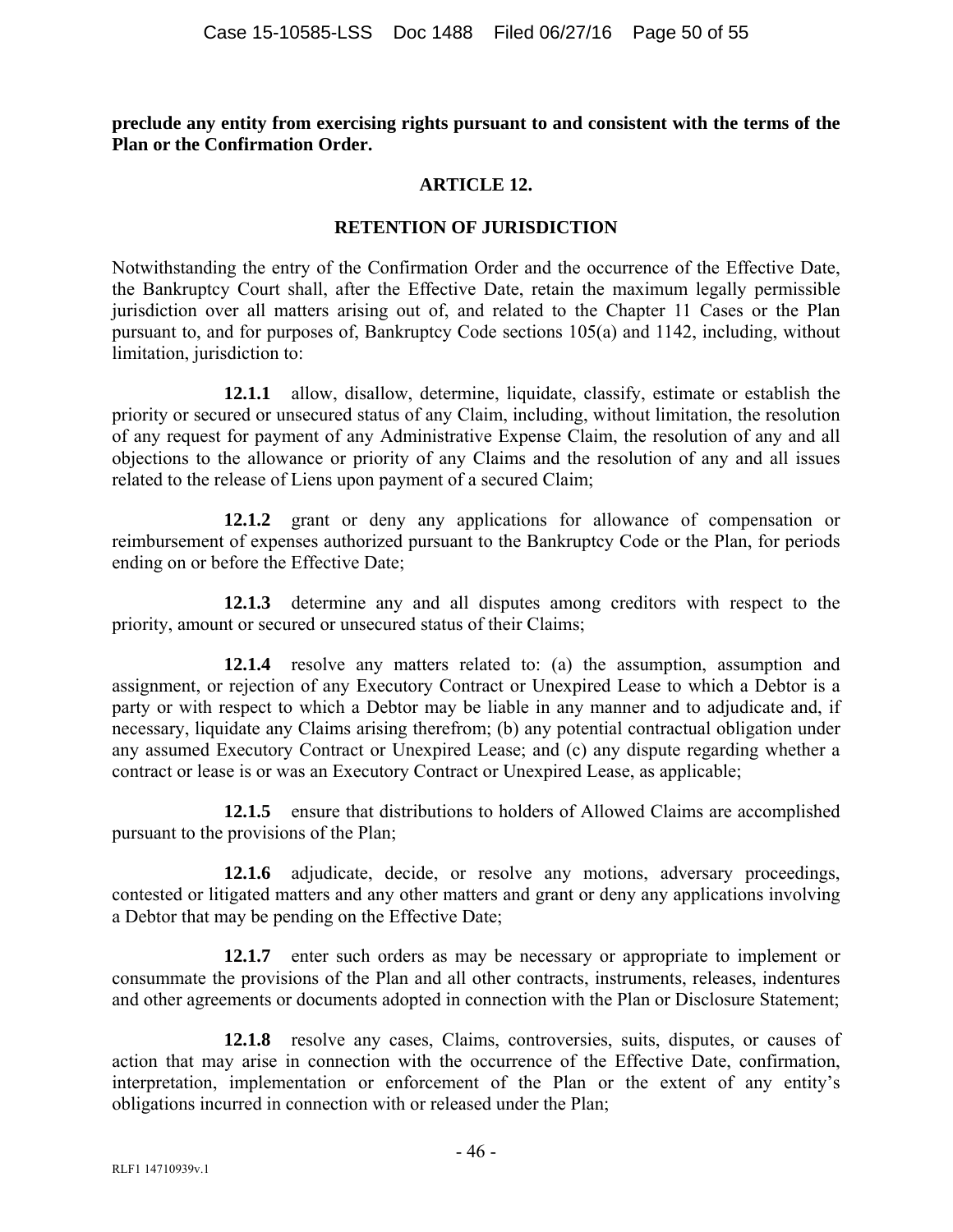**12.1.9** hear and determine all Causes of Action that are pending as of the date hereof or that may be commenced in the future, including, but not limited to, the Liquidation Trust Causes of Action;

**12.1.10** issue and enforce injunctions, enter and implement other orders, or take such other actions as may be necessary or appropriate to restrain interference by any entity with the Effective Date or the consummation, implementation or enforcement of the Plan, except as otherwise provided in the Plan;

**12.1.11** resolve any ambiguities between the Liquidation Trust Agreement and the Plan;

**12.1.12** enforce the terms of the Liquidation Trust Agreement and to decide any claims or disputes that may arise or result from, or be connected with, the Liquidation Trust Agreement, any breach or default under the Liquidation Trust Agreement or the transactions contemplated by the Liquidation Trust Agreement;

**12.1.13** resolve any matters related to the Liquidation Trust;

**12.1.14** resolve any Disputed Claims;

**12.1.15** resolve any cases, controversies, suits, or disputes with respect to the releases, exculpations, and other provisions contained in article 11 of the Plan and enter such orders as may be necessary or appropriate to implement or enforce all such releases, exculpations, and other provisions;

**12.1.16** recover all assets of the Debtors and property of the Debtors' Estates wherever located;

**12.1.17** hear and determine matters concerning state, local, and federal taxes in accordance with Bankruptcy Code sections 346, 505, and 1146;

**12.1.18** consider any modifications of the Plan, to cure any defect or omission, or reconcile any inconsistency in any Bankruptcy Court order, including, without limitation, the Confirmation Order;

**12.1.19** enter and implement such orders or take such other actions as may be necessary or appropriate if the Confirmation Order is for any reason modified, stayed, reversed, revoked, or vacated;

**12.1.20** resolve any other matters that may arise in connection with or relating to the Plan, the Disclosure Statement, the Confirmation Order, or any contract, instrument, release, indenture, or other agreement or document created in connection with the Plan or the Disclosure Statement;

**12.1.21** adjudicate any and all disputes arising from or relating to Plan Distributions;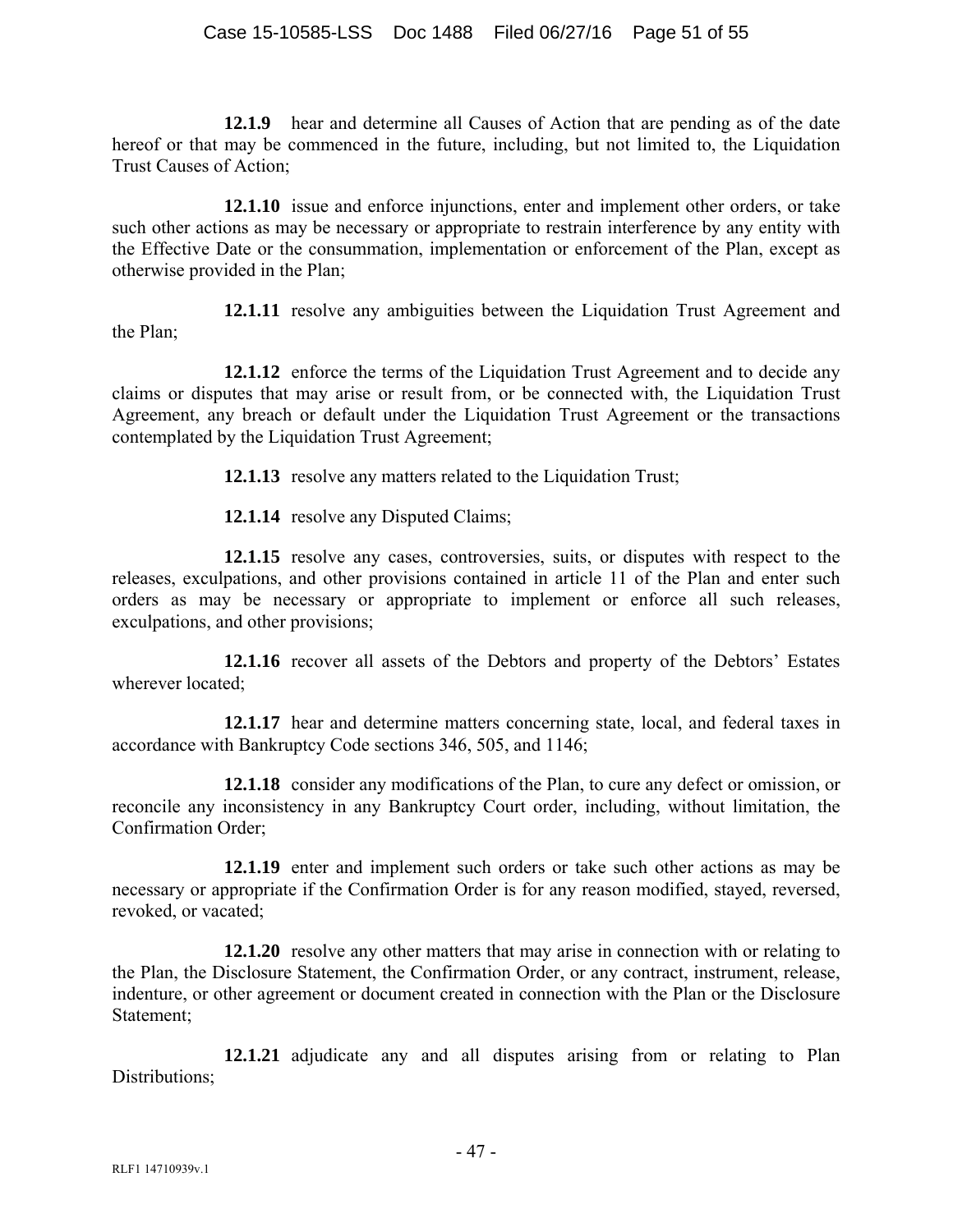**12.1.22** determine requests for the payment of Claims entitled to priority pursuant to Bankruptcy Code section 507, including requests by Professional Persons for payment of accrued professional compensation;

**12.1.23** enforce all orders previously entered by the Bankruptcy Court;

**12.1.24** hear any other matter not inconsistent with the Bankruptcy Code or related statutory provisions setting forth the jurisdiction of the Bankruptcy Court; and

**12.1.25** enter a final decree closing the Chapter 11 Cases.

# **ARTICLE 13.**

## **MISCELLANEOUS PROVISIONS**

## **13.1 Dissolution of Committee.**

The Committee shall be automatically dissolved on the Effective Date and, on the Effective Date, each member of the Committee (including each officer, director, employee, agent, consultant, or representative thereof) and each Professional Person retained by the Committee shall be released and discharged from all further authority, duties, responsibilities, and obligations relating to the Debtors and the Chapter 11 Cases; *provided, however,* that the foregoing shall not apply to any matters concerning any Fee Claims held or asserted by any Professional Persons retained by the Committee.

## **13.2 Modification of Plan.**

The Debtors reserve the right, in consultation with the Consultation Parties, in accordance with the Bankruptcy Code and the Bankruptcy Rules, to amend, modify, or supplement the Plan before the entry of the Confirmation Order. In addition, after the Confirmation Date, so long as such action does not materially and adversely affect the treatment of holders of Allowed Claims pursuant to the Plan, the Debtors or the Liquidation Trustee, as applicable, may, upon order of the Bankruptcy Court, amend or modify the Plan in accordance with Bankruptcy Code section 1127(b) to remedy any defect or omission or reconcile any inconsistency in the Plan in such manner as may be necessary to carry out the purpose and intent of the Plan. Subject to the foregoing, a holder of a Claim that had accepted the Plan shall be deemed to have accepted the Plan as amended, modified, or supplemented.

# **13.3 Revocation or Withdrawal of Plan.**

The Debtors reserve the right, in consultation with the Consultation Parties, to revoke or withdraw the Plan prior to the Confirmation Date and to file subsequent chapter 11 plans. If the Debtors revoke or withdraw the Plan in accordance with the preceding sentence prior to the Confirmation Date as to any or all of the Debtors, or if confirmation or the Effective Date does not occur with respect to one or more of the Debtors, then, with respect to such Debtors: (a) the Plan shall be null and void in all respects; (b) any settlement or compromise embodied in the Plan (including the fixing or limiting to an amount certain any Claim or Interest or Class of Claims or Interests), assumption or rejection of executory contracts or leases affected by the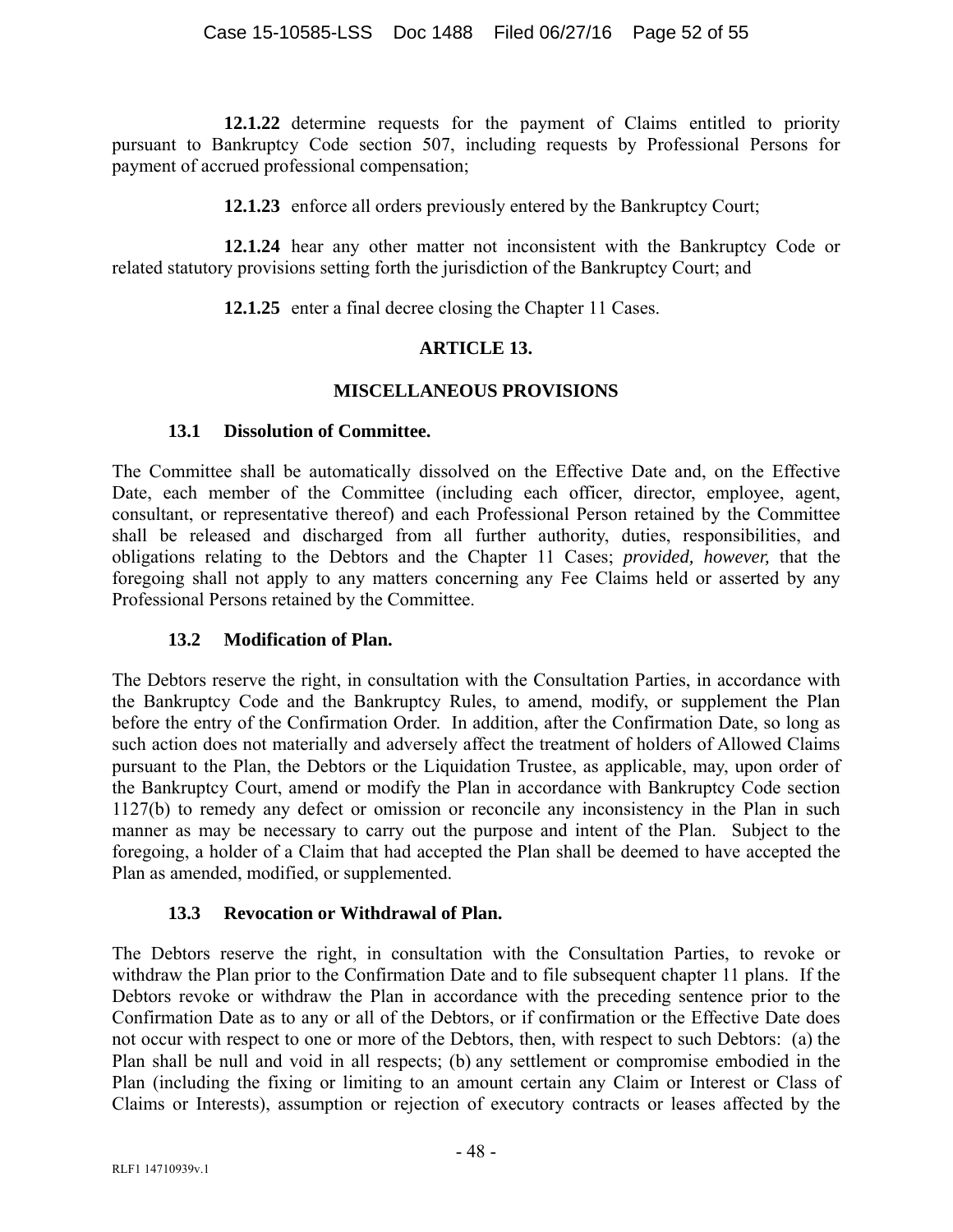Plan, and any document or agreement executed pursuant to the Plan shall be deemed null and void; and (c) nothing contained in the Plan shall (i) constitute a waiver or release of any Claims by or against, or any Interests in, such Debtor(s) or any other Person, (ii) prejudice in any manner the rights of such Debtors or any other Person, or (iii) constitute an admission of any sort by the Debtors or any other Person.

# **13.4 Allocation of Plan Distributions Between Principal and Interest.**

To the extent that any Allowed Claim entitled to a distribution under the Plan consists of indebtedness and other amounts (such as accrued but unpaid interest thereon), such distribution shall be allocated first to the principal amount of the Claim (as determined for federal income tax purposes) and then, to the extent the consideration exceeds the principal amount of the Claim, to such other amounts.

# **13.5 Severability.**

If, prior to the entry of the Confirmation Order, any term or provision of the Plan is held by the Bankruptcy Court to be invalid, void, or unenforceable, the Bankruptcy Court shall, at the request of the Debtors, have the power to alter and interpret such term or provision to make it valid or enforceable to the maximum extent practicable, consistent with the original purpose of the term or provision held to be invalid, void, or unenforceable, and such term or provision shall then be applicable as altered or interpreted. Notwithstanding any such order by the Bankruptcy Court, alteration, or interpretation, the remainder of the terms and provisions of the Plan shall remain in full force and effect. The Confirmation Order shall constitute a judicial determination and shall provide that each term and provision of the Plan, as it may have been altered or interpreted in accordance with the foregoing, is valid and enforceable pursuant to its terms.

# **13.6 Governing Law.**

Except to the extent that the Bankruptcy Code or other U.S. federal law is applicable, or to the extent a Plan Document or exhibit or schedule to the Plan provides otherwise, the rights, duties, and obligations arising under the Plan and the Plan Documents shall be governed by, and construed and enforced in accordance with, the laws of the State of Delaware, without giving effect to the principles of conflict of laws thereof to the extent such principles would result in the application of the laws of any other jurisdiction.

# **13.7 Inconsistency.**

In the event of any inconsistency among the Plan, the Disclosure Statement, the Plan Documents, any exhibit to the Plan or any other instrument or document created or executed pursuant to the Plan, the provisions of the Plan shall govern.

# **13.8 Time.**

In computing any period of time prescribed or allowed by the Plan, unless otherwise set forth in the Plan or determined by the Bankruptcy Court, the provisions of Bankruptcy Rule 9006 shall apply.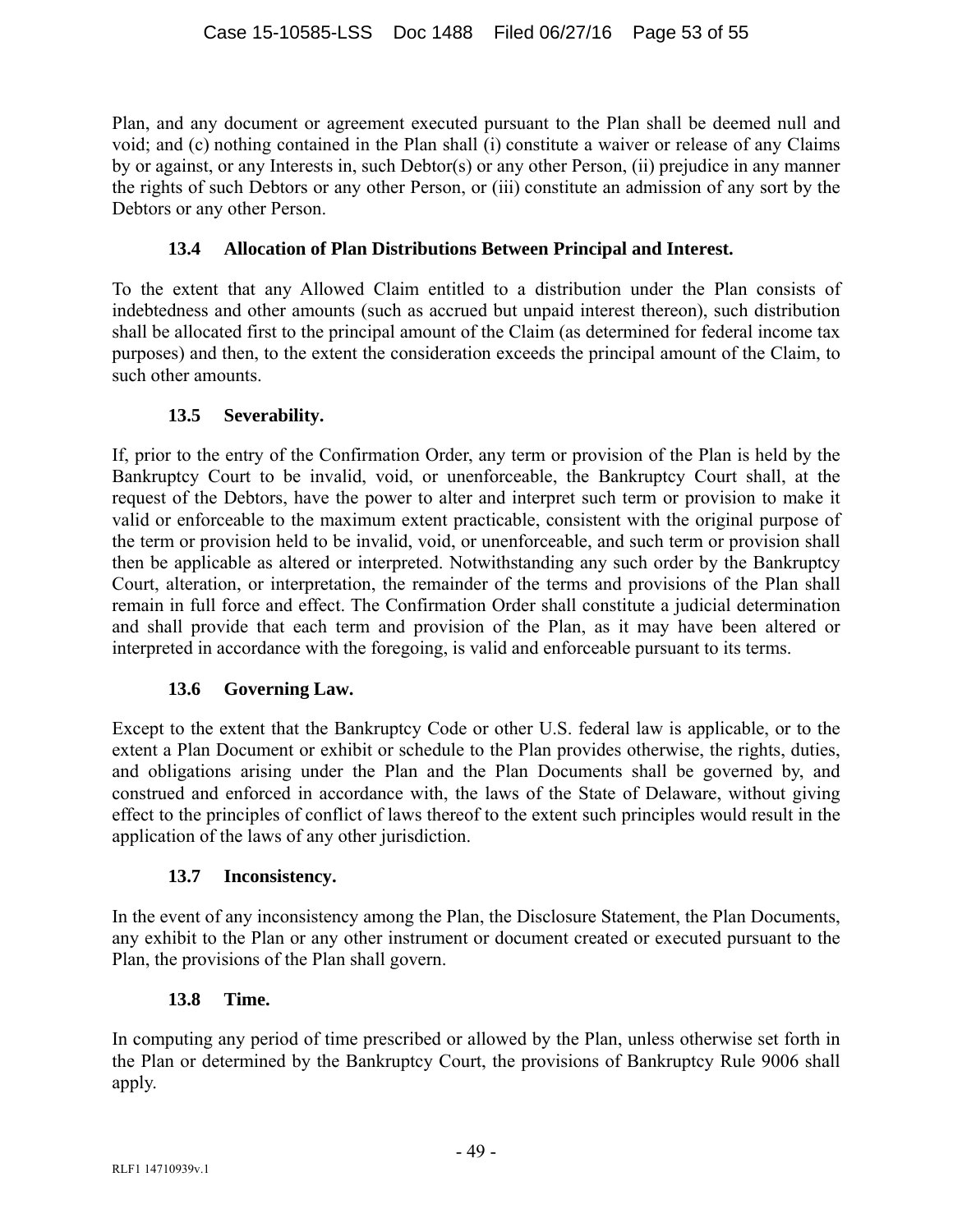#### **13.9 Exhibits.**

All exhibits to the Plan are incorporated and are a part of the Plan as if set forth in full in the Plan.

#### **13.10 Notices.**

To be effective, all notices, requests, and demands to or upon the Debtors shall be in writing (including by facsimile transmission) and, unless otherwise provided in the Plan, shall be deemed to have been duly given or made only when actually delivered or, in the case of notice by facsimile transmission, when received and telephonically confirmed, addressed as follows:

#### **QUICKSILVER RESOURCES INC.**

801 Cherry St., Suite 3700, Unit 19 Fort Worth, TX 76102 Attn: Glenn Darden, CEO and Vanessa Gomez LaGatta, CFO

-and-

Counsel to the Debtors

#### **AKIN GUMP STRAUSS HAUER & FELD LLP**

Charles R. Gibbs (admitted *pro hac vice*) Sarah Link Schultz (admitted *pro hac vice*) 1700 Pacific Avenue, Suite 4100 Dallas, Texas 75201 Telephone: (214) 969-2800 Facsimile: (214) 969-4343

#### **13.11 Filing of Additional Documents.**

On or before substantial consummation of the Plan, the Debtors shall file with the Bankruptcy Court such agreements and other documents as may be necessary or appropriate to effectuate and further evidence the terms and conditions of the Plan.